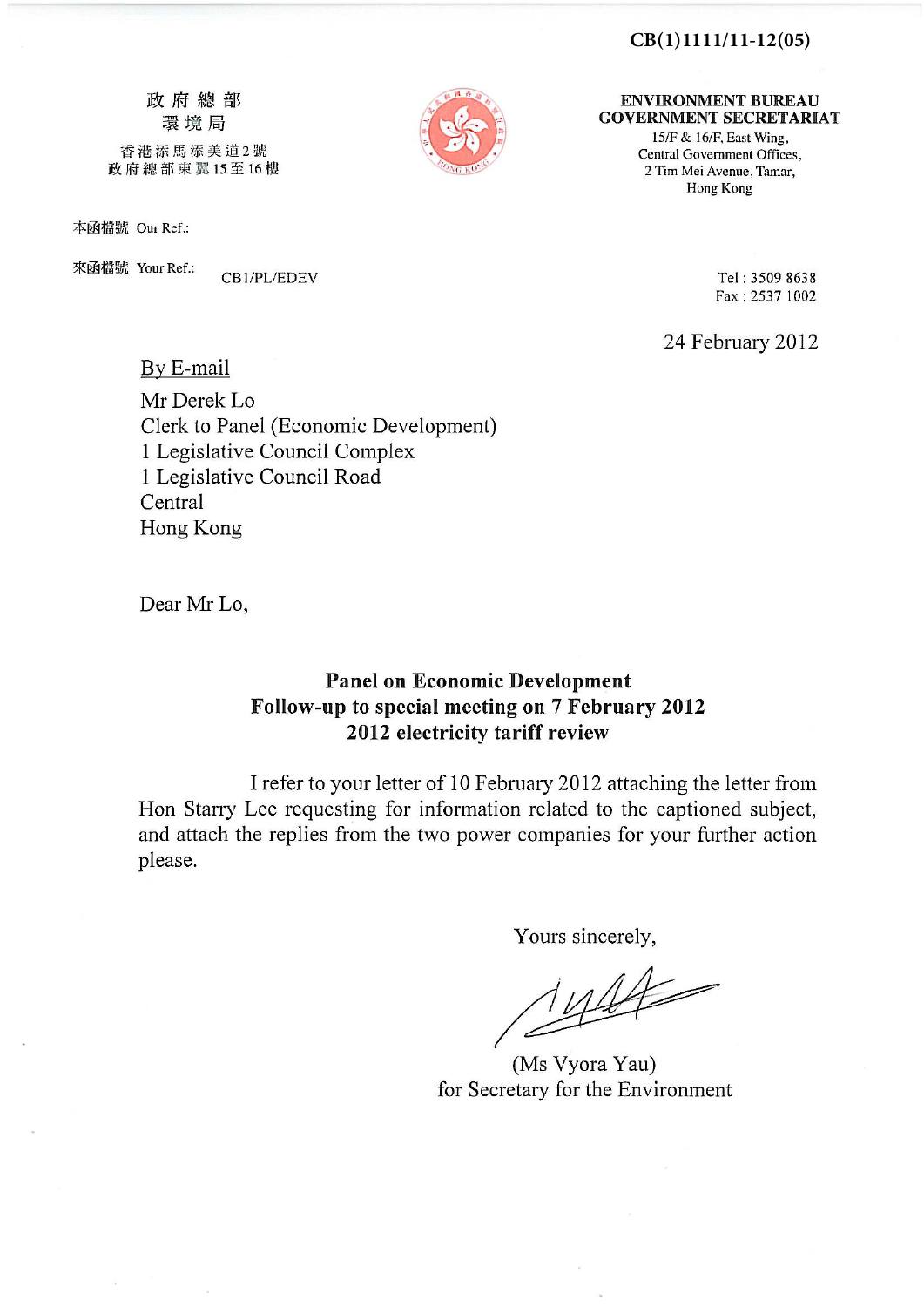## **Question 1: Provide a table comparing the power companies' forecast and actual system maximum demands for 2009-2013**

| <b>System Maximum</b><br><b>Demand</b> (MW)     | 2009  | 2010  | 2011  | 2012 | 2013 |
|-------------------------------------------------|-------|-------|-------|------|------|
| Forecast based on<br>5-year Development<br>Plan | 2,595 | 2,624 | 2,647 |      |      |
| Actual                                          | 2,537 | 2,510 | 2,498 |      |      |

**Reply:** 2009-2013 System Maximum Demand – Forecast versus Actual



We consider that the disclosure of future maximum demand projection would not be in the interest of our customers as it might indicate to suppliers the development required to meet the demand of future years and increase their bargaining power in prices setting leading to higher tariffs to be borne by Hong Kong citizens. This might also indirectly reveal HK Electric's future fixed assets investment and profits.

To devise its 2009~2013 forecast, HK Electric has adopted the econometric model based on the historical load performance and the economic and population parameters provided by Government, taking into consideration the load impact of any large planned infrastructure projects made known to the public, e.g. the new lines planned by MTRC. Taking into account the gradually slowing down electricity demand in Hong Kong as a well-developed city together with the especially constrained infrastructure and property development on HK Island, our load forecast has been very prudent and conservative. The maximum demand in the 5-year Development Plan registered only an average per annum growth of not more than 1%, which is far below the GDP growth forecast by the Government.

Given the low growth forecast for our electric system maximum demand, any notable changes in key assumptions like summer weather will result in substantial discrepancy between the forecast and the actual maximum demand. However, it is worth noting that, even when based on the forecast system maximum demand, HK Electric has not proposed in its 2009~2013 Development Plan any Capital Expenditure project that would increase the installed generation capacity.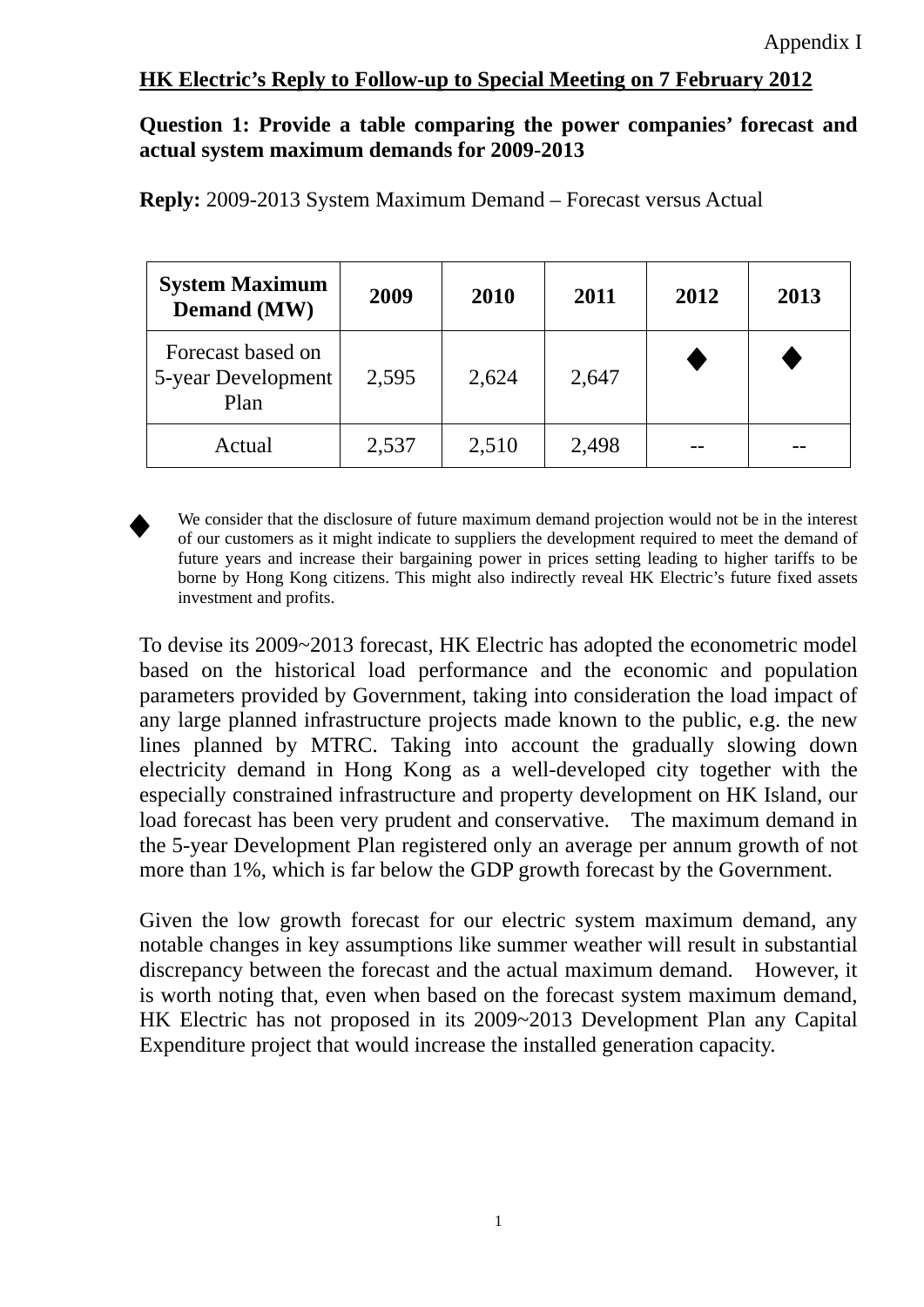**Question 3: Provide the justifications and details of tariff increase (and no increase) proposed in each year by HK Electric during 2009-2011 according to CB(1)979/11-12(01) Annex 1B and Annex 2B Item (3)(II) template.**

## **Question 4: Provide the annual operating expenditures and details of variance items of HK Electric during 2009-2011 according to CB(1)979/11-12(01) Annex 1B and Annex 2B Item (5) template.**

Please refer to the attached documents: Consolidated 2009, 2010 and 2011 Tariff Review and Operating Expenditures presentations

**Question 5: HK Electric's reserve margin reaches 30% to 50%. In 2009-2011, the annual capital expenditures on "Generation - Post-commissioning Projects & Other Power Generation Systems" account for 15% - 29% of the total capital expenditures (HK Electric). Please explain why HK Electric still invested in upgrading its generation system given the large reserve margin.** 

**Reply:** The details of calculation of Reserve Margin and "Generation - Post-commissioning Projects & Other Power Generation Systems" capital expenditures are presented as follows:

5.1 Calculation of Reserve Margin

If based simply on the general formula, HK Electric's Nominal Reserve Margin Percentage shall be calculated as follows:

Nominal Reserve Margin Percentage

- = (Total Nominal Installed Capacity / System Maximum Demand in 2009) – 1
- $=$  (3736 / 2537) 1
- $= 47\%$

However, according to the emission clauses in the Specified Process Licence (SPL) for the Lamma Power Station & Extension, only the eight coal-fired units and the two gas-fired combined cycle units are allowed to generate electricity for the system under normal operating conditions. The four 125MW unit rating light gas oil-fired gas turbines and one 55MW black start light gas oil-fired gas turbine will only be operated in emergency situations or put in service for short periods of time for peak-lopping purpose. Hence in calculating the Total Usable Generating Capacity, the aggregated ratings of these 5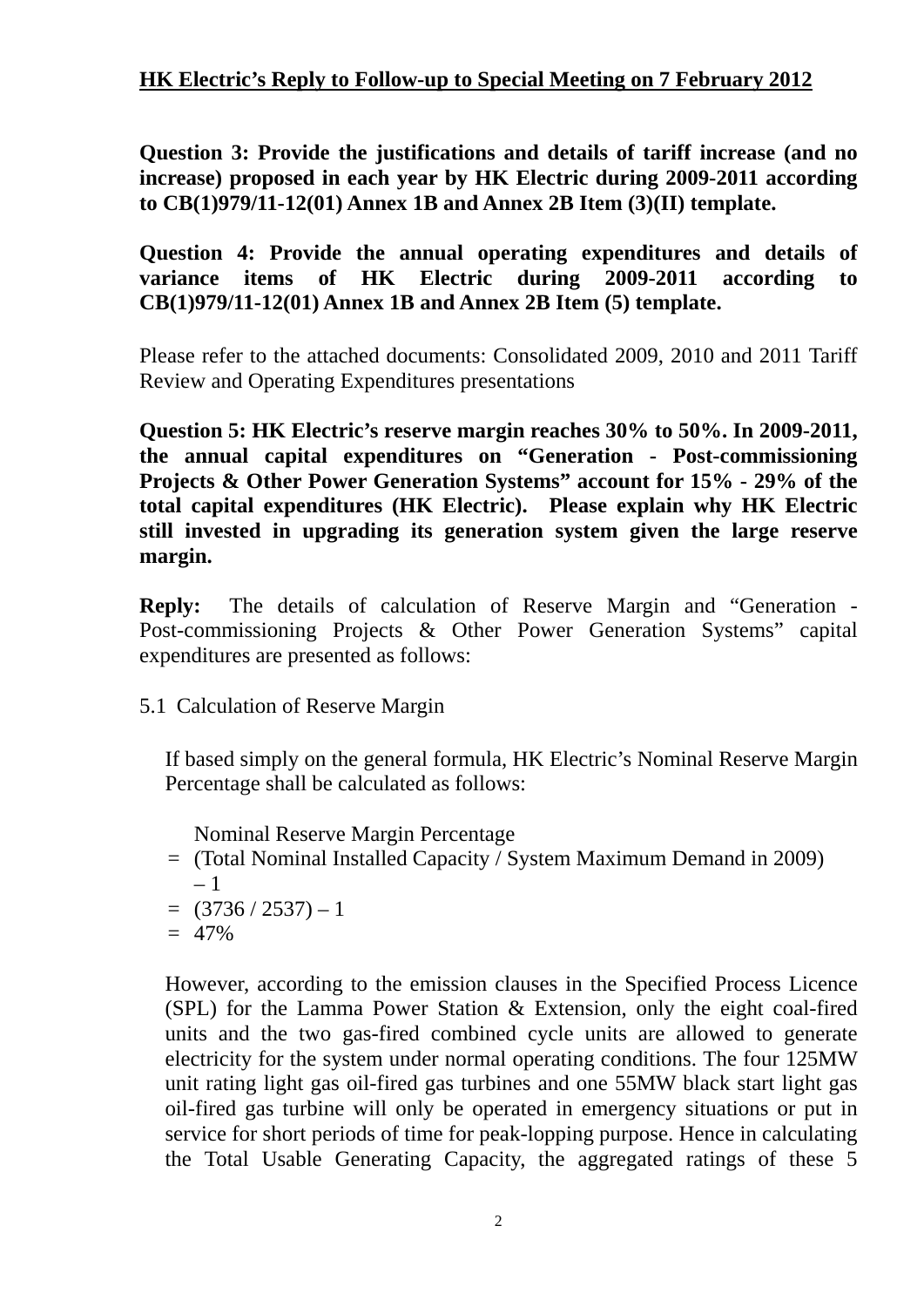generating units should be taken out from the Total Nominal Installed Capacity.

All these 5 light gas oil-fired gas turbines were originally installed in the ex-Ap Lei Chau Power Station of HK Electric in the 1970s. At the time of demolition that Power Station, these units had been in service for only short periods and the environmental regulations were lax than today. Hence to avoid wastage, these units were reinstalled at end 1980s at the Lamma Power Station after modification. These 5 units now account for less than 2% of the total generation fixed assets at Lamma Power Station. According to the above considerations, the Reserve Margin shall be calculated by adopting the Total Usable Generating Capacity as follows:

Total Usable Generating Capacity

- $=$  Total Nominal Installed Capacity Aggregated Ratings of 5 units of light oil-fired gas turbine
- $= 3736 555MW$
- $= 3181MW$

Reserve Margin Percentage

- = (Total Usable Generation Capacity / System Maximum Demand in 2009) – 1
- $= (3181 / 2537) 1$
- $= 25\%$
- 5.2 Capital Expenditures and Justifications for "Generation Post-commissioning Projects & Other Power Generation Systems"

The capital expenditures for "Generation - Post-commissioning Projects & Other Power Generation Systems" from 2009 to 2011 account for 15~29% of the respective annual total capital expenditures. These capital expenditures were mainly for plant refurbishment at the Lamma Power Station to comply with the new Scheme of Control Agreement and the SP License emission clauses, and auxiliary plant improvement projects to upgrade operating capacity and efficiency.

Among these are the steam turbine efficiency upgrading project for units L4 and L5 and the control system replacement project for unit L6 for enhancing the operating efficiency and reliability of the coal-fired units. To cater for doubling gas-fired generation and the newly built desulphurisation and other emission reduction facilities, the capital expenditures also cover a new store building to house the parts and accessories of the gas-fired generating unit and emission reduction equipment. Other projects include the improvement and upgrading of common facilities, transmission facilities and auxiliary plants.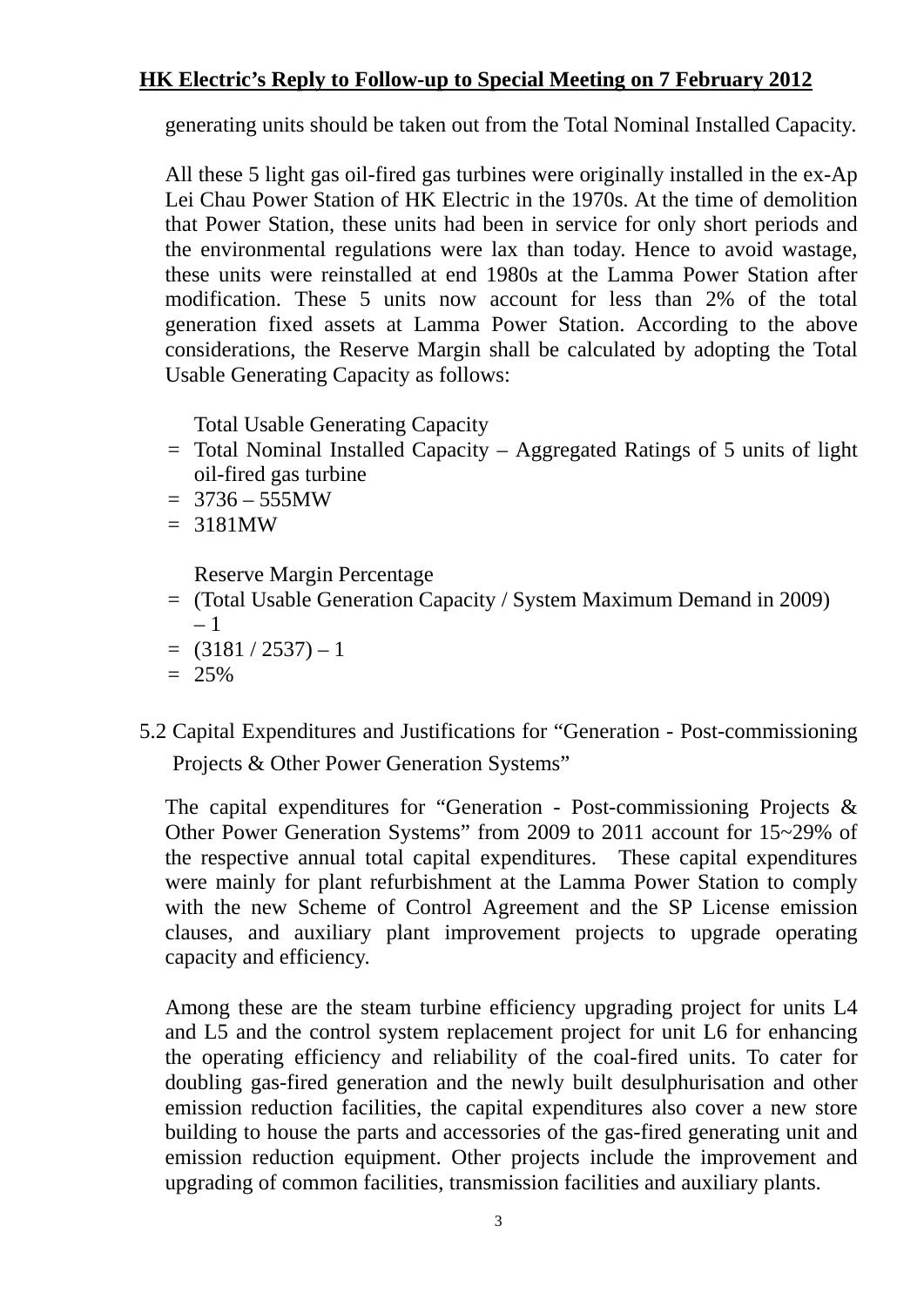In addition, in view of the high prices of coal prevailing in recent years with little sign of easing in the short run, HK Electric has improved and upgraded the coal conveying and handling system to allow more competitive sourcing for wider coal types to help reducing fuel cost. There are also new projects for meeting the additional needs from doubling gas generation and emissions reduction equipment for coal-fired units. These include the construction of a maintenance building, reliability upgrading of the gas receiving station and capacity expansion of the demineralised water treatment plant.

## **Question 6: Comparison of HK Electric's annual actual units sold and its maximum units that can be sold through its power generating system over the period of 2009-2011**

**Reply:** 2009-2011 Actual Units Sold versus Maximum Units that can be sold by Power System

6.1 Composition of Actual Units Sold

The actual yearly unit (kWh) sold is the cumulative total of daily electricity consumption of all customers over a year. As Hong Kong is located in the subtropical region, electricity consumption peaks in summer. In addition, with the commercial consumption accounting for around 75% of the total electricity consumption on HK Island, the peak electricity consumption in summer occurs around noon time. With the progressive slowing down of commercial activities after office hours, HK Electric's night system demand is much lower than that in daytime. On a yearly basis, the minimum system demand usually occurs in the night time of long winter holidays. In a power system, electricity is consumed not only by customers (i.e. actual units sold), but also by the power station for all its equipment and associated facilities, and the losses incurred in delivering electricity through the transmission and distribution networks. These three parts add up together will be the total electricity generated by the power station in that year.

## 6.2 Maximum Units Generated

 In theory under an ideal condition, the maximum annual electricity generated by an available generating unit is given by its rating  $(MW - i.e.$  installed capacity) multiplied by its total operating hours over a year. The maximum annual electricity generation of a power station is obtained by summing up the annual electricity generation from all its available generating units. However, the actual maximum operating hours of HK Electric's generating units still have to be decided or constrained by the following factors:-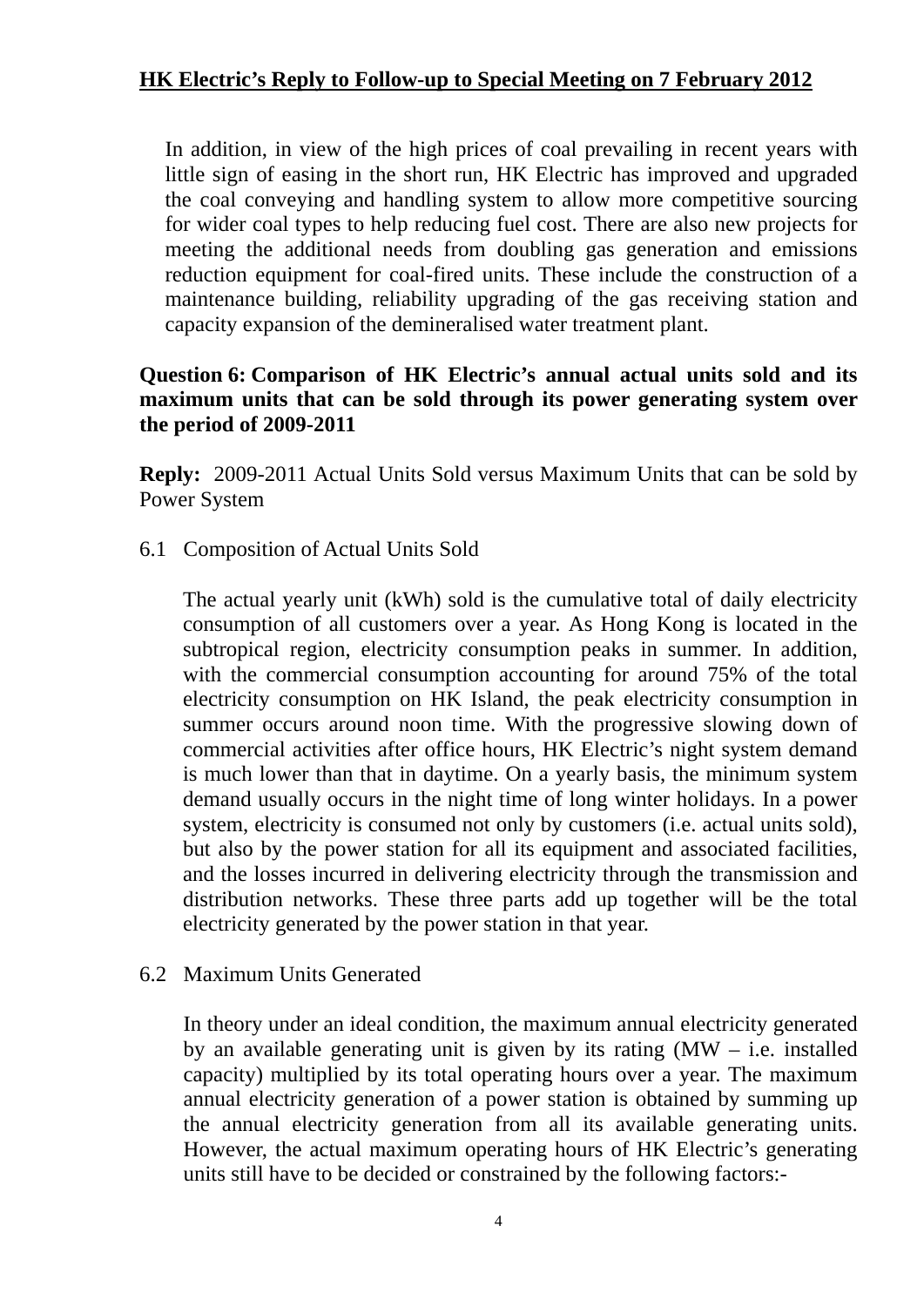- 1. The merit order and operating conditions for each generating unit as laid down by the Government in the SP License and relevant emissions requirement issued to Lamma;
- 2. Natural gas delivery is governed by daily, weekly, monthly and yearly nomination plans in accordance with the gas supply contracts signed between HK Electric and the mainland gas supplier;
- 3. Annual inspection and major overhaul of each generating unit and the maintenance of auxiliary plants;
- 4. System contingency or unplanned forced outages of generating units

Furthermore, the required total installed capacity is determined by the forecast system maximum demand and not the annual electricity consumption. If the total installed capacity could not meet the system maximum demand, the power system may become unstable resulting in supply tripping and large areas of power loss (brownout). Therefore even if the electricity demands drop in other periods (like winter nights), it would not affect the determination of the required installed capacity of the whole power system.

6.3 Comparison Ratio between Units Sold and Maximum Generation

 As explained in Section 6.2 above, the required total installed capacity is determined by the system maximum demand and not the annual electricity consumption (units sold). In the international electricity supply industry, there is at present no similar regulatory practice or standard definition for the suggested comparison ratio. Given that there is no internationally recognized standard for the ratio and it is not used in power system planning, HK Electric has never made any estimate for such comparison ratio.

6.4 2009~2011 Actual Sales of Electricity

| Year                 | 2009   | 2010   | 2011    |
|----------------------|--------|--------|---------|
| Sales (million unit) | 10,921 | 10,933 | 10,899* |

\* Forecast figure submitted in the 2012 Tariff Review Proposal. 2011 Actual Sales of Electricity shall be released at the same time with the 2011 Corporate Annual Results Announcement (tentative schedule  $7<sup>th</sup>$  March 2012).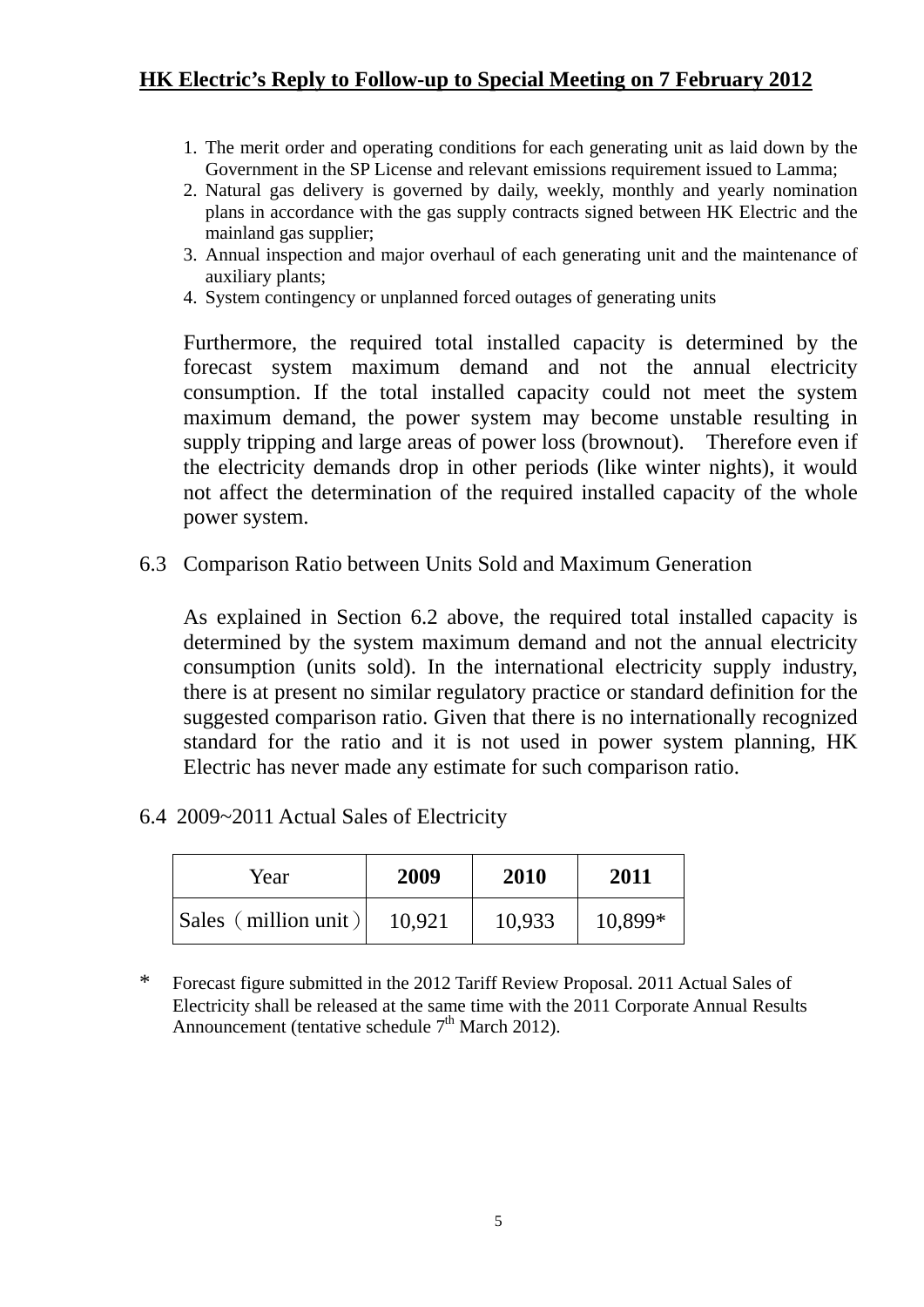*In the event of discrepancies between the English and Chinese versions, the Chinese version shall prevail.*

### **Information related to tariff adjustments**

In accordance with the prevailing Scheme of Control Agreement, electricity tariff (net tariff) is made up of the basic tariff and the fuel clause charge. The changes of basic tariff take into consideration of:- (1) Average Net Fixed Asset and the change of Rates of Permitted Return under the new Scheme of Control Agreement; (2) Operating Expenses; (3) Local Electricity Sales; (4) Tariff Stabilization Fund balance; and (5) Scheme of Control Taxation and Other Revenue. For the fuel clause charge, the factors include:- (1) Fuel Prices; (2) Correction of under-recovery of last year fuel clause charge; and (3) Fuel Clause Recovery Account balance.

### **The 2009 Tariff Review proposal submitted to the HKSAR Government by HK Electric in December 2008**

|                    | 2008 Tariff<br>c/kWh | 2009 Tariff<br>(2008<br>Dec<br>Proposal)<br>c/kWh | Adjustment<br>$\%$              |
|--------------------|----------------------|---------------------------------------------------|---------------------------------|
| Basic Tariff       | 116.9                | 94.5                                              | $-19.2\%$ <sup>-22.4 cent</sup> |
| Fuel Clause Charge | 10.5                 | 25.4                                              | $141.9\%$ <sup>+14.9</sup> cent |
| Net Tariff         | 127.4                | 119.9                                             | $-5.9\%$ <sup>-7.5</sup> cent   |

### Year End Balance (\$ billion)

| - Tariff Stabilisation | 0.17B   | 0.08B   |
|------------------------|---------|---------|
| Fund (Estimate)        |         |         |
| - Fuel Clause Recovery | (1.01B) | (1.03B) |
| Account (Estimate)     |         |         |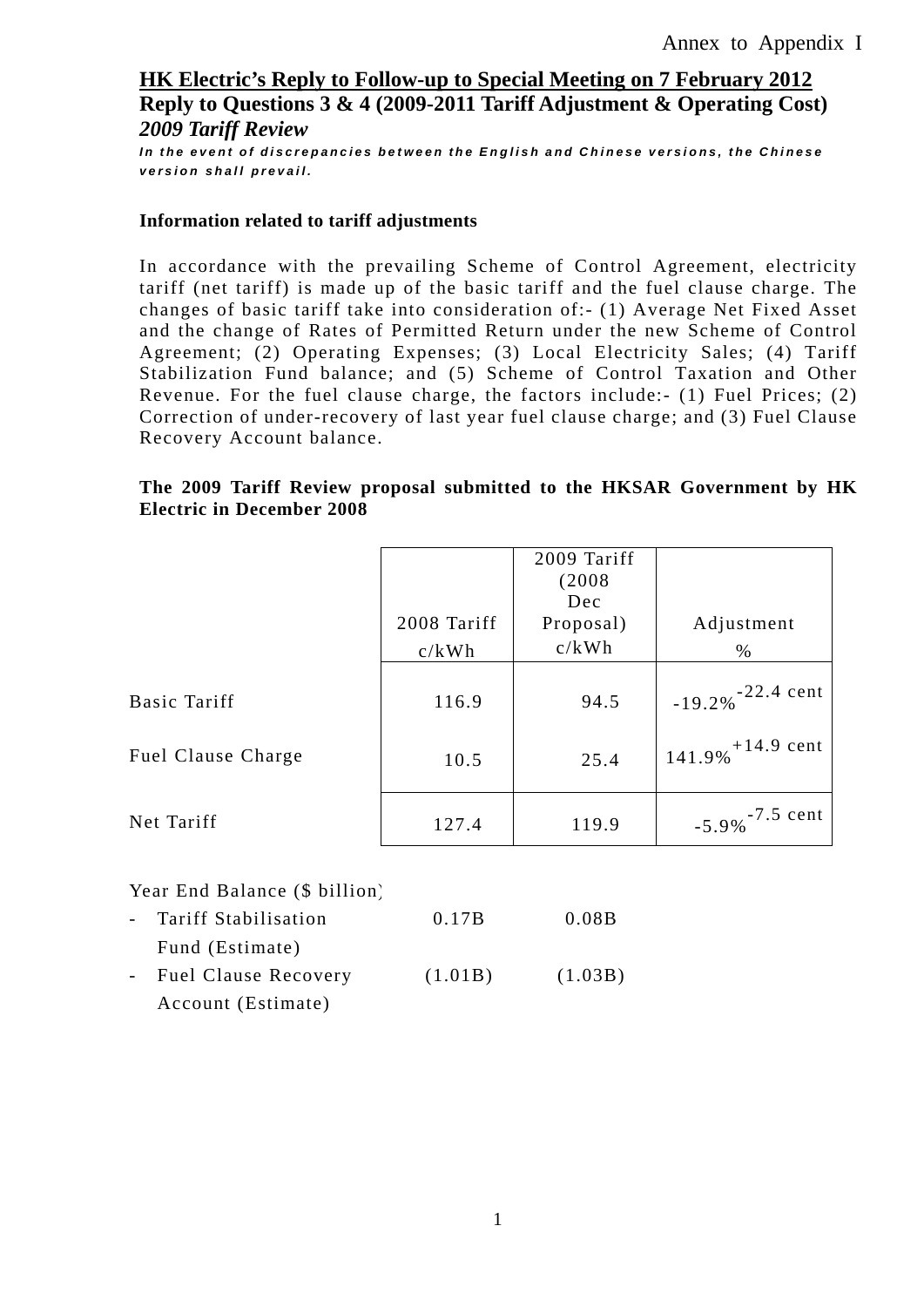*In the event of discrepancies between the English and Chinese versions, the Chinese version shall prevail.*

**The rationales and calculation methods [and details] of the Proposal of HK Electric submitted to the HKSAR Government:-** 

|     | Rationales for tariff increase                                                                                                                                                                                                                                                                                                                                           |                   |                          |                    | <b>Tariff impact</b><br>(c / kWh) |
|-----|--------------------------------------------------------------------------------------------------------------------------------------------------------------------------------------------------------------------------------------------------------------------------------------------------------------------------------------------------------------------------|-------------------|--------------------------|--------------------|-----------------------------------|
| (1) | <b>Basic Tariff</b>                                                                                                                                                                                                                                                                                                                                                      |                   |                          |                    |                                   |
| (a) | Increase in Average Net Fixed Asset and the<br>changes in Rates of Permitted Return                                                                                                                                                                                                                                                                                      |                   |                          |                    |                                   |
|     | (Increase from estimated \$46.40 billion in 2008 to<br>$$47.04$ billion in<br>estimated<br>include<br>components<br>transmission projects, generation projects<br>corporate development projects)                                                                                                                                                                        | capital           | 2009, the<br>expenditure | major<br>on<br>and | $-22.0$                           |
|     | Note: Average Net Fixed Assets for any year means<br>the average, for that year, of the opening and<br>closing balances of Net Fixed Assets. Despite<br>increase in average Net Fixed Assets value, the<br>basic tariff had been correspondingly reduced as<br>a result of reduction of rates of permitted return<br>under the new SOC agreement effective from<br>2009. |                   |                          |                    |                                   |
| (b) | Increase in operating expenses                                                                                                                                                                                                                                                                                                                                           |                   |                          |                    |                                   |
|     | (Increase from estimated \$2.95 billion in 2008 to<br>estimated \$3.10 billion in 2009 mainly due to the rise<br>in material prices & employee expenses and increase<br>in depreciation)<br>Details please refer to item 5 below                                                                                                                                         |                   |                          |                    | $+1.4$                            |
| (c) | No change in local electricity sales                                                                                                                                                                                                                                                                                                                                     |                   |                          |                    |                                   |
|     | (The 2009 local electricity sales of estimated 10.84<br>billion in line with 2008 forecast.<br>The<br>categories are tabled as follows:)                                                                                                                                                                                                                                 |                   |                          | major              |                                   |
|     |                                                                                                                                                                                                                                                                                                                                                                          | 2008              | 2009                     |                    |                                   |
|     | Million kWh                                                                                                                                                                                                                                                                                                                                                              | Estimate          | Estimate                 |                    |                                   |
|     | Domestic                                                                                                                                                                                                                                                                                                                                                                 | 2,372             | 2,375                    |                    |                                   |
|     | Commercial                                                                                                                                                                                                                                                                                                                                                               | 8,096             | 8,093                    |                    |                                   |
|     | Industrial<br>Total                                                                                                                                                                                                                                                                                                                                                      | 368               | 368                      |                    |                                   |
|     | Change Over<br>Previous Year                                                                                                                                                                                                                                                                                                                                             | 10,836<br>$-0.5%$ | 10,836<br>$-9/6$         |                    |                                   |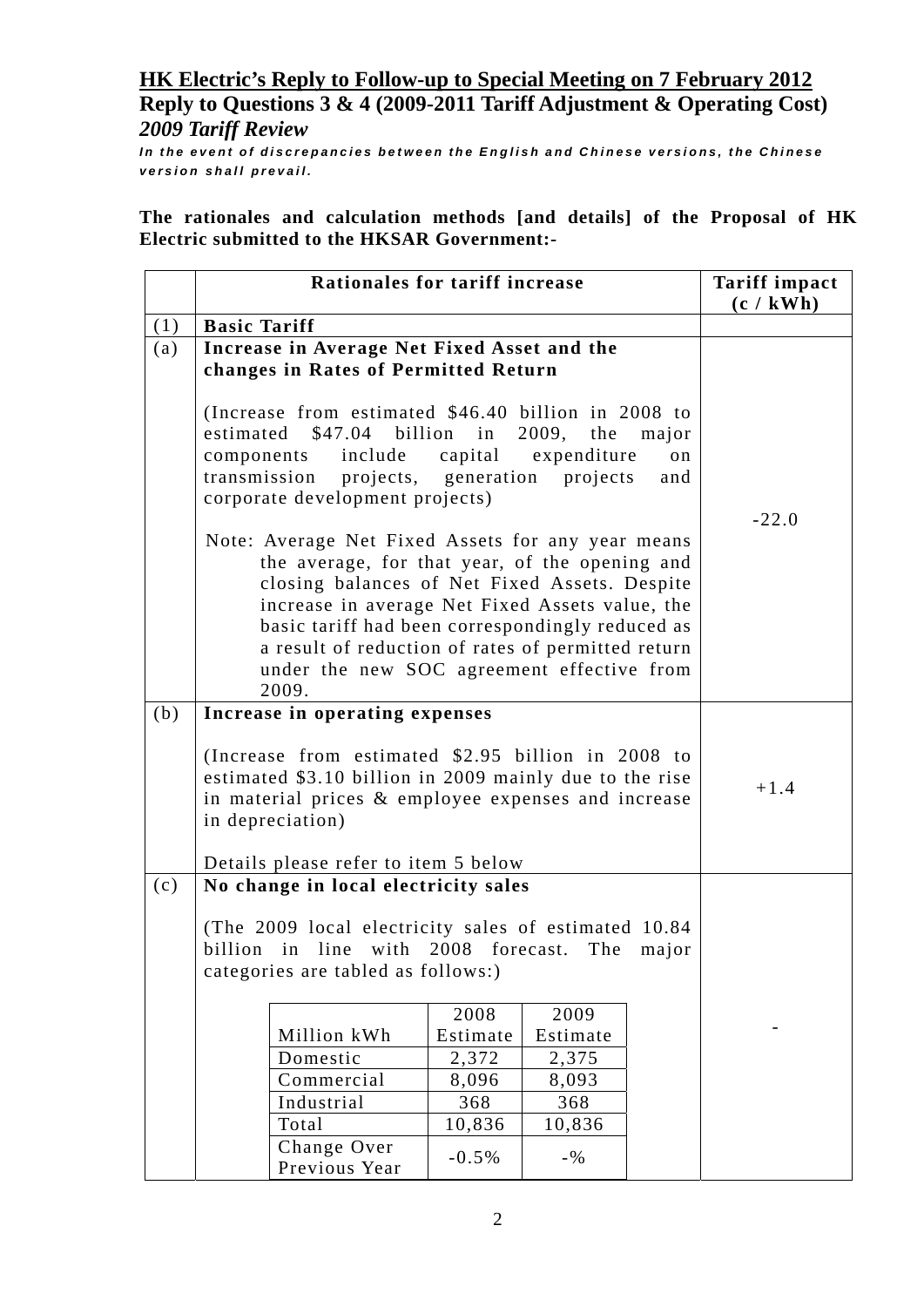*In the event of discrepancies between the English and Chinese versions, the Chinese version shall prevail.*

| (d) | Increase / decrease in sales to Mainland (if                                                                                                                                                                                                                     |                                   |
|-----|------------------------------------------------------------------------------------------------------------------------------------------------------------------------------------------------------------------------------------------------------------------|-----------------------------------|
|     | <i>applicable</i> )                                                                                                                                                                                                                                              | n.a.                              |
| (e) | <b>Decrease in Tariff Stabilisation Fund Balance</b>                                                                                                                                                                                                             |                                   |
|     | (TSF balance increased by \$0.16 billion from \$0.01<br>billion at the beginning of 2008 to estimated \$0.17<br>billion at end 2008.<br>TSF balance will be reduced by \$0.09 billion to<br>estimated \$0.08 billion at end 2009;                                |                                   |
|     | Total reduction in TSF balance in 2009 will be \$0.25<br>billion higher than 2008 addition.)                                                                                                                                                                     | $-2.8$                            |
| (f) | Others                                                                                                                                                                                                                                                           |                                   |
|     | (Scheme of Control taxation* and others)                                                                                                                                                                                                                         | $+1.0$                            |
|     | *Details please refer to item $(2)$ (b) & $(c)$                                                                                                                                                                                                                  |                                   |
|     | <b>Sub-total (Basic Tariff):</b>                                                                                                                                                                                                                                 | $-22.4$                           |
|     |                                                                                                                                                                                                                                                                  |                                   |
| (2) | <b>Fuel Clause Charge</b>                                                                                                                                                                                                                                        |                                   |
|     |                                                                                                                                                                                                                                                                  |                                   |
|     | Rationales for tariff increase                                                                                                                                                                                                                                   | <b>Tariff impact</b><br>(c / kWh) |
| (a) | <b>Increase in Fuel Price</b>                                                                                                                                                                                                                                    |                                   |
|     | (Fuel costs expenses increase from estimated \$3.60)<br>billion in 2008 to estimated \$4.53 billion in 2009<br>mainly due to international fuel prices fluctuations<br>resulting in rise in fuel prices. Please refer to Tariff<br>Proposal Note 1 for details.) | $+8.9$                            |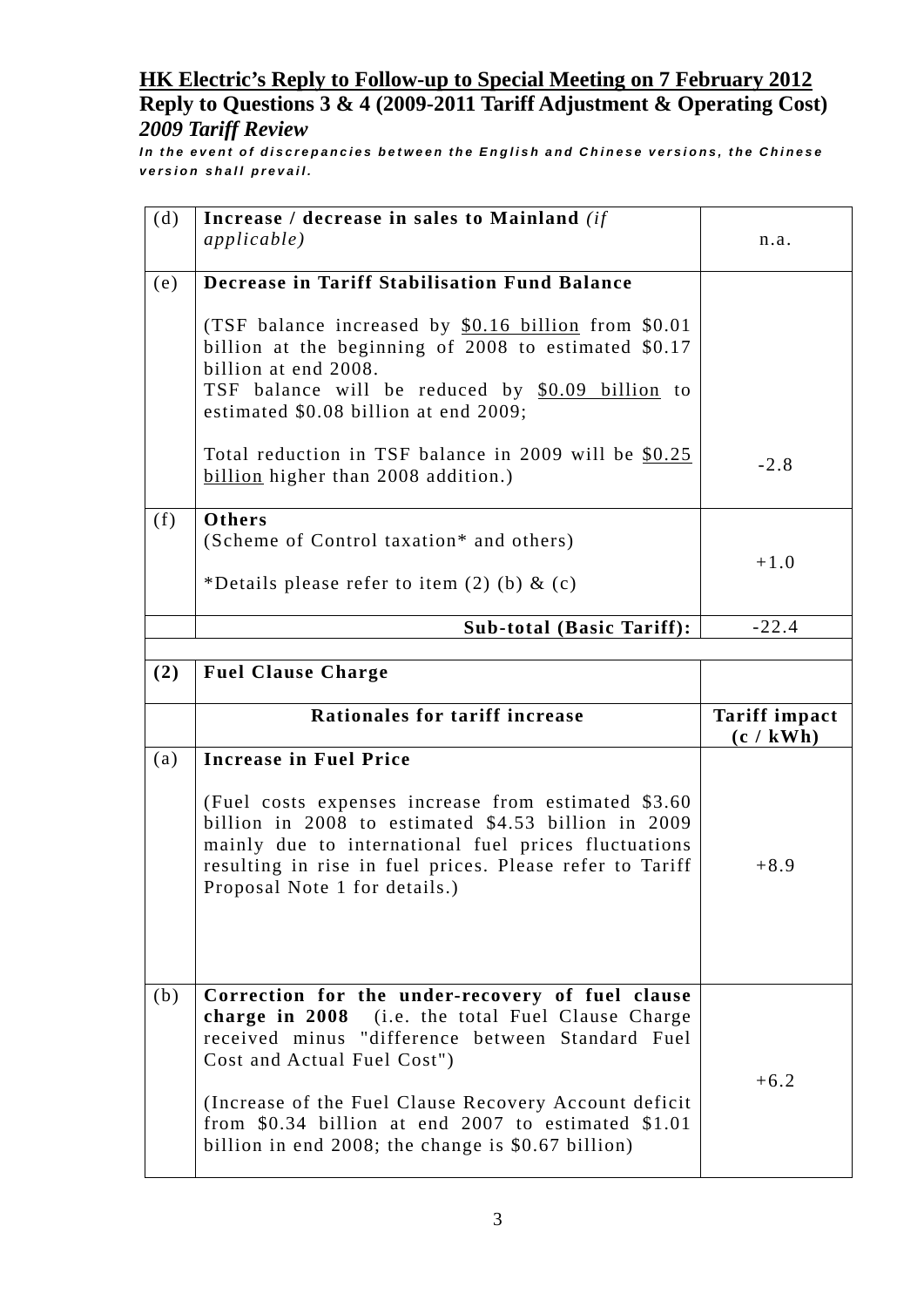*In the event of discrepancies between the English and Chinese versions, the Chinese version shall prevail.*

| (c) | Increase in the Fuel Clause Recovery Account deficit to<br>reduce tariff increase                                                                                              |         |
|-----|--------------------------------------------------------------------------------------------------------------------------------------------------------------------------------|---------|
|     | (Increase of the Fuel Clause Recovery Account deficit)<br>from estimated \$1.01 billion at end 2008 to estimated<br>\$1.03 billion in end 2009; the change is $$0.02$ billion) | $-0.2$  |
| (d) | Others                                                                                                                                                                         |         |
|     | Sub-total (Fuel Clause Charge):                                                                                                                                                | $+14.9$ |
|     |                                                                                                                                                                                |         |
|     | Grand total:                                                                                                                                                                   | -75     |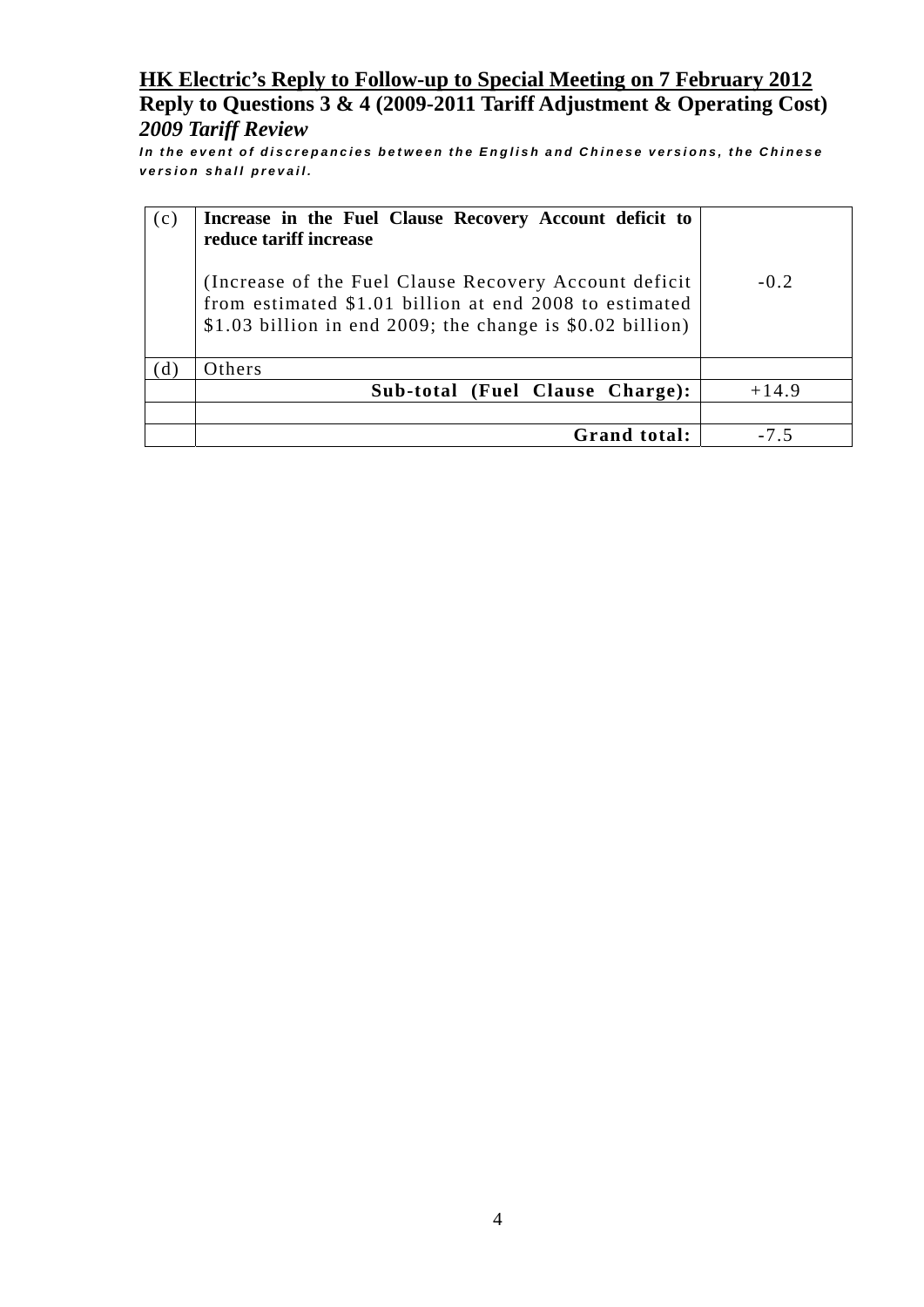*In the event of discrepancies between the English and Chinese versions, the Chinese version shall prevail.*

### **Tariff Proposal Note 1**

| <b>Fuel consumed</b>            | 2008 (Estimate) | 2009 (Estimate) |
|---------------------------------|-----------------|-----------------|
| (Tera-joules)                   |                 |                 |
| Coal                            | 98,362          | 96,360          |
| <b>Natural Gas</b><br>$\bullet$ | 14,217          | 15,992          |
| Oil<br>$\bullet$                | 700             | 758             |
| Total                           | 113,279         | 113,110         |

| <b>Average Fuel Price</b> | 2008 (Estimate) | 2009 (Estimate) |
|---------------------------|-----------------|-----------------|
| (HK\$ per GJ)             |                 |                 |
| Coal                      | 30.9            | 40.5            |
| • Natural Gas             | 33.5            | 33.5            |
| Oil<br>$\bullet$          | 91.8            | 86.6            |
| Overall                   | 31.6            | 39.8            |

| <b>Total Fuel Cost (\$ million)</b>                                                                                | 2008 (Estimate) | 2009 (Estimate) |
|--------------------------------------------------------------------------------------------------------------------|-----------------|-----------------|
| Coal<br>$\bullet$                                                                                                  | 3,041           | 3,898           |
| Natural Gas<br>$\bullet$                                                                                           | 476             | 533             |
| Oil                                                                                                                | 65              | 66              |
| Others<br>$\bullet$                                                                                                | 17              | 33              |
| Overall                                                                                                            | 3.599           | 4,530           |
| Actual Fuel Costs pass through to customers through the following 2 accounts:<br>$\alpha$ , 1 1 $\alpha$ 1 $\beta$ | 1.700           |                 |

| Standard fuel costs             | 1,789 | 1,759 |
|---------------------------------|-------|-------|
| (Include in basic tariff)       |       |       |
| Fuel Clause Recovery<br>Account | 1,810 | 2.771 |
| Overall                         | 3.599 | 4,530 |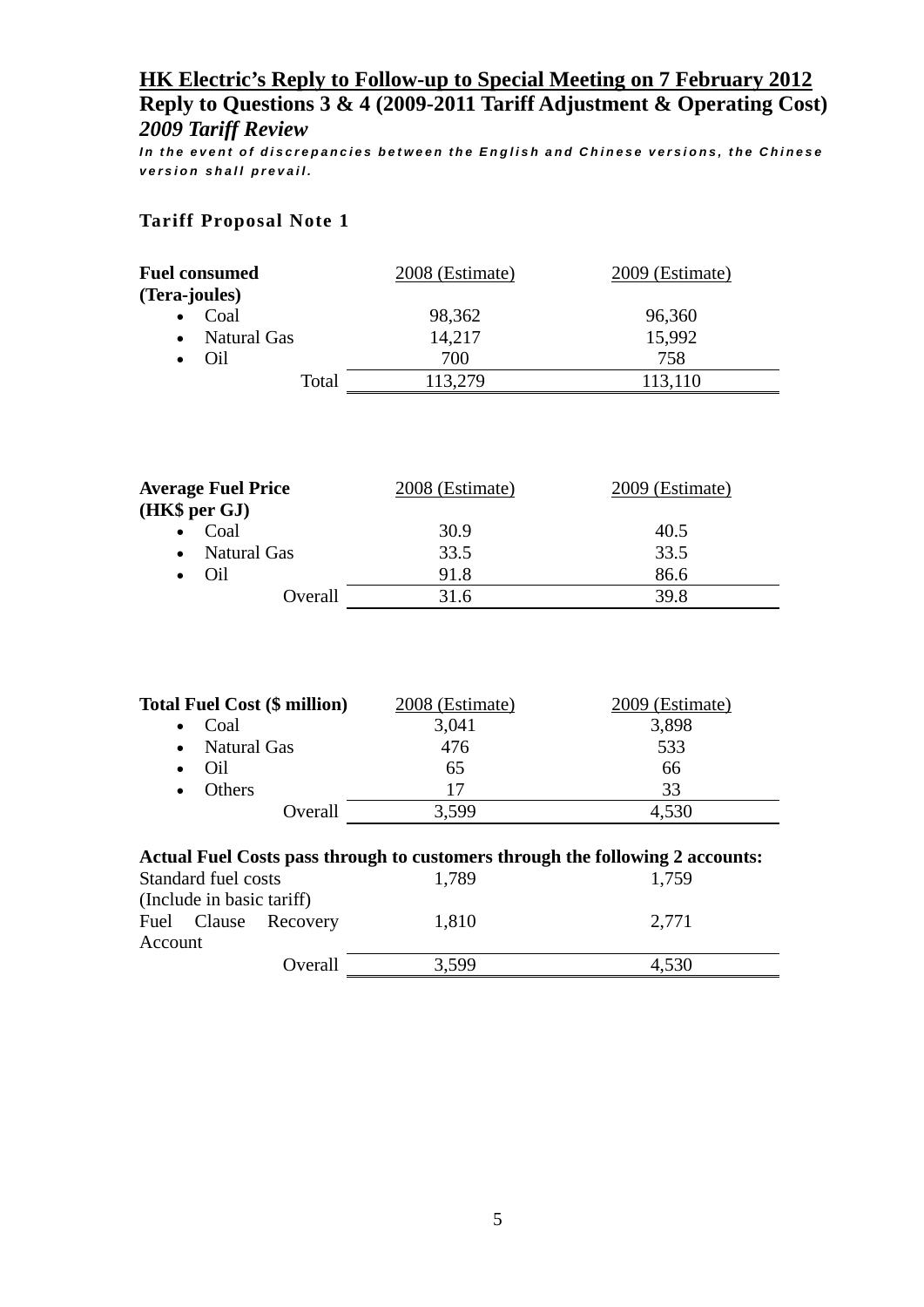*In the event of discrepancies between the English and Chinese versions, the Chinese version shall prevail.*

| <b>Items for Non-Fuel Operating</b>                                             | <b>Forecast</b>    | <b>Forecast</b>    |          |                |
|---------------------------------------------------------------------------------|--------------------|--------------------|----------|----------------|
| <b>Expenses</b>                                                                 | <b>Expense for</b> | <b>Expense for</b> |          |                |
|                                                                                 | 2008               | 2009               | % Change |                |
|                                                                                 | $($$ million $)$   | $$$ million $)$    |          |                |
|                                                                                 | <b>Estimate</b>    | <b>Estimate</b>    |          |                |
| <b>Operating Expenses</b>                                                       |                    |                    |          |                |
| Employee expenses (exclude                                                      | 411.7              | 425.7              | 3.4%     | 1              |
| retirement service costs) (Note a)                                              |                    |                    |          |                |
| Materials & Services (Note b)                                                   | 104.8              | 121.5              | 15.9%    | $\overline{2}$ |
| Administration Exp.                                                             | 211.3              | 214.0              | 1.3%     |                |
| Loan charges                                                                    |                    |                    |          |                |
| Government Rent & Rates                                                         | 537.2              | 563.5              | 4.9%     |                |
| <b>Fixed Asset Disposal</b>                                                     |                    |                    |          |                |
| <b>Exchange Gain /Loss</b>                                                      |                    |                    |          |                |
| Pumped Storage Service Fee (if                                                  |                    |                    |          |                |
| applied)                                                                        |                    |                    |          |                |
| Others                                                                          | 90.0               | 64.3               | $-28.6%$ |                |
| Sub-total for Operating Expenses:                                               | 1,355.0            | 1,389.0            | 2.5%     |                |
| Contingency                                                                     | 4.4                | 5.0                |          |                |
| Stocks/FA Write-offs (Note c)                                                   | $\overline{29.0}$  | 43.7               |          |                |
| Nuclear power purchase (if applied)                                             |                    |                    |          |                |
| Depreciation                                                                    | 1,515.6            | 1,616.6            | 6.7%     | 3              |
| Sub-total for Operating Expenses &                                              |                    |                    |          |                |
| Depreciation:                                                                   | 2,904.0            | 3,054.3            | 5.2%     |                |
| Sub-total for Operating Expenses &                                              |                    |                    |          |                |
| Depreciation (include retirement                                                | 2,947.0            | 3,101.5            |          |                |
| service costs):                                                                 |                    |                    |          |                |
| Interest (Note d)                                                               | 168.7              | 333.3              | 97.6%    |                |
| <b>Taxation</b>                                                                 | 1,185.8            | 846.7              | $-28.6%$ |                |
| <b>Total Non-fuel Operating Expenses:</b>                                       | 4,258.5            | 4,234.3            | $-0.6%$  |                |
| <b>Total Non-fuel Operating Expenses</b><br>(include retirement service costs): | 4,301.5            | 4,281.5            |          |                |

### **The detailed items of the operating expenses and the respective budget figures.**

**Note** 

- a. Retirement service cost (based on actuarial valuation) 2008: \$43.0 million, 2009: \$47.2 million.
- b. Based on quotations from suppliers and contractors. If quotations are unavailable, expenses are based on inflation rates assumptions.
- c. Included Stocks/ Fixed Assets Write-offs.
- d. 2009 forecasted interest rate higher than 2008 by approximately 1.95%.

Explanations:

- 1. HK Electric has a policy of pay for performance. As a result, staff salary adjustment rate will be varied by individual.
- 2. Examine & replace gas turbine equipment, etc.
- 3. Commissioning of L5 FGD.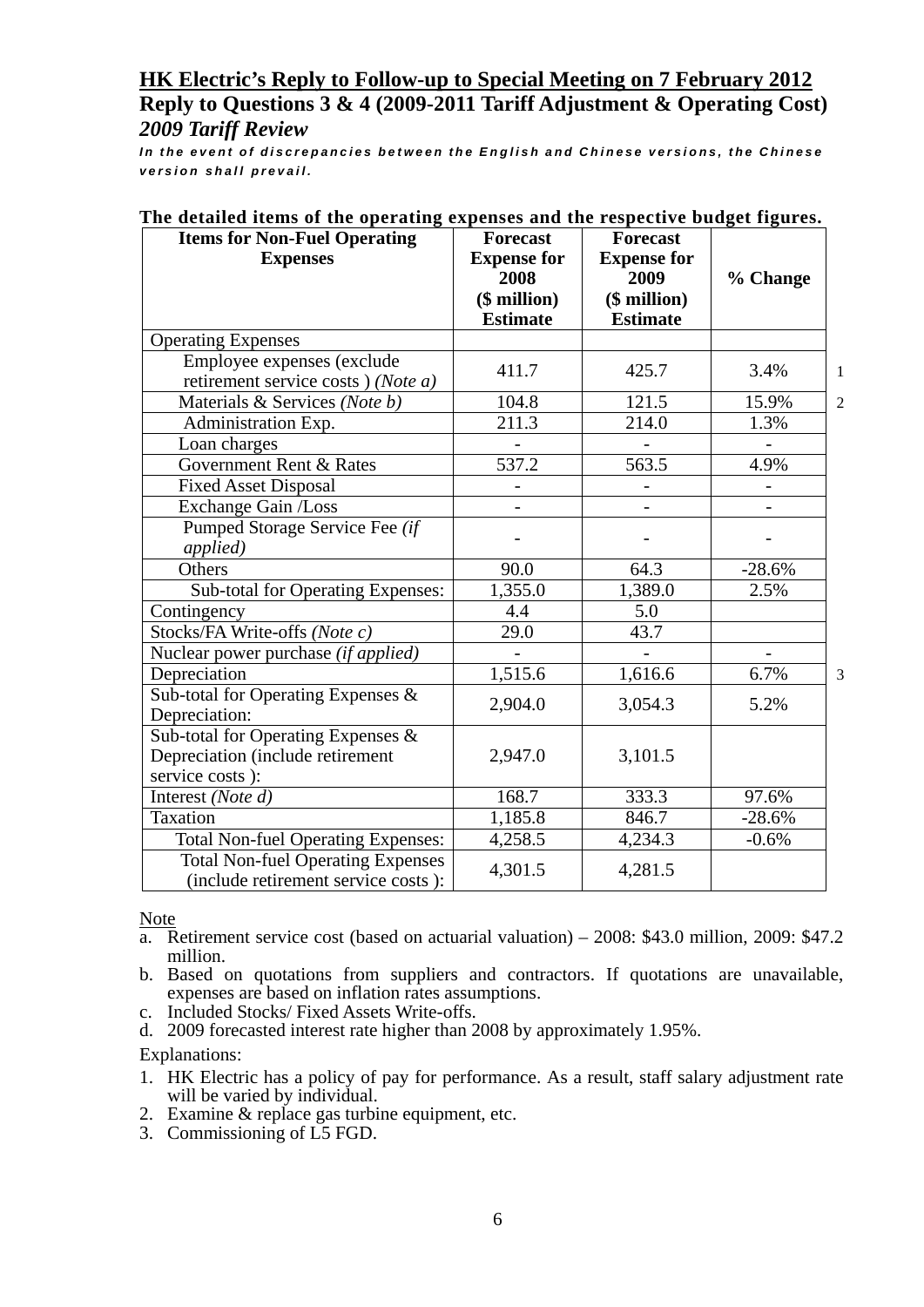*In the event of discrepancies between the English and Chinese versions, the Chinese version shall prevail.*

#### **Information related to tariff adjustments**

In accordance with the prevailing Scheme of Control Agreement, electricity tariff (net tariff) is made up of the basic tariff and the fuel clause charge. The changes of basic tariff take into consideration of:- (1) Average Net Fixed Asset; (2) Operating Expenses; (3) Local Electricity Sales; (4) Tariff Stabilization Fund balance; and (5) Scheme of Control Taxation and Other Revenue. For the fuel clause charge, the factors include:- (1) Fuel Prices; (2) Correction of under-recovery of last year fuel clause charge; and (3) Fuel Clause Recovery Account balance.

### **The 2010 Tariff Review proposal submitted to the HKSAR Government by HK Electric in December 2009**

|                           | 2009 Tariff<br>c/kWh | 2010 Tariff<br>(2009<br>Dec<br>Proposal)<br>c/kWh | Adjustment<br>% |
|---------------------------|----------------------|---------------------------------------------------|-----------------|
| <b>Basic Tariff</b>       | 94.5                 | 94.5                                              | $-$ % $-$ cent  |
| <b>Fuel Clause Charge</b> | 25.4                 | 25.4                                              | $-$ % $-$ cent  |
| Net Tariff                | 119.9                | 119.9*                                            | $-$ % $-$ cent  |

#### Year End Balance (\$ billion)

| - Tariff Stabilisation | 0.41B   | 0.35B   |
|------------------------|---------|---------|
| Fund (Estimate)        |         |         |
| - Fuel Clause Recovery | (0.58B) | (0.76B) |
| Account (Estimate)     |         |         |

\* 2010 Net Tariff does not include 0.1 cent Rate Reduction Rebate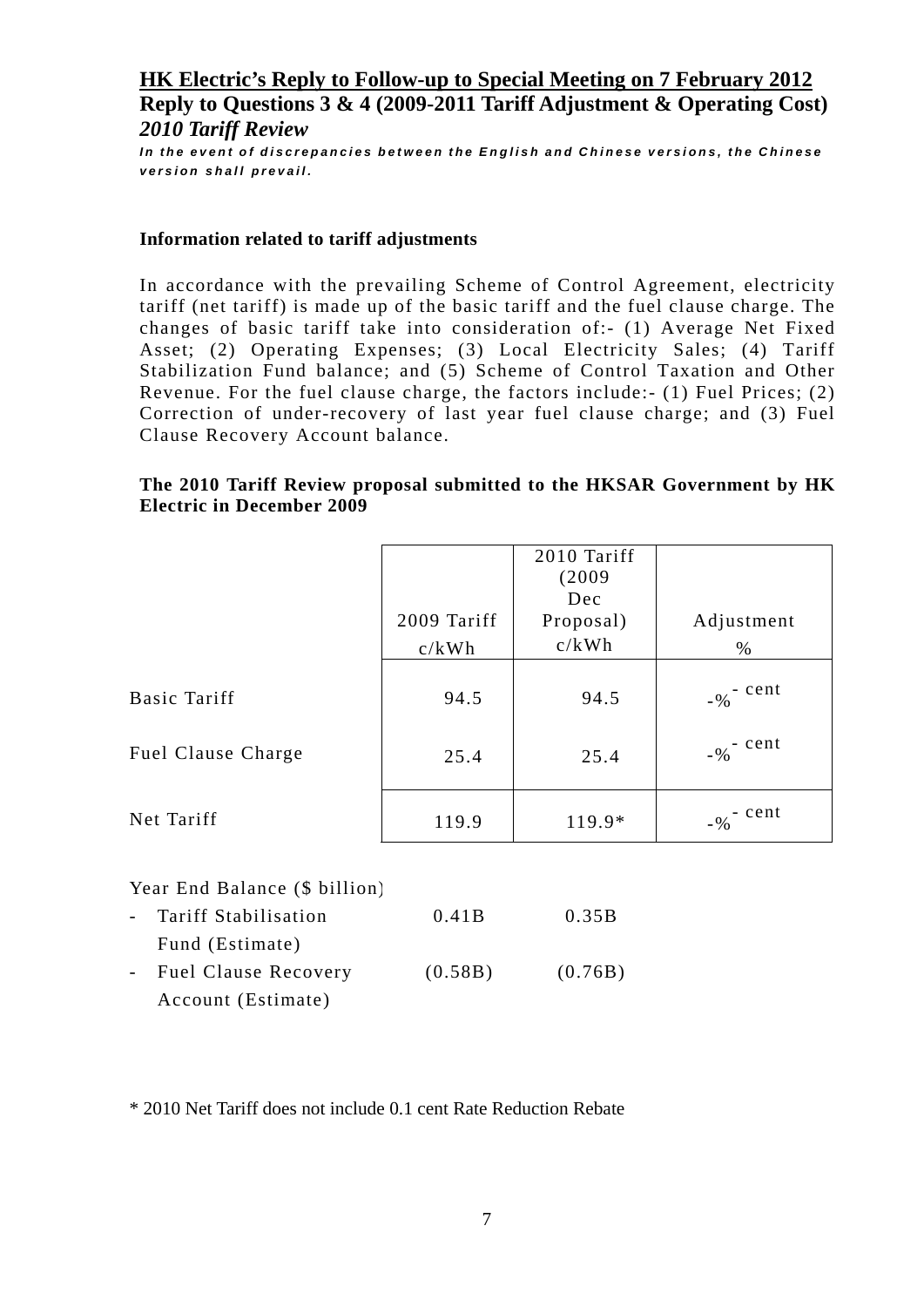*In the event of discrepancies between the English and Chinese versions, the Chinese version shall prevail.*

**The rationales and calculation methods [and details] of the Proposal of HK Electric submitted to the HKSAR Government:-** 

|     | Rationales for tariff increase                                                                                                                                                                                                                                                                                                              |                  |                                            |           | <b>Tariff impact</b><br>(c / kWh) |
|-----|---------------------------------------------------------------------------------------------------------------------------------------------------------------------------------------------------------------------------------------------------------------------------------------------------------------------------------------------|------------------|--------------------------------------------|-----------|-----------------------------------|
| (1) | <b>Basic Tariff</b>                                                                                                                                                                                                                                                                                                                         |                  |                                            |           |                                   |
| (a) | <b>Increase in Average Net Fixed Asset</b>                                                                                                                                                                                                                                                                                                  |                  |                                            |           |                                   |
|     | (Increase from estimated \$47.15 billion in 2009 to<br>estimated<br>$$47.87$ billion in<br>include<br>components<br>transmission<br>projects, generation<br>corporate development projects)<br>Note: Average Net Fixed Assets for any year means<br>the average, for that year, of the opening and<br>closing balances of Net Fixed Assets. | capital          | 2010, the major<br>expenditure<br>projects | on<br>and | $+0.4$                            |
| (b) | Increase in operating expenses                                                                                                                                                                                                                                                                                                              |                  |                                            |           |                                   |
|     | (Increase from estimated \$2.88 billion in 2009 to<br>estimated \$3.06 billion in 2010 mainly due to the rise<br>in material prices & employee expenses and increase<br>in depreciation)<br>Details please refer to item 5 below                                                                                                            |                  |                                            |           | $+1.7$                            |
| (c) | Decrease in local electricity sales                                                                                                                                                                                                                                                                                                         |                  |                                            |           |                                   |
|     | (The sales of electricity decrease from estimated 10.95)<br>billion kWh in 2009 to estimated 10.88 billion kWh in<br>2010. The major changes in different categories are<br>tabled as follows:)                                                                                                                                             |                  |                                            |           |                                   |
|     | Million kWh                                                                                                                                                                                                                                                                                                                                 | 2009<br>Estimate | 2010<br>Estimate                           |           |                                   |
|     | Domestic                                                                                                                                                                                                                                                                                                                                    | 2,484            | 2,415                                      |           | $+0.6$                            |
|     | Commercial                                                                                                                                                                                                                                                                                                                                  | 8,127            | 8,127                                      |           |                                   |
|     | Industrial                                                                                                                                                                                                                                                                                                                                  | 341              | 333                                        |           |                                   |
|     | Total                                                                                                                                                                                                                                                                                                                                       | 10,952           | 10,875                                     |           |                                   |
|     | Change Over<br>Previous Year                                                                                                                                                                                                                                                                                                                | $+0.8%$          | $-0.7%$                                    |           |                                   |
|     |                                                                                                                                                                                                                                                                                                                                             |                  |                                            |           |                                   |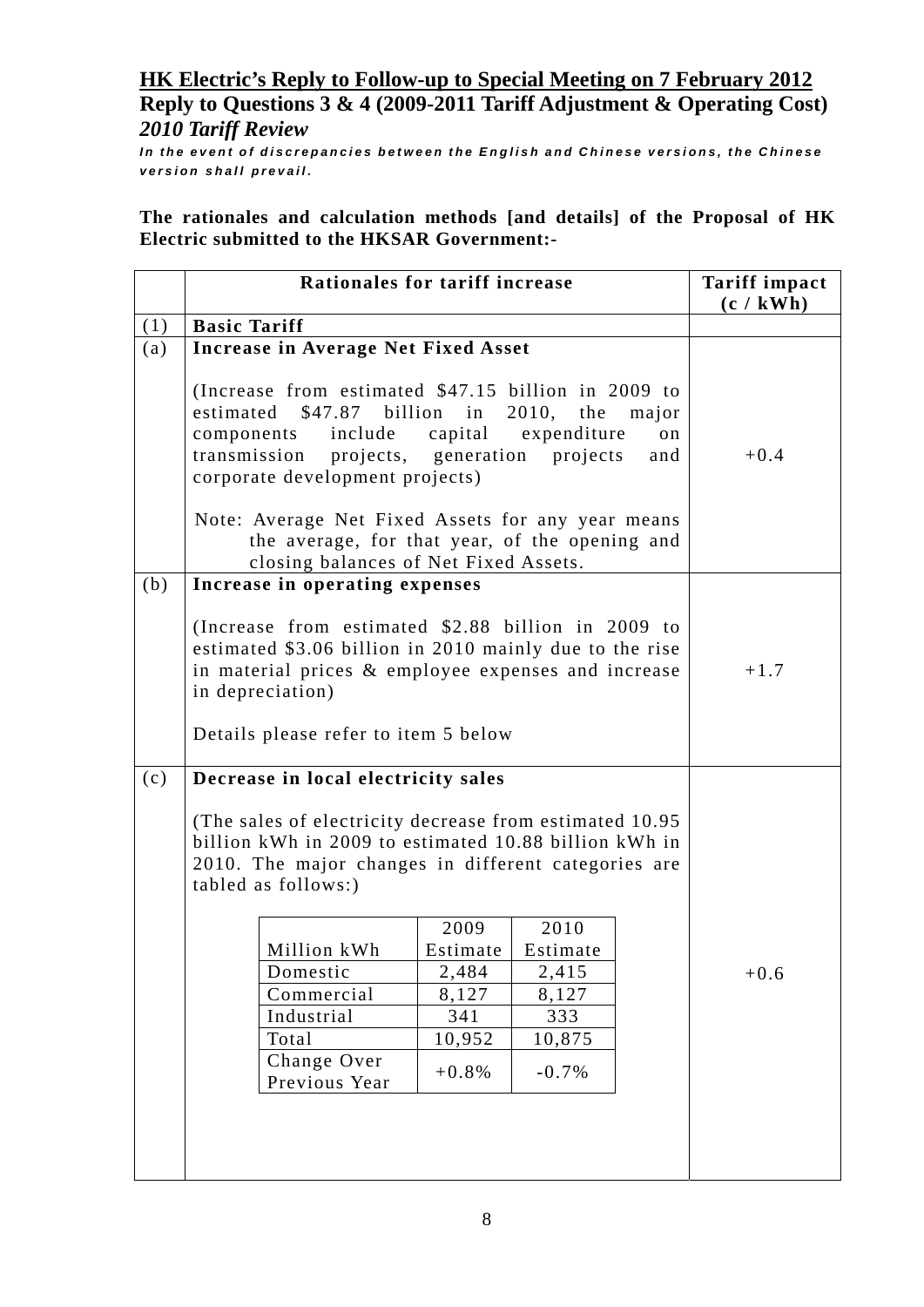*In the event of discrepancies between the English and Chinese versions, the Chinese version shall prevail.*

| (d) | Increase / decrease in sales to Mainland (if                                                                                                                                                                                                                                                   |                                   |
|-----|------------------------------------------------------------------------------------------------------------------------------------------------------------------------------------------------------------------------------------------------------------------------------------------------|-----------------------------------|
|     | <i>applicable</i> )                                                                                                                                                                                                                                                                            | n.a.                              |
| (e) | <b>Decrease in Tariff Stabilisation Fund Balance</b>                                                                                                                                                                                                                                           |                                   |
|     | (TSF balance increased by \$0.10 billion from \$0.31)<br>billion at the beginning of $2009$ to estimated $$0.41$<br>billion at end 2009.<br>TSF balance will be reduced by \$0.06 billion to<br>estimated \$0.35 billion at end 2010;<br>Total reduction in TSF balance in 2010 will be \$0.16 |                                   |
|     | billion higher than 2009 addition.)                                                                                                                                                                                                                                                            | $-1.8$                            |
| (f) | Others<br>(Scheme of Control taxation* and others)                                                                                                                                                                                                                                             |                                   |
|     | *Details please refer to item $(2)$ (b) & $(c)$                                                                                                                                                                                                                                                | $-0.9$                            |
|     | <b>Sub-total (Basic Tariff):</b>                                                                                                                                                                                                                                                               |                                   |
|     |                                                                                                                                                                                                                                                                                                |                                   |
| (2) | <b>Fuel Clause Charge</b>                                                                                                                                                                                                                                                                      |                                   |
|     |                                                                                                                                                                                                                                                                                                |                                   |
|     | Rationales for tariff increase                                                                                                                                                                                                                                                                 | <b>Tariff impact</b><br>(c / kWh) |
| (a) | <b>Increase in Fuel Price</b>                                                                                                                                                                                                                                                                  |                                   |
|     | (Fuel costs expenses increase from estimated \$4.15)<br>billion in 2009 to estimated \$4.75 billion in 2010<br>mainly due to international fuel prices fluctuations<br>resulting in rise in fuel prices. Please refer to Tariff<br>Proposal Note 1 for details.)                               | $+5.4$                            |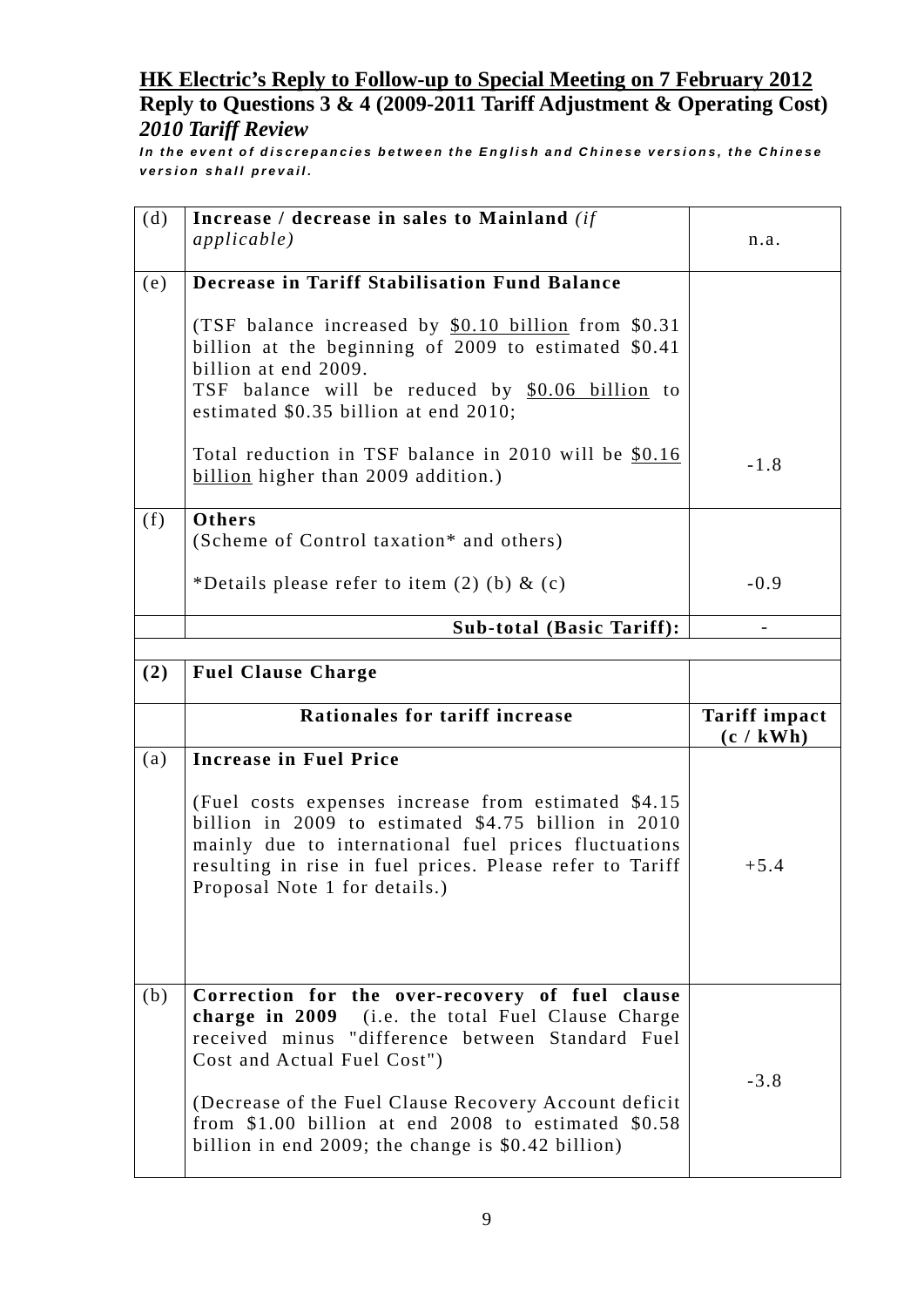*In the event of discrepancies between the English and Chinese versions, the Chinese version shall prevail.*

| (c) | Increase in the Fuel Clause Recovery Account deficit to<br>reduce tariff increase                                                                                             |        |
|-----|-------------------------------------------------------------------------------------------------------------------------------------------------------------------------------|--------|
|     | (Increase of the Fuel Clause Recovery Account deficit)<br>from estimated \$0.58 billion at end 2009 to estimated<br>\$0.76 billion in end 2010; the change is \$0.18 billion) | $-1.6$ |
| (d) | Others                                                                                                                                                                        |        |
|     | Sub-total (Fuel Clause Charge):                                                                                                                                               |        |
|     |                                                                                                                                                                               |        |
|     | Grand total:                                                                                                                                                                  |        |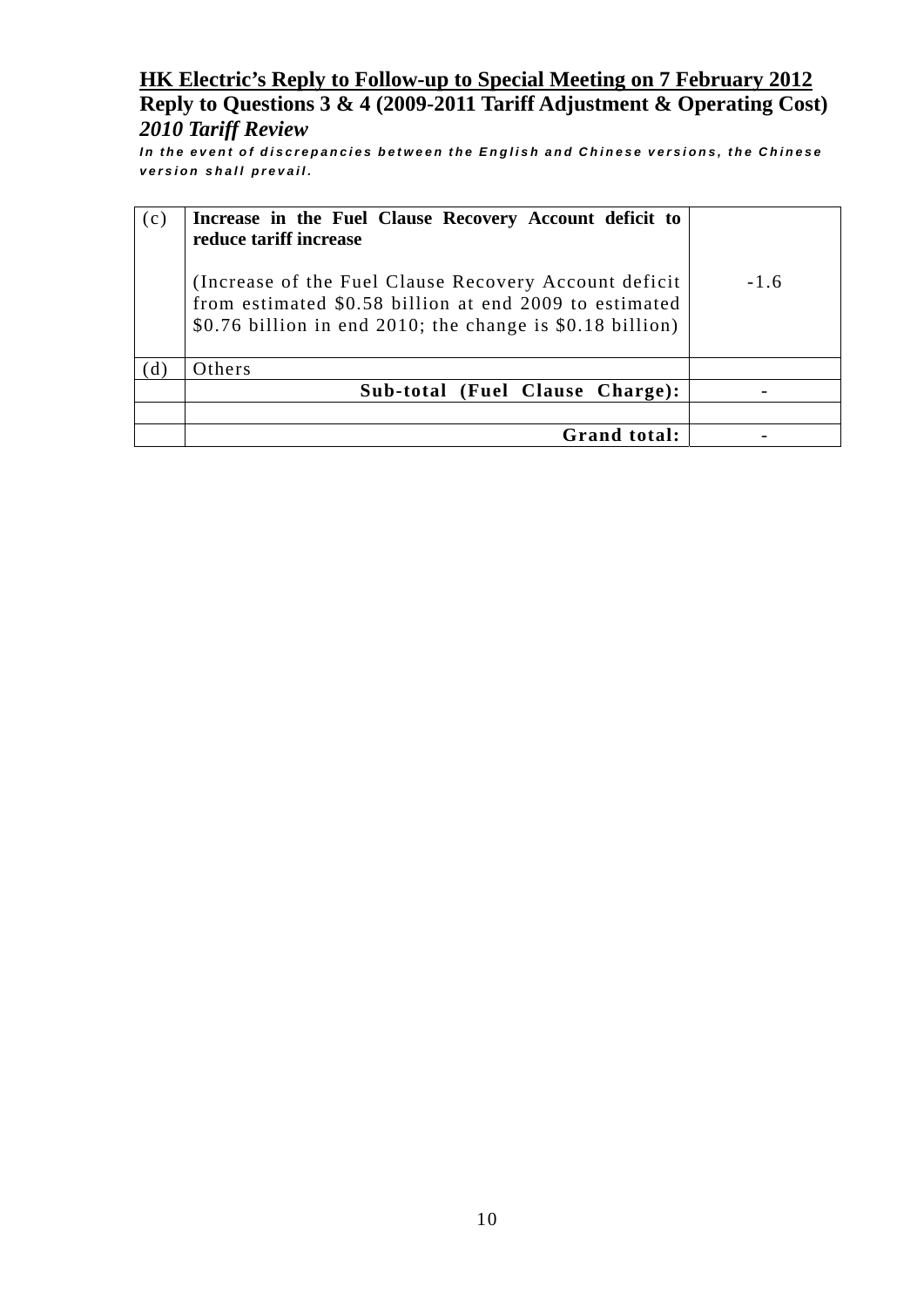*In the event of discrepancies between the English and Chinese versions, the Chinese version shall prevail.*

### **Tariff Proposal Note 1**

| <b>Fuel consumed</b>            | 2009 (Estimate) | 2010 (Estimate) |
|---------------------------------|-----------------|-----------------|
| (Tera-joules)                   |                 |                 |
| Coal                            | 94,970          | 82,187          |
| <b>Natural Gas</b><br>$\bullet$ | 17,320          | 31,409          |
| Oil                             | 1,195           | 662             |
| Total                           | 113,485         | 114,258         |

| <b>Average Fuel Price</b> | 2009 (Estimate) | 2010 (Estimate) |
|---------------------------|-----------------|-----------------|
| (HK\$ per GJ)             |                 |                 |
| Coal<br>$\bullet$         | 36.2            | 29.0            |
| • Natural Gas             | 33.2            | 71.9            |
| Oil<br>$\bullet$          | 78.1            | 96.6            |
| Overall                   | 36.2            |                 |

| <b>Total Fuel Cost (\$ million)</b> | 2009 (Estimate) | 2010 (Estimate) |
|-------------------------------------|-----------------|-----------------|
| $\bullet$ Coal                      | 3,438           | 2,380           |
| • Natural Gas                       | 576             | 2,258           |
| Oil<br>$\bullet$                    | 93              | 64              |
| Others<br>$\bullet$                 | 39              | 44              |
| Overall                             | 4,146           | 4.746           |
|                                     |                 |                 |

| Actual Fuel Costs pass through to customers through the following 2 accounts: |                                       |                      |       |       |  |  |
|-------------------------------------------------------------------------------|---------------------------------------|----------------------|-------|-------|--|--|
|                                                                               | Standard fuel costs<br>1,786<br>1,801 |                      |       |       |  |  |
| (Include in basic tariff)                                                     |                                       |                      |       |       |  |  |
|                                                                               |                                       | Fuel Clause Recovery | 2,360 | 2,945 |  |  |
| Account                                                                       |                                       |                      |       |       |  |  |
|                                                                               |                                       | Overall              | 4.146 | 4.746 |  |  |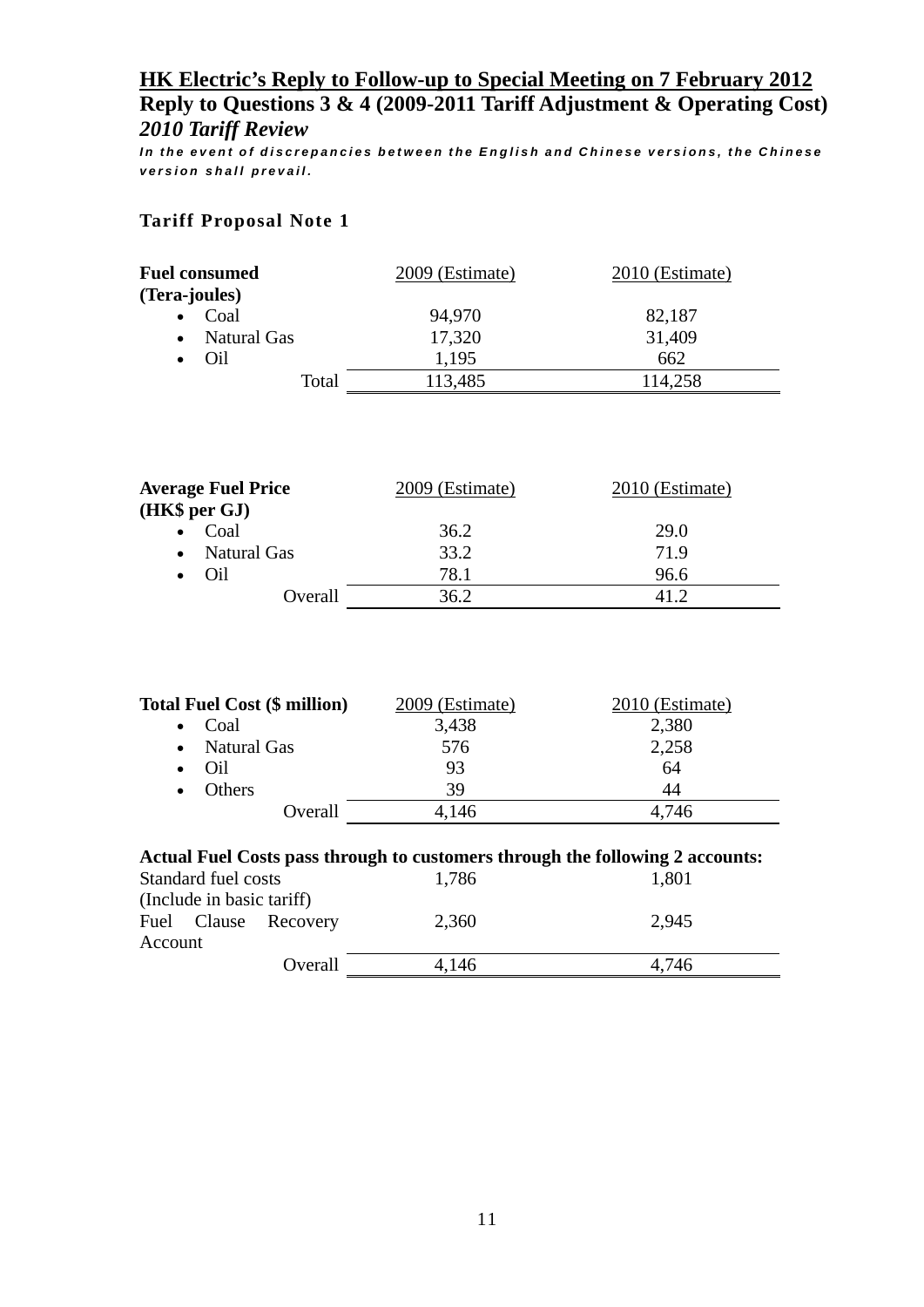*In the event of discrepancies between the English and Chinese versions, the Chinese version shall prevail.*

| <b>Items for Non-Fuel Operating</b><br><b>Expenses</b>                                    | <b>Forecast</b><br><b>Expense for</b><br>2009<br>$($$ million $)$<br><b>Estimate</b> | <b>Forecast</b><br><b>Expense for</b><br>2010<br>$($$ million $)$<br><b>Estimate</b> | % Change |                |
|-------------------------------------------------------------------------------------------|--------------------------------------------------------------------------------------|--------------------------------------------------------------------------------------|----------|----------------|
| <b>Operating Expenses</b>                                                                 |                                                                                      |                                                                                      |          |                |
| Employee expenses (exclude<br>retirement service costs) (Note a)                          | 408.1                                                                                | 399.2                                                                                | $-2.2%$  | 1              |
| Materials & Services (Note b)                                                             | 125.2                                                                                | 135.4                                                                                | 8.1%     | $\overline{2}$ |
| Administration Exp.                                                                       | 212.5                                                                                | 221.2                                                                                | 4.1%     |                |
| Loan charges                                                                              |                                                                                      |                                                                                      |          |                |
| Government Rent & Rates                                                                   | 398.6                                                                                | $\overline{397.5}$                                                                   | $-0.3%$  |                |
| <b>Fixed Asset Disposal</b>                                                               |                                                                                      |                                                                                      |          |                |
| <b>Exchange Gain /Loss</b>                                                                |                                                                                      |                                                                                      |          |                |
| Pumped Storage Service Fee (if<br><i>applied</i> )                                        |                                                                                      |                                                                                      |          |                |
| Others                                                                                    | 61.5                                                                                 | 29.0                                                                                 | $-52.8%$ |                |
| Sub-total for Operating Expenses:                                                         | 1,205.9                                                                              | $1,\overline{182.3}$                                                                 | $-2.0%$  |                |
| Contingency                                                                               |                                                                                      | 5.0                                                                                  |          |                |
| Stocks/FA Write-offs (Note c)                                                             | 40.1                                                                                 | 54.9                                                                                 |          |                |
| Nuclear power purchase (if applied)                                                       |                                                                                      |                                                                                      |          |                |
| Depreciation                                                                              | 1,621.3                                                                              | 1,787.3                                                                              | 10.2%    | 3              |
| Sub-total for Operating Expenses &<br>Depreciation:                                       | 2,867.3                                                                              | 3,029.5                                                                              | 5.7%     |                |
| Sub-total for Operating Expenses &<br>Depreciation (include retirement<br>service costs): | 2,878.1                                                                              | 3,059.2                                                                              |          |                |
| Interest (Note d)                                                                         | 95.2                                                                                 | 154.2                                                                                | 62.0%    |                |
| Taxation                                                                                  | 1,010.4                                                                              | 852.6                                                                                | $-15.6%$ |                |
| <b>Total Non-fuel Operating Expenses:</b>                                                 | 3,972.9                                                                              | 4,036.3                                                                              | 1.6%     |                |
| <b>Total Non-fuel Operating Expenses</b><br>(include retirement service costs):           | 3,983.7                                                                              | 4,066.0                                                                              |          |                |

### **The detailed items of the operating expenses and the respective budget figures.**

**Note** 

- a. Retirement service cost (based on actuarial valuation): 2009: \$10.80 million, 2010: \$29.7 million.
- b. Based on quotations from suppliers and contractors. If quotations are unavailable, expenses are based on inflation rates assumptions.
- c. Included Stocks/ Fixed Assets Write-offs.
- d. 2010 forecasted interest rate higher than 2009 by approximately 0.75%.

Explanations:

- 1. HK Electric has a policy of pay for performance. As a result, staff salary adjustment rate will be varied by individual.
- 2. Expenses due to commissioning of L2/4/5 FGD.
- 3. Commissioning of L2 & L4 FGD.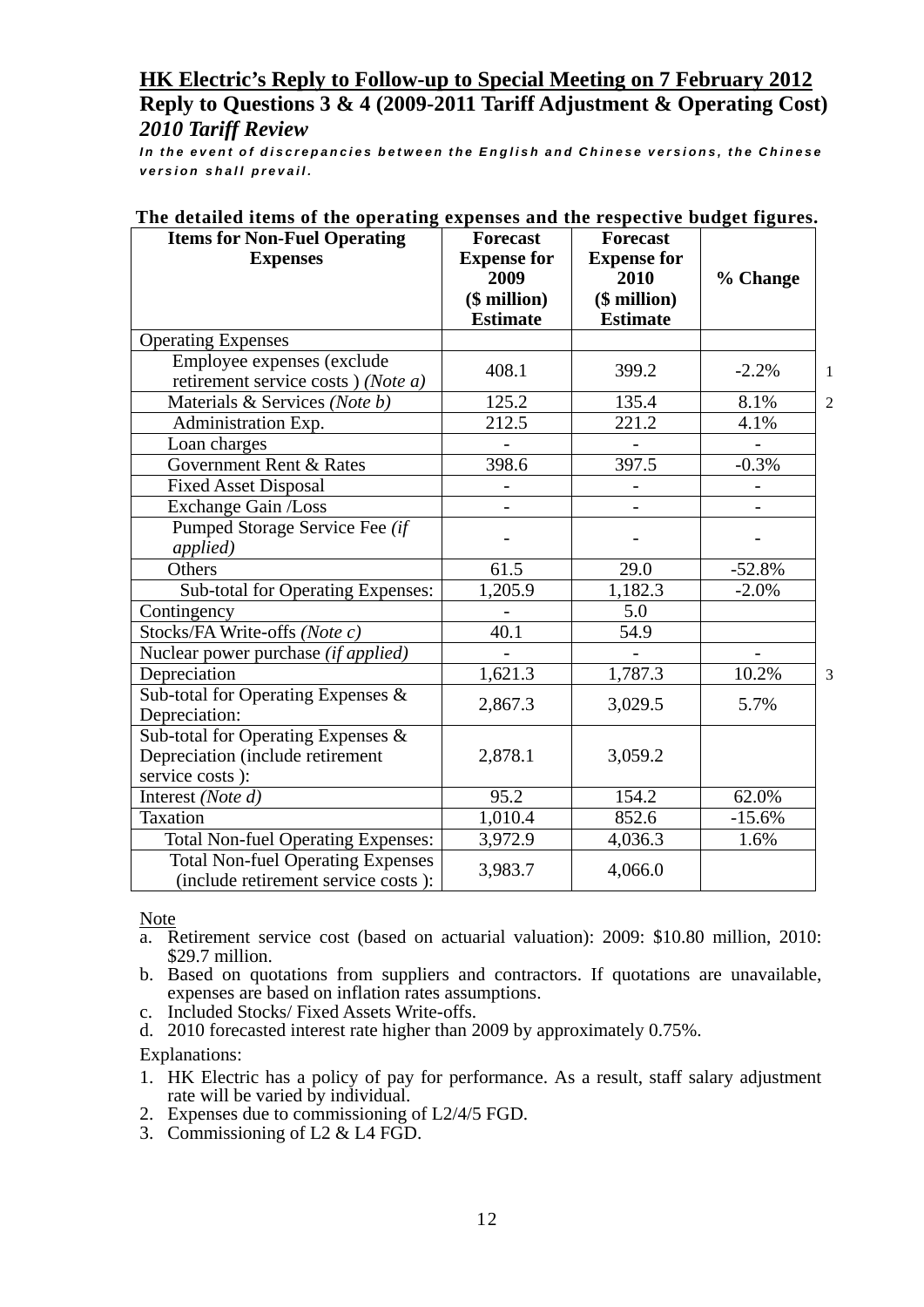*In the event of discrepancies between the English and Chinese versions, the Chinese version shall prevail.*

#### **Information related to tariff adjustments**

In accordance with the prevailing Scheme of Control Agreement, electricity tariff (net tariff) is made up of the basic tariff and the fuel clause charge. The changes of basic tariff take into consideration of:- (1) Average Net Fixed Asset; (2) Operating Expenses; (3) Local Electricity Sales; (4) Tariff Stabilization Fund balance; and (5) Scheme of Control Taxation and Other Revenue. For the fuel clause charge, the factors include:- (1) Fuel Prices; (2) Correction of under-recovery of last year fuel clause charge; and (3) Fuel Clause Recovery Account balance.

### **The 2011 Tariff Review proposal submitted to the HKSAR Government by HK Electric in December 2010**

|                           |             | 2011 Tariff |                               |
|---------------------------|-------------|-------------|-------------------------------|
|                           |             | (2010)      |                               |
|                           |             | Dec         |                               |
|                           | 2010 Tariff | Proposal)   | Adjustment                    |
|                           | c/kWh       | c/kWh       | $\%$                          |
|                           |             |             |                               |
| Basic Tariff              | 94.5        | 93.1        | $-1.5\%$ <sup>-1.4</sup> cent |
|                           |             |             |                               |
| <b>Fuel Clause Charge</b> | 25.4        | 30.2        | $18.9\%$ <sup>+4.8</sup> cent |
|                           |             |             |                               |
| Net Tariff                | 119.9*      | 123.3       | $2.8\%$ <sup>+3.4</sup> cent  |

#### Year End Balance (\$ billion)

| - Tariff Stabilisation | 0.56B   | 0.36B   |
|------------------------|---------|---------|
| Fund (Estimate)        |         |         |
| - Fuel Clause Recovery | (0.65B) | (0.45B) |
| Account (Estimate)     |         |         |

\* 2010 Net Tariff does not include 0.1 cent Rate Reduction Rebate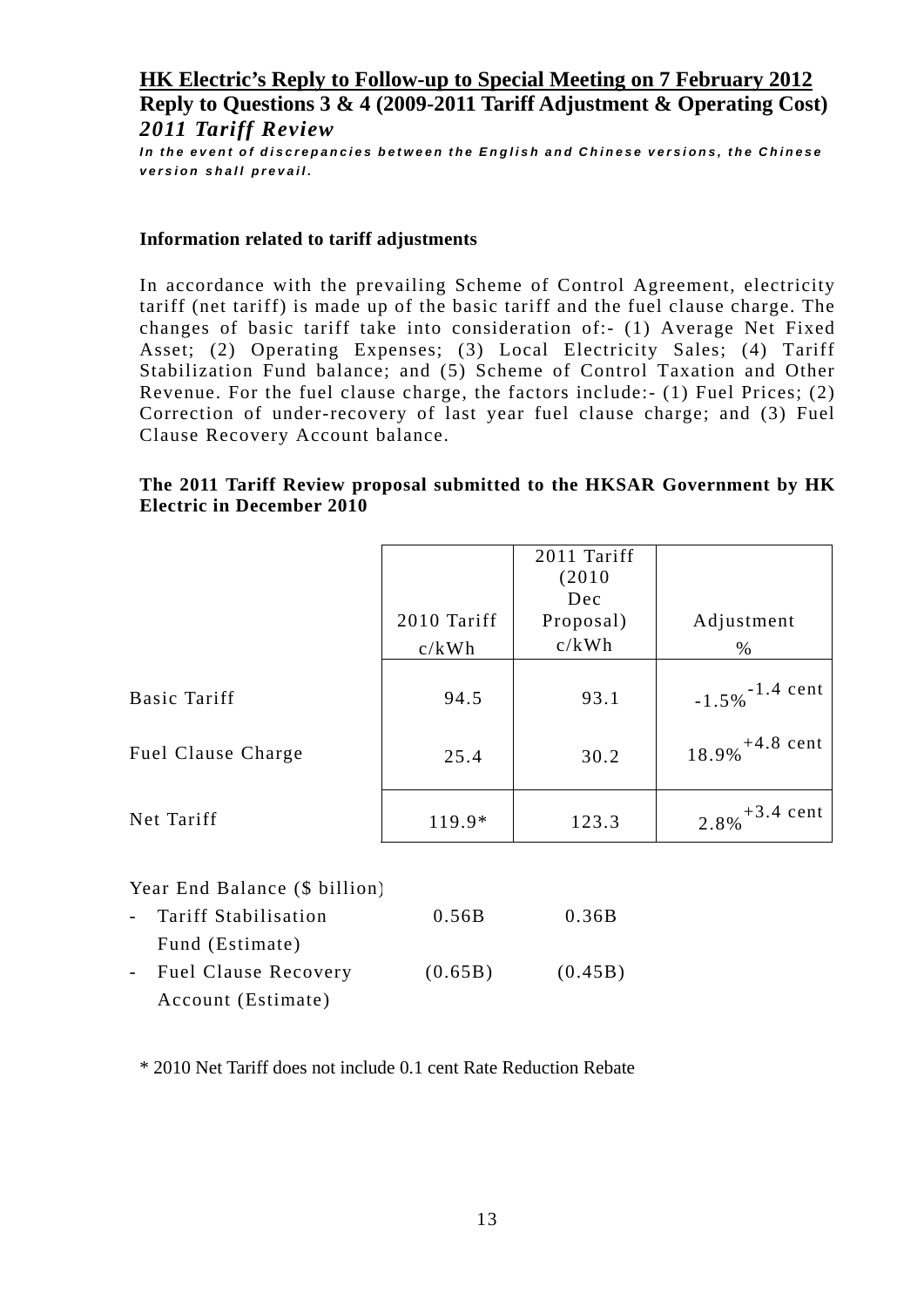*In the event of discrepancies between the English and Chinese versions, the Chinese version shall prevail.*

**The rationales and calculation methods [and details] of the Proposal of HK Electric submitted to the HKSAR Government:-** 

|     | Rationales for tariff increase                                                                                                                                                                                                   |                |                                      |                    | <b>Tariff impact</b><br>(c / kWh) |
|-----|----------------------------------------------------------------------------------------------------------------------------------------------------------------------------------------------------------------------------------|----------------|--------------------------------------|--------------------|-----------------------------------|
| (1) | <b>Basic Tariff</b>                                                                                                                                                                                                              |                |                                      |                    |                                   |
| (a) | <b>Increase in Average Net Fixed Asset</b>                                                                                                                                                                                       |                |                                      |                    |                                   |
|     | (Increase from estimated \$47.88 billion in 2010 to<br>$$48.47$ billion in<br>estimated<br>include<br>components<br>transmission<br>projects, generation<br>corporate development projects)                                      | capital        | 2011, the<br>expenditure<br>projects | major<br>on<br>and | $+0.6$                            |
|     | Note: Average Net Fixed Assets for any year means<br>the average, for that year, of the opening and<br>closing balances of Net Fixed Assets.                                                                                     |                |                                      |                    |                                   |
| (b) | Increase in operating expenses                                                                                                                                                                                                   |                |                                      |                    |                                   |
|     | (Increase from estimated \$2.92 billion in 2010 to<br>estimated \$3.02 billion in 2011 mainly due to the rise<br>in material prices & employee expenses and increase<br>in depreciation)<br>Details please refer to item 5 below |                |                                      |                    | $+1.0$                            |
| (c) | Increase in local electricity sales                                                                                                                                                                                              |                |                                      |                    |                                   |
|     | (The sales of electricity increase from estimated 10.94)<br>billion kWh in 2010 to estimated 11.00 billion kWh in<br>2011. The major changes in different categories are<br>tabled as follows:)                                  |                |                                      |                    |                                   |
|     |                                                                                                                                                                                                                                  | 2010           | 2011                                 |                    |                                   |
|     | Million kWh                                                                                                                                                                                                                      | Estimate       | Estimate                             |                    |                                   |
|     | Domestic<br>Commercial                                                                                                                                                                                                           | 2,488<br>8,117 | 2,489<br>8,191                       |                    | $-0.4$                            |
|     | Industrial                                                                                                                                                                                                                       | 333            | 319                                  |                    |                                   |
|     | Total                                                                                                                                                                                                                            | 10,938         | 10,999                               |                    |                                   |
|     | Change Over<br>Previous Year                                                                                                                                                                                                     | $+0.2%$        | $+0.6%$                              |                    |                                   |
|     |                                                                                                                                                                                                                                  |                |                                      |                    |                                   |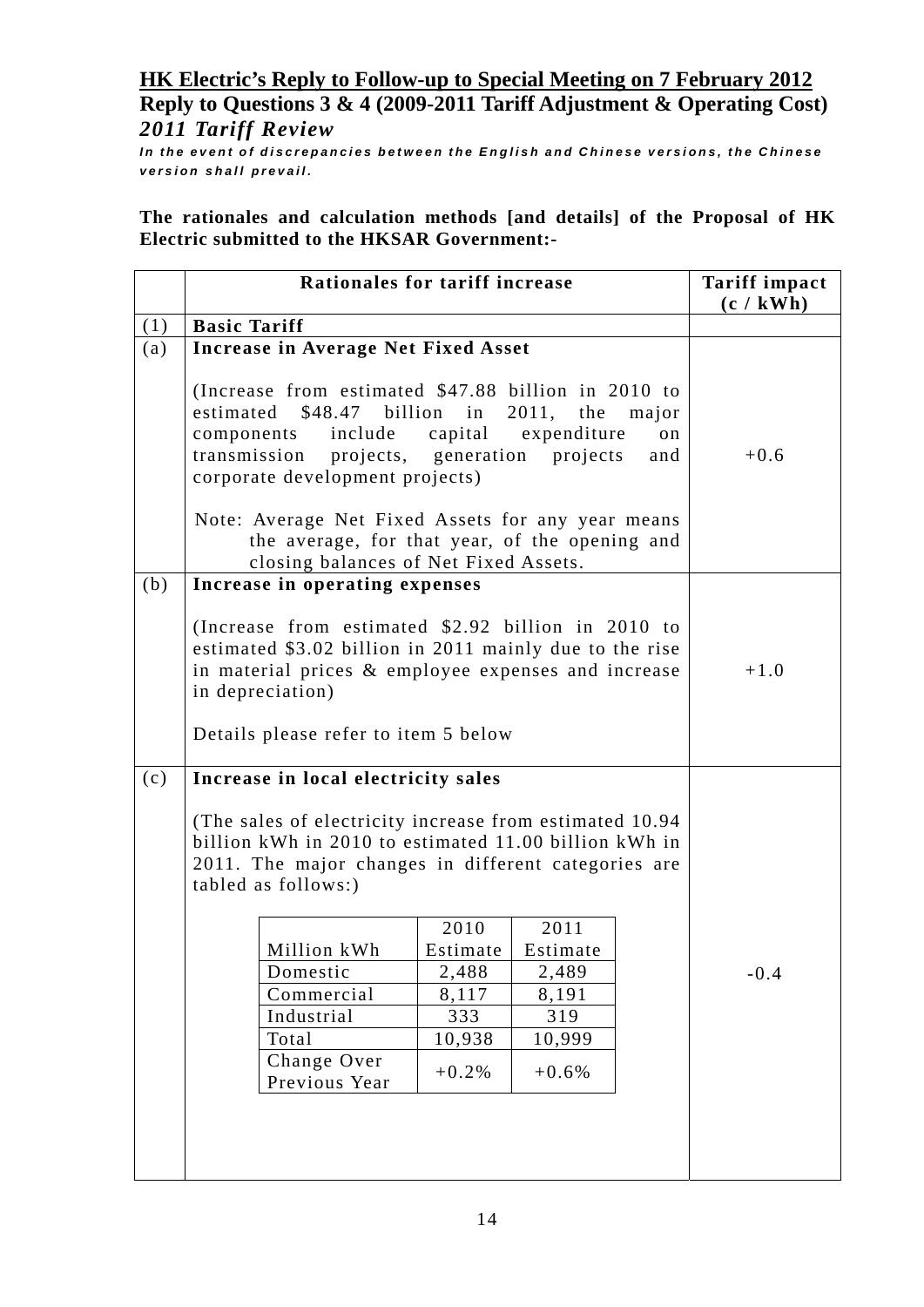*In the event of discrepancies between the English and Chinese versions, the Chinese version shall prevail.*

| (d) | Increase / decrease in sales to Mainland (if                                                                                                                                                                                                                     |                                   |
|-----|------------------------------------------------------------------------------------------------------------------------------------------------------------------------------------------------------------------------------------------------------------------|-----------------------------------|
|     | <i>applicable</i> )                                                                                                                                                                                                                                              | n.a.                              |
| (e) | <b>Decrease in Tariff Stabilisation Fund Balance</b>                                                                                                                                                                                                             |                                   |
|     | (TSF balance increased by \$0.08 billion from \$0.48)<br>billion at the beginning of 2010 to estimated \$0.56<br>billion at end 2010.<br>TSF balance will be reduced by \$0.2 billion to<br>estimated \$0.36 billion at end 2011;                                |                                   |
|     | Total reduction in TSF balance in 2011 will be \$0.28<br>billion higher than 2010 addition.)                                                                                                                                                                     | $-3.1$                            |
| (f) | Others<br>(Scheme of Control taxation* and others)                                                                                                                                                                                                               |                                   |
|     | *Details please refer to item $(2)$ (b) & $(c)$                                                                                                                                                                                                                  | $+0.5$                            |
|     | <b>Sub-total (Basic Tariff):</b>                                                                                                                                                                                                                                 | $-1.4$                            |
|     |                                                                                                                                                                                                                                                                  |                                   |
| (2) | <b>Fuel Clause Charge</b>                                                                                                                                                                                                                                        |                                   |
|     |                                                                                                                                                                                                                                                                  |                                   |
|     | Rationales for tariff increase                                                                                                                                                                                                                                   | <b>Tariff impact</b><br>(c / kWh) |
| (a) | <b>Increase in Fuel Price</b>                                                                                                                                                                                                                                    |                                   |
|     | (Fuel costs expenses increase from estimated \$4.66)<br>billion in 2010 to estimated \$4.91 billion in 2011<br>mainly due to international fuel prices fluctuations<br>resulting in rise in fuel prices. Please refer to Tariff<br>Proposal Note 1 for details.) | $+2.0$                            |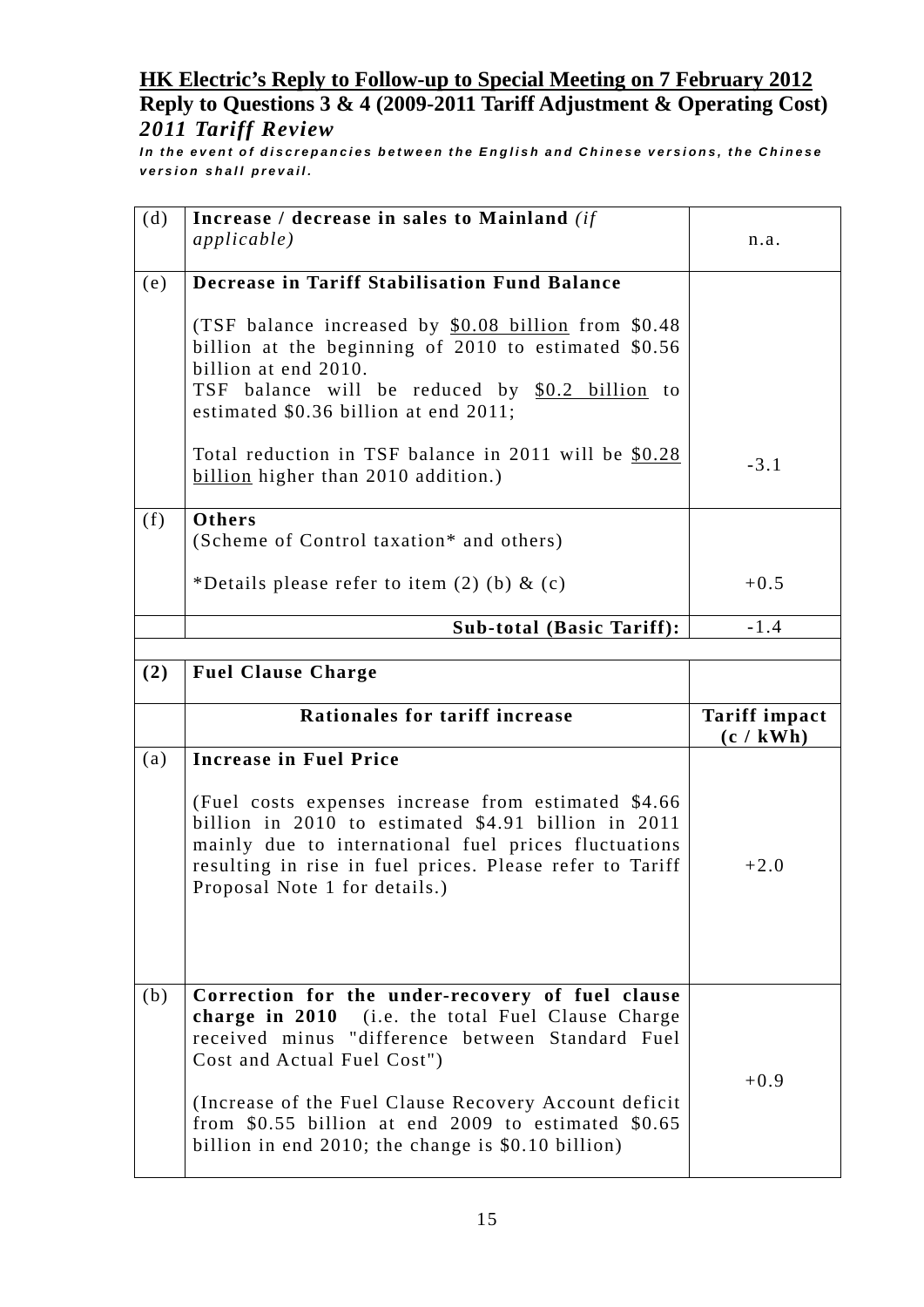*In the event of discrepancies between the English and Chinese versions, the Chinese version shall prevail.*

| (c) | Decrease in the Fuel Clause Recovery Account deficit                                                                                                                         |        |
|-----|------------------------------------------------------------------------------------------------------------------------------------------------------------------------------|--------|
|     | (Decrease of the Fuel Clause Recovery Account deficit<br>from estimated \$0.65 billion at end 2010 to estimated<br>\$0.45 billion in end 2011; the change is \$0.20 billion) | $+1.9$ |
| (d) | Others                                                                                                                                                                       |        |
|     | Sub-total (Fuel Clause Charge):                                                                                                                                              | $+4.8$ |
|     |                                                                                                                                                                              |        |
|     | Grand total:                                                                                                                                                                 | $+3.4$ |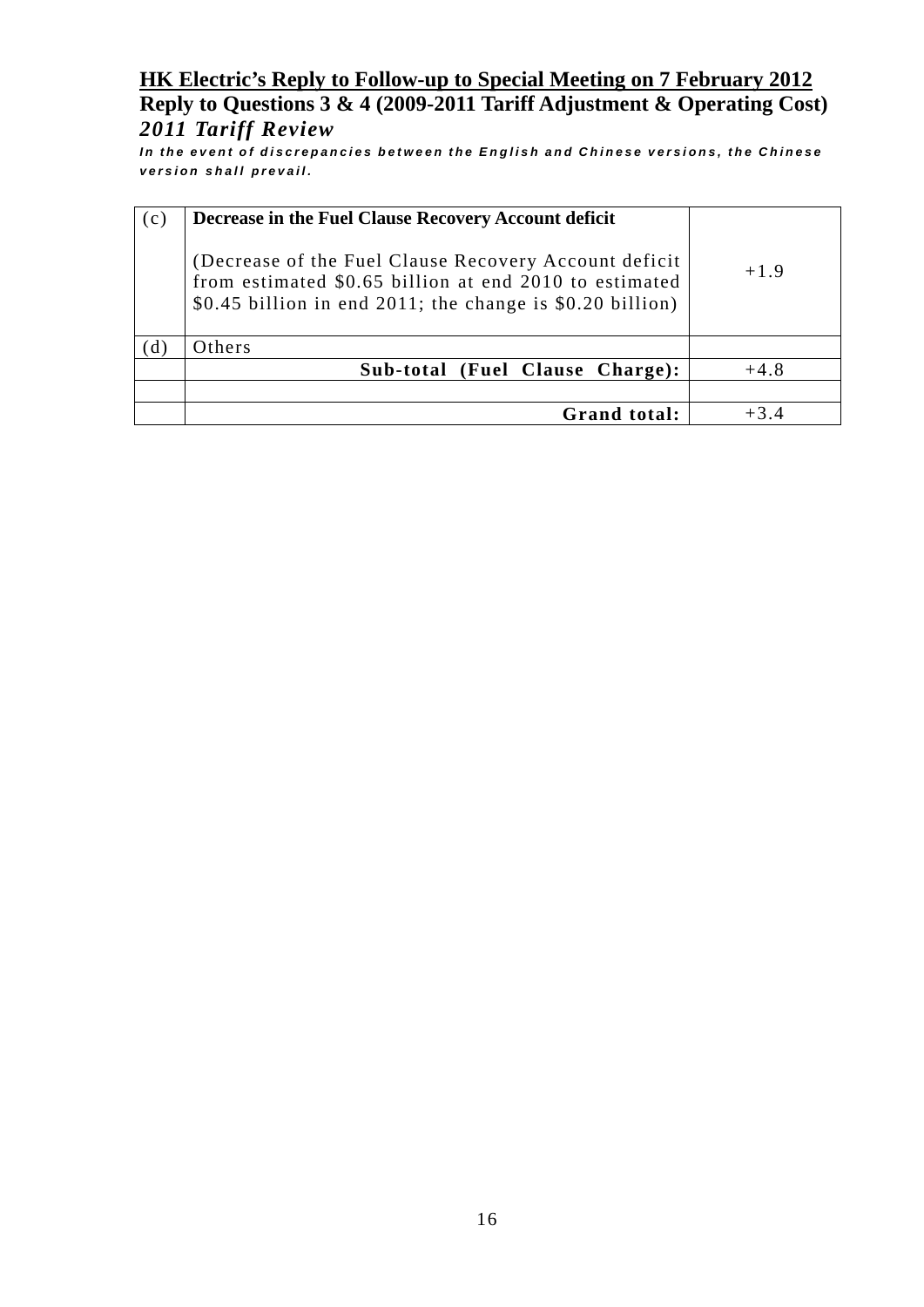*In the event of discrepancies between the English and Chinese versions, the Chinese version shall prevail.*

### **Tariff Proposal Note 1**

| <b>Fuel consumed</b>     | 2010 (Estimate) | 2011 (Estimate) |
|--------------------------|-----------------|-----------------|
| (Tera-joules)            |                 |                 |
| Coal                     | 79,940          | 80,114          |
| Natural Gas<br>$\bullet$ | 31,730          | 32,173          |
| Oil                      | 869             | 720             |
| Total                    | 112,539         | 13,007          |

| <b>Average Fuel Price</b> | 2010 (Estimate) | 2011 (Estimate) |
|---------------------------|-----------------|-----------------|
| (HK\$ per GJ)             |                 |                 |
| Coal<br>$\bullet$         | 28.9            | 30.7            |
| • Natural Gas             | 70.5            | 72.8            |
| $\bullet$ Oil             | 98.9            | 115.6           |
| Overall                   |                 | 43 Z            |

| <b>Total Fuel Cost (\$ million)</b>                                           | 2010 (Estimate) | 2011 (Estimate) |  |
|-------------------------------------------------------------------------------|-----------------|-----------------|--|
| Coal<br>$\bullet$                                                             | 2,310           | 2,461           |  |
| • Natural Gas                                                                 | 2,237           | 2,341           |  |
| Oil<br>$\bullet$                                                              | 86              | 83              |  |
| Others<br>$\bullet$                                                           | 23              | 28              |  |
| Overall                                                                       | 4,656           | 4.913           |  |
| Actual Fuel Costs pass through to customers through the following 2 accounts: |                 |                 |  |

|                           |         | Actual Fuel Costs pass through to customers through the following $\mu$ accounts. |       |  |  |
|---------------------------|---------|-----------------------------------------------------------------------------------|-------|--|--|
| Standard fuel costs       |         | 1,776                                                                             | 1.795 |  |  |
| (Include in basic tariff) |         |                                                                                   |       |  |  |
| Fuel Clause Recovery      |         | 2,880                                                                             | 3,118 |  |  |
| Account                   |         |                                                                                   |       |  |  |
|                           | Overall | 4,656                                                                             | 4.913 |  |  |
|                           |         |                                                                                   |       |  |  |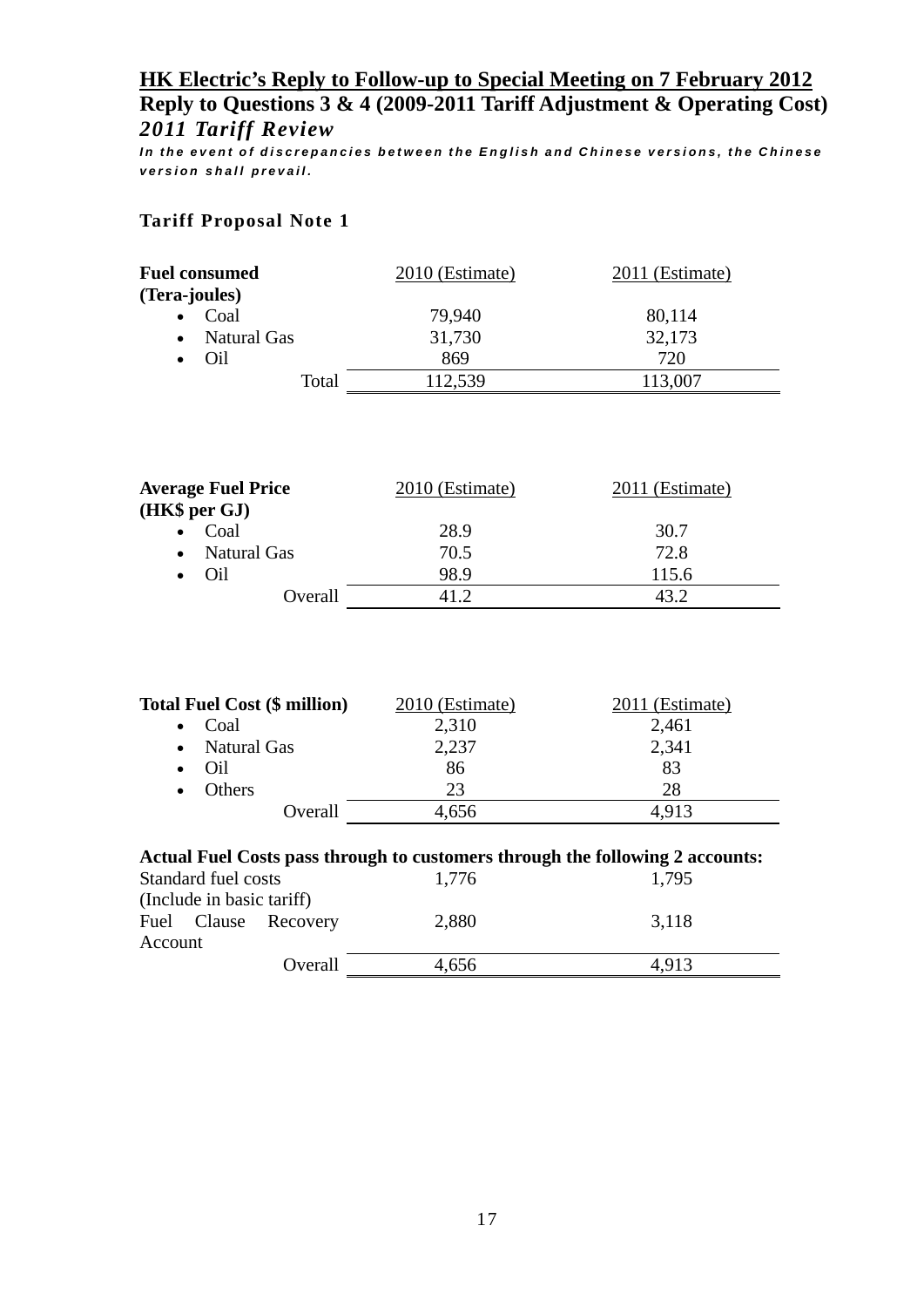*In the event of discrepancies between the English and Chinese versions, the Chinese version shall prevail.*

| <b>Items for Non-Fuel Operating</b>       | <b>Forecast</b>    | <b>Forecast</b>    |          |                |
|-------------------------------------------|--------------------|--------------------|----------|----------------|
| <b>Expenses</b>                           | <b>Expense for</b> | <b>Expense for</b> |          |                |
|                                           | 2010               | 2011               | % Change |                |
|                                           | $($$ million $)$   | $($$ million $)$   |          |                |
|                                           | <b>Estimate</b>    | <b>Estimate</b>    |          |                |
| <b>Operating Expenses</b>                 |                    |                    |          |                |
| Employee expenses (exclude                | 399.4              | 419.9              | 5.1%     | 1              |
| retirement service costs) (Note a)        |                    |                    |          |                |
| Materials & Services (Note b)             | 134.3              | 139.3              | 3.7%     |                |
| Administration Exp.                       | 198.3              | $\overline{220.5}$ | 11.2%    | $\overline{2}$ |
| Loan charges                              |                    |                    |          |                |
| Government Rent & Rates                   | 312.4              | 310.5              | $-0.6%$  |                |
| <b>Fixed Asset Disposal</b>               | $\qquad \qquad -$  |                    |          |                |
| Exchange Gain /Loss                       |                    |                    |          |                |
| Pumped Storage Service Fee (if            |                    |                    |          |                |
| applied)                                  |                    |                    |          |                |
| Others                                    | 27.1               | 27.9               | 3.0%     |                |
| Sub-total for Operating Expenses:         | 1,071.5            | 1,118.1            | 4.3%     |                |
| Contingency                               |                    | 5.0                |          |                |
| Stocks/FA Write-offs (Note c)             | 55.5               | $\overline{50.6}$  |          |                |
| Nuclear power purchase (if applied)       |                    |                    |          |                |
| Depreciation                              | 1,791.9            | 1,842.1            | 2.8%     |                |
| Sub-total for Operating Expenses &        |                    |                    |          |                |
| Depreciation:                             | 2,918.9            | 3,015.8            | 3.3%     |                |
| Sub-total for Operating Expenses &        |                    |                    |          |                |
| Depreciation (include retirement          | 2,917.3            | 3,024.8            |          |                |
| service costs):                           |                    |                    |          |                |
| Interest (Note d)                         | 110.7              | 353.6              | 219.4%   |                |
| Taxation                                  | 914.4              | 886.2              | $-3.1%$  |                |
| <b>Total Non-fuel Operating Expenses:</b> | 3,944.0            | 4,255.6            | 7.9%     |                |
| <b>Total Non-fuel Operating Expenses</b>  |                    |                    |          |                |
| (include retirement service costs):       | 3,942.4            | 4,264.6            |          |                |

### **The detailed items of the operating expenses and the respective budget figures.**

**Note** 

- a. Retirement service cost (based on actuarial valuation): 2010: -\$1.6 million, 2011: \$9.0 million.
- b. Based on quotations from suppliers and contractors. If quotations are unavailable, expenses are based on inflation rates assumptions.
- c. Included Stocks/ Fixed Assets Write-offs.
- d. 2011 forecasted interest rate higher than 2010 by approximately 1.0%.

Explanations:

- 1. HK Electric has a policy of pay for performance. As a result, staff salary adjustment rate will be varied by individual.
- 2. Lower expenses in 2010 when compared with prior years.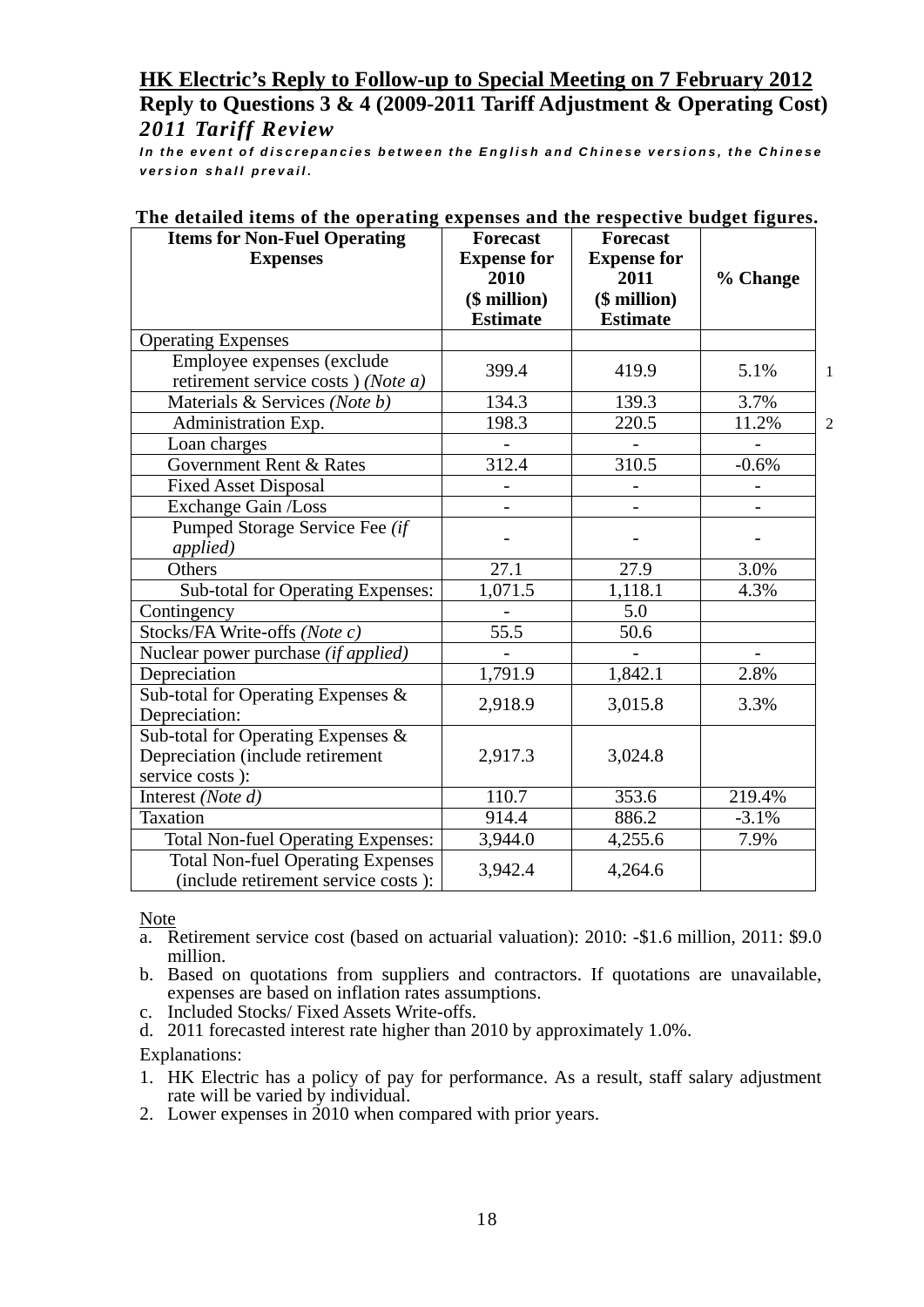| Local<br><b>Maximum Demand</b><br>(MW) | 2009  | 2010  | 2011  | 2012 | 2013 |
|----------------------------------------|-------|-------|-------|------|------|
| 5 year Development<br>Plan Projection  | 6,695 | 6,870 | 7,050 | - #  | - #  |
| <b>Actual Outturn</b>                  | 6,389 | 6,766 | 6,702 |      |      |

### **Q1. Projected maximum demand over the 2009-2013 period with comparison to the actual outturns**

# We consider that the disclosure of future maximum demand projection would not be in the interests of our customers as it might indicate to suppliers the development required to meet the demand of future years and increase their bargaining power in prices setting leading to higher prices to be borne by the Hong Kong citizens. This might also indirectly reveal CLP's future fixed assets investment and CLP's future profits.

We forecast maximum demand based on a range of factors and trends, using econometric analysis and taking account of underlying economic growth, energy efficiency, customer segmentation and major infrastructure development. Weather systems also have a significant effect on maximum demand, especially heat waves and typhoons which may remain close to Hong Kong for a number of days.

Our observations are that once every few years these factors will combine to give a large impact, resulting in a sudden increase in maximum demand, instead of following a gradual growth. As a matter of fact, twice in the last eight years, maximum demand in CLP's supply area has jumped by more than 7% over the previous year.

As electricity cannot be efficiently stored, electricity demand from customers needs to be met at all times by our supply. It is important for our forecast to take into account the yearly volatility in demand in order to ensure a reliable supply to our customers.

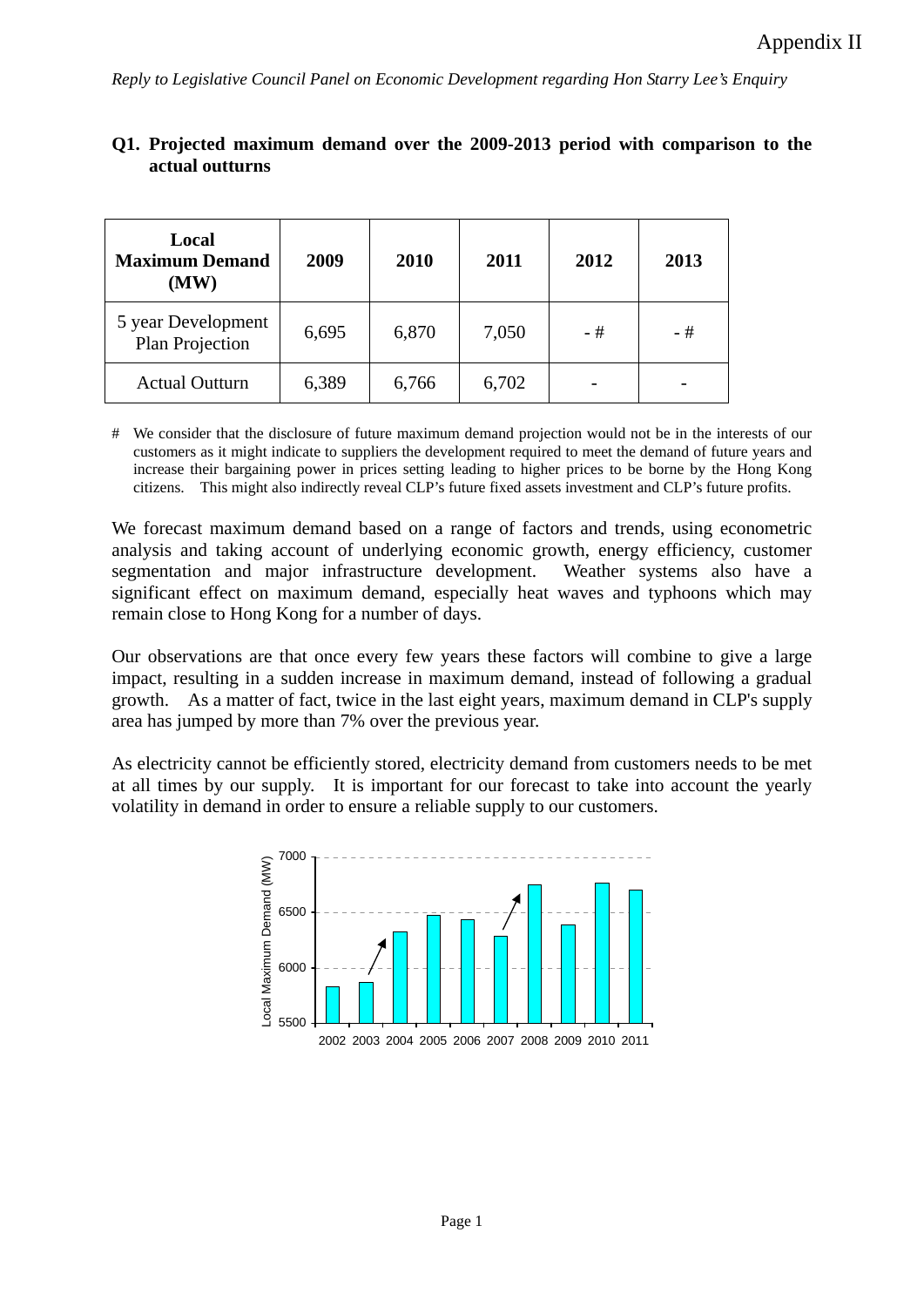### **Q2. Give detailed explanation on how changes in China sales affect tariff adjustments**

CLP's supply of electricity to Guangdong is made available only by making use of our standby capacity. In providing the electricity supply to China, we follow the principle that customers in Hong Kong will have priority in the event of power shortage.

80% of the profit derived from the electricity sales to Guangdong goes to the Tariff Stabilisation Fund, which helps relieve pressure on local tariffs. As power companies must maintain adequate capacity reserve for back-up support, this arrangement is in the interests of the Hong Kong customers of electricity purchased from CLP, as well as supporting the economies of China.

Taking year 2009 as an example, the customer portion of the profit from CLP's supply of 3,731 GWh to Guangdong Power Grid Corporation and Shekou amounted to \$554 million, without which our local customers would have paid 1.8 cents per kWh more for electricity supply. The corresponding figures for years 2010 and 2011 were 2,609 GWh and 2,957 GWh, \$350 million and \$298 million, and 1.1 cent per kWh and 1.0 cent per kWh respectively.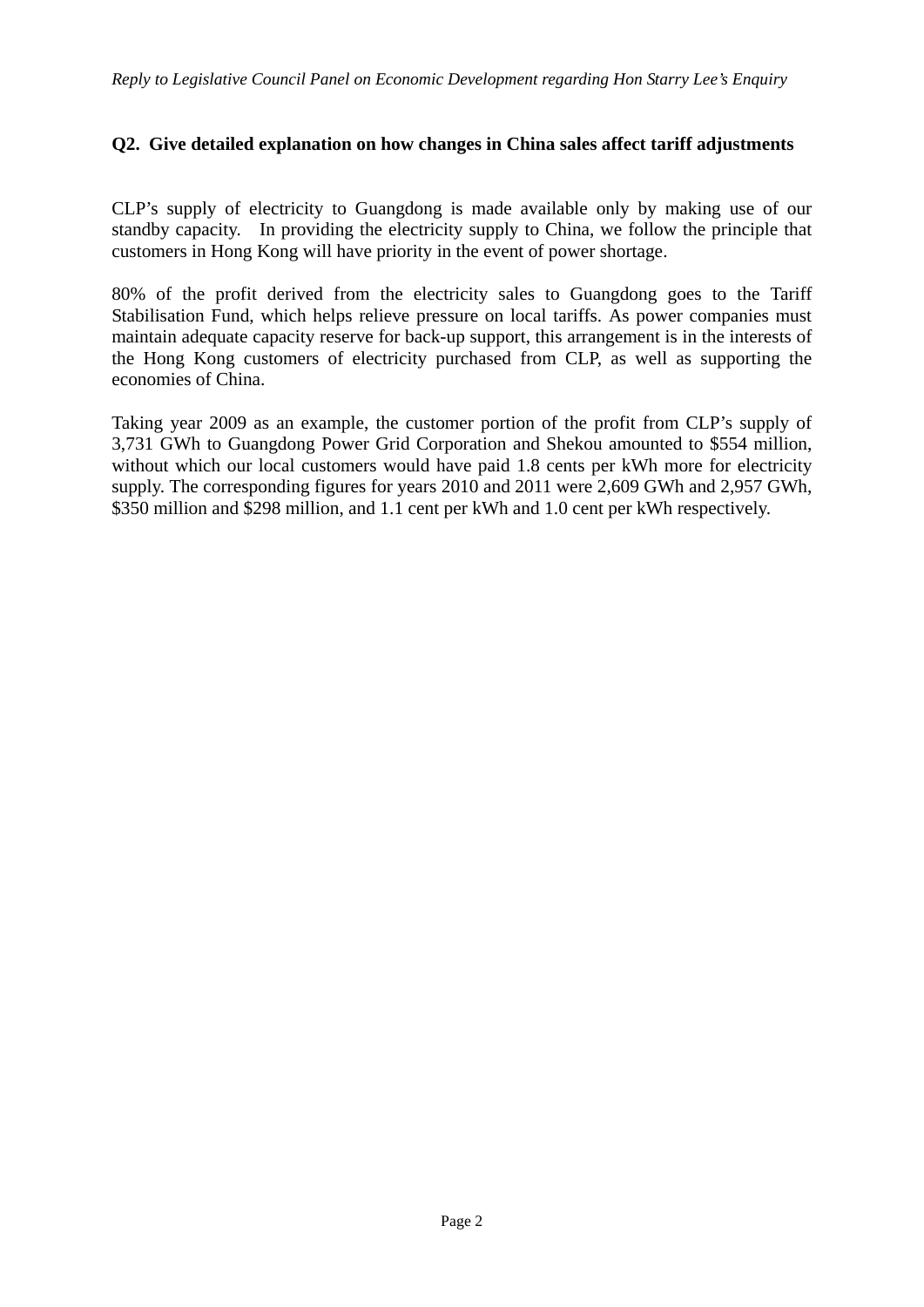- **Q3. According to the format of LC paper no. CB(1)979/11-12(01) Annexes 1B / 2B item 3(II), provide rationales and breakdown details for tariff adjustments for 2009-2011**
- **Q4. According to the format of LC paper no. CB(1)979/11-12(01) Annexes 1B / 2B item (5), provide breakdown of Operating Expenses and changes for each year over the period of 2009-2011**

### **2009 Tariff Adjustment**#

The tariff increases proposed to Government by CLP Power in September 2008

|                                                              |                               | 2008 Oct to<br>2009 Dec             |            |
|--------------------------------------------------------------|-------------------------------|-------------------------------------|------------|
|                                                              | 2008<br>(up to Sep)<br>Tariff | Tariff<br>(Proposal in<br>Sep 2008) | Adjustment |
|                                                              | c/kWh                         | c/kWh                               | $\%$       |
| Basic Tariff                                                 | 86.0                          | 77.4                                | $-10.0\%$  |
| <b>Fuel Clause Charge</b>                                    | 5.9                           | 11.8                                | 100.0%     |
| <b>Rate Reduction Reserve</b><br>Rebate                      | $-0.8$                        | $-0.8*$                             |            |
| Net Tariff                                                   | 91.1                          | 88.4                                | $-3.0%$    |
| Year end Balance (\$ million)<br>- Tariff Stabilisation Fund | 30 Sep: 1,359                 | 151                                 |            |
| (TSF)                                                        | 31 Dec: 982                   |                                     |            |
| - Fuel Clause Recovery                                       | 30 Sep: -847                  | $-1,046$                            |            |

- Fuel Clause Recovery Account 30 Sep: -847 31 Dec: -952 # Before October 2008, the net Basic Tariff was 86 cents per kWh and the Fuel Clause Charge was

5.9 cents per kWh. In October 2008, a reduction of net Basic Tariff of 8.6 cents per kWh and an increase of Fuel Clause Charge of 5.9 cents per kWh were implemented with the renewal of the Scheme of Control Agreement.

 The full year average 2008 net Basic Tariff and Fuel Clause Charge were forecast to be 84 cents per kWh and 7.3 cents per kWh respectively. The Basic Tariff of 2009 was 77.4 cents per kWh and the Fuel Clause Charge was 11.8 cents per kWh. The 2009 tariff adjustment requirement **(-6.6** cents per kWh for Basic Tariff and **+4.5** cents per kWh for Fuel Clause Charge) as outlined in the below tables was a year-on-year comparison of the full year 2009 against the full year of 2008.

\* Rate Reduction Reserve Rebate of 0.8 cent per kWh was provided until the Rate Reduction Reserve depleted on 6 May 2009.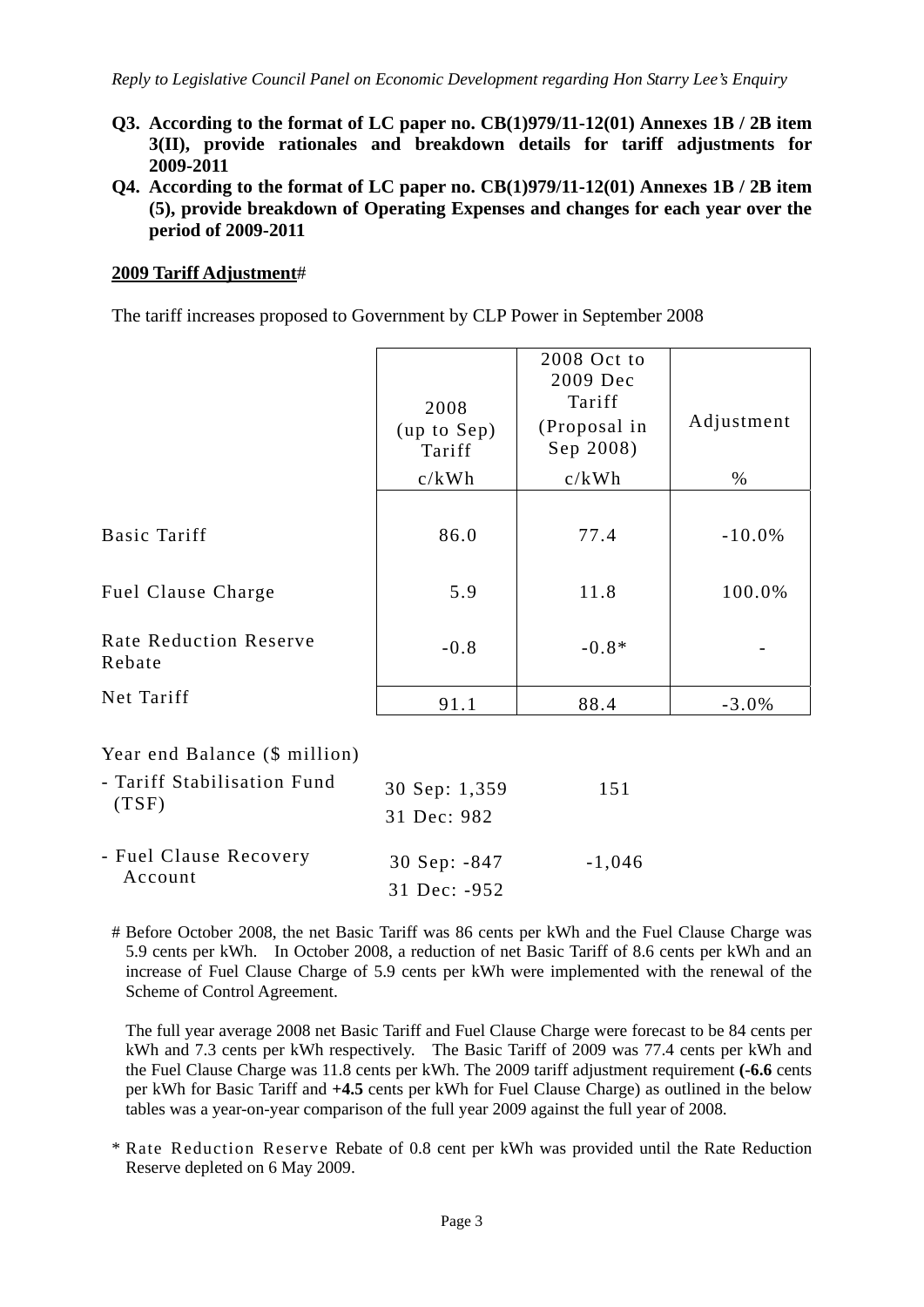The rationales and calculation methods of the proposal CLP Power submitted to the HKSAR Government

|     | Rationales for 2009 tariff increase                                                                                                                                                                                                                                                                                                                                   | <b>Tariff impact</b><br>(c / kWh) |
|-----|-----------------------------------------------------------------------------------------------------------------------------------------------------------------------------------------------------------------------------------------------------------------------------------------------------------------------------------------------------------------------|-----------------------------------|
| (1) | <b>Basic Tariff</b>                                                                                                                                                                                                                                                                                                                                                   |                                   |
| (a) | Increase in Average Net Fixed Asset and Change in<br><b>Permitted Return Rate</b>                                                                                                                                                                                                                                                                                     | $-8.1$                            |
|     | Increase from \$77.4 billion in 2008 to \$82.0 billion in<br>2009, the majority of which is from investment in our<br>transmission and distribution network. (Tariff impact<br>includes interest payments borne by the companies,<br>Government taxes as well as net return)                                                                                          |                                   |
|     | Note: The average net fixed asset refers to the average of<br>the opening and closing balances of net fixed assets for<br>the year. Despite the average net fixed assets being<br>increased, Basic Tariff was reduced because of the<br>provision in the new Scheme of Control effective<br>October 2008 in which the permitted return rate was<br>adjusted downward. |                                   |
| (b) | Increase in operating expenses                                                                                                                                                                                                                                                                                                                                        | $+1.7$                            |
|     | Increase from \$12.1 billion in 2008 to \$12.6 billion in 2009.<br>Operating expenses mainly include Nuclear Power Purchase,<br>Depreciation, Government Rent & Rates and Pumped Storage<br>Service Fee, which are set through contracts or accounting<br>policies and are not controllable.                                                                          |                                   |
| (c) | Increase in local electricity sales                                                                                                                                                                                                                                                                                                                                   | $-3.0$                            |
|     | Increase from 29,700GWh in 2008 to 31,150GWh in<br>2009                                                                                                                                                                                                                                                                                                               |                                   |
| (d) | Decrease in sales to Mainland                                                                                                                                                                                                                                                                                                                                         | $+1.5$                            |
|     | Decrease from 3,870GWh in 2008 to 3,440GWh in 2009                                                                                                                                                                                                                                                                                                                    |                                   |
| (e) | <b>Decrease in Tariff Stabilisation Fund Balance</b>                                                                                                                                                                                                                                                                                                                  | $+1.2$                            |
|     | Projected TSF balance was reduced by \$1,135 million<br>from $$2,117$ million at the beginning of 2008 to $$982$<br>million at the end of 2008. Projected TSF balance was<br>reduced by \$831 million in 2009 to \$151 million at the<br>end of 2009.<br>Projected reduction in TSF balance in 2009 was \$304<br>million less than that in 2008.                      |                                   |
| (f) | <b>Others (Change in Interest and Taxation)</b>                                                                                                                                                                                                                                                                                                                       | $+0.1$                            |
|     | Change in taxation (apart from that included in (a) and<br>(e)) and interest                                                                                                                                                                                                                                                                                          |                                   |
|     | <b>Sub-total (Basic Tariff):</b>                                                                                                                                                                                                                                                                                                                                      | $-6.6$                            |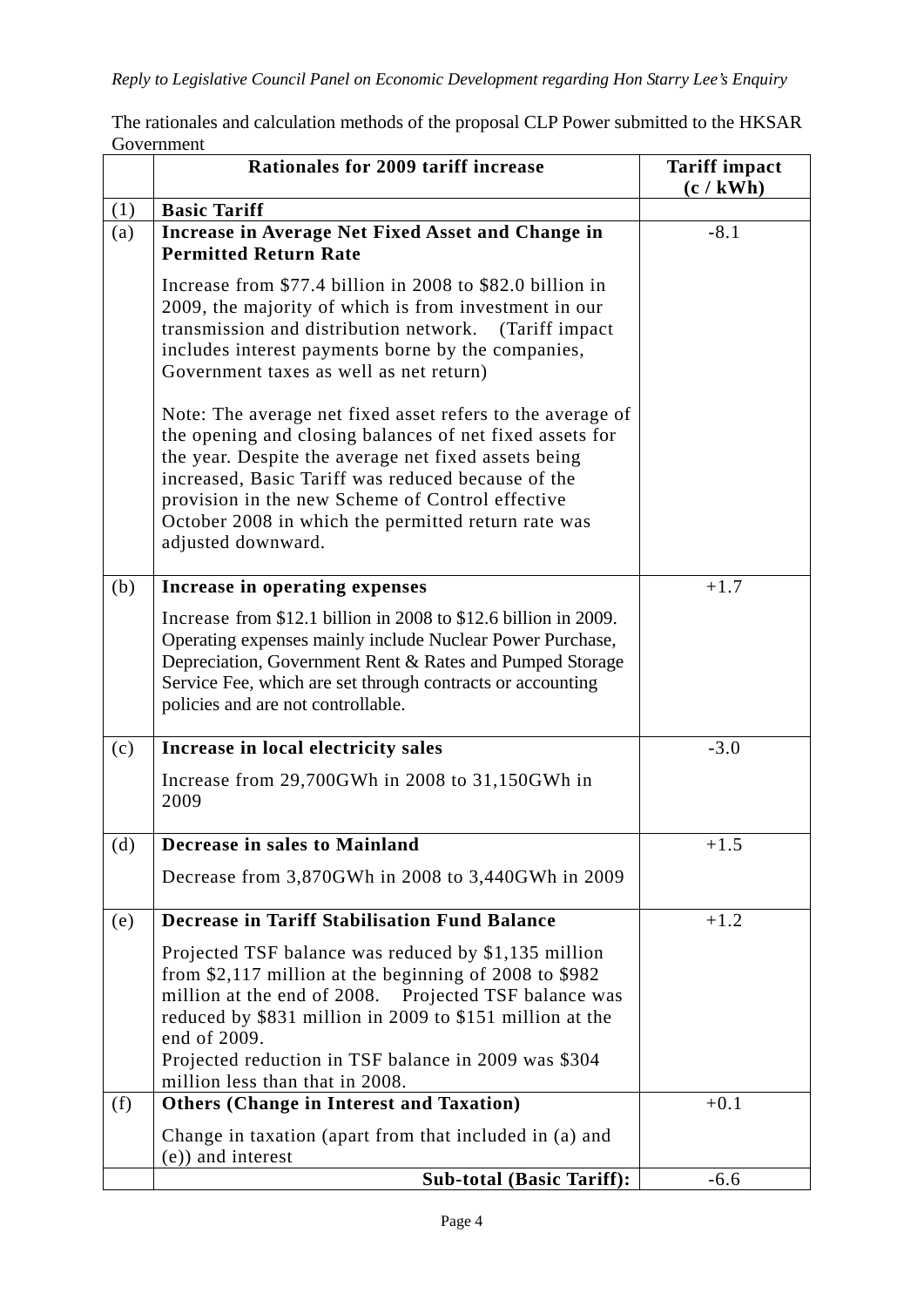|     | Rationales for 2009 tariff increase                                                                                                                                                              | <b>Tariff impact</b><br>(c / kWh) |
|-----|--------------------------------------------------------------------------------------------------------------------------------------------------------------------------------------------------|-----------------------------------|
| (2) | <b>Fuel Clause Charge</b>                                                                                                                                                                        |                                   |
| (a) | <b>Increase in Fuel Price</b>                                                                                                                                                                    | $+2.3$                            |
|     | As projected during 2008DP, increase due to fuel<br>expense change is \$2,238 million (Note a) and electricity<br>sales growth of 4.9% in 2009                                                   |                                   |
| (b) | Correction for the over-/under-collection of fuel<br>clause charge in 2008 (i.e. the total Fuel Clause<br>Charge received minus "difference between Standard<br>Fuel Cost and Actual Fuel Cost") | $+2.5$                            |
|     | The amount of under-recovery of fuel cost in 2008 is<br>\$802 million                                                                                                                            |                                   |
| (c) | Increase of the Fuel Clause Recovery Account deficit<br>to reduce tariff increase                                                                                                                | $-0.3$                            |
|     | Increase of the Fuel Clause Recovery Account deficit<br>from \$952 million at end $2008$ to \$1,046 million at end<br>2009; the change is \$94 million                                           |                                   |
|     | <b>Sub-total (Fuel Clause Charge):</b>                                                                                                                                                           | $+4.5$                            |
|     |                                                                                                                                                                                                  |                                   |
|     | <b>Grand total:</b>                                                                                                                                                                              | $-2.1$                            |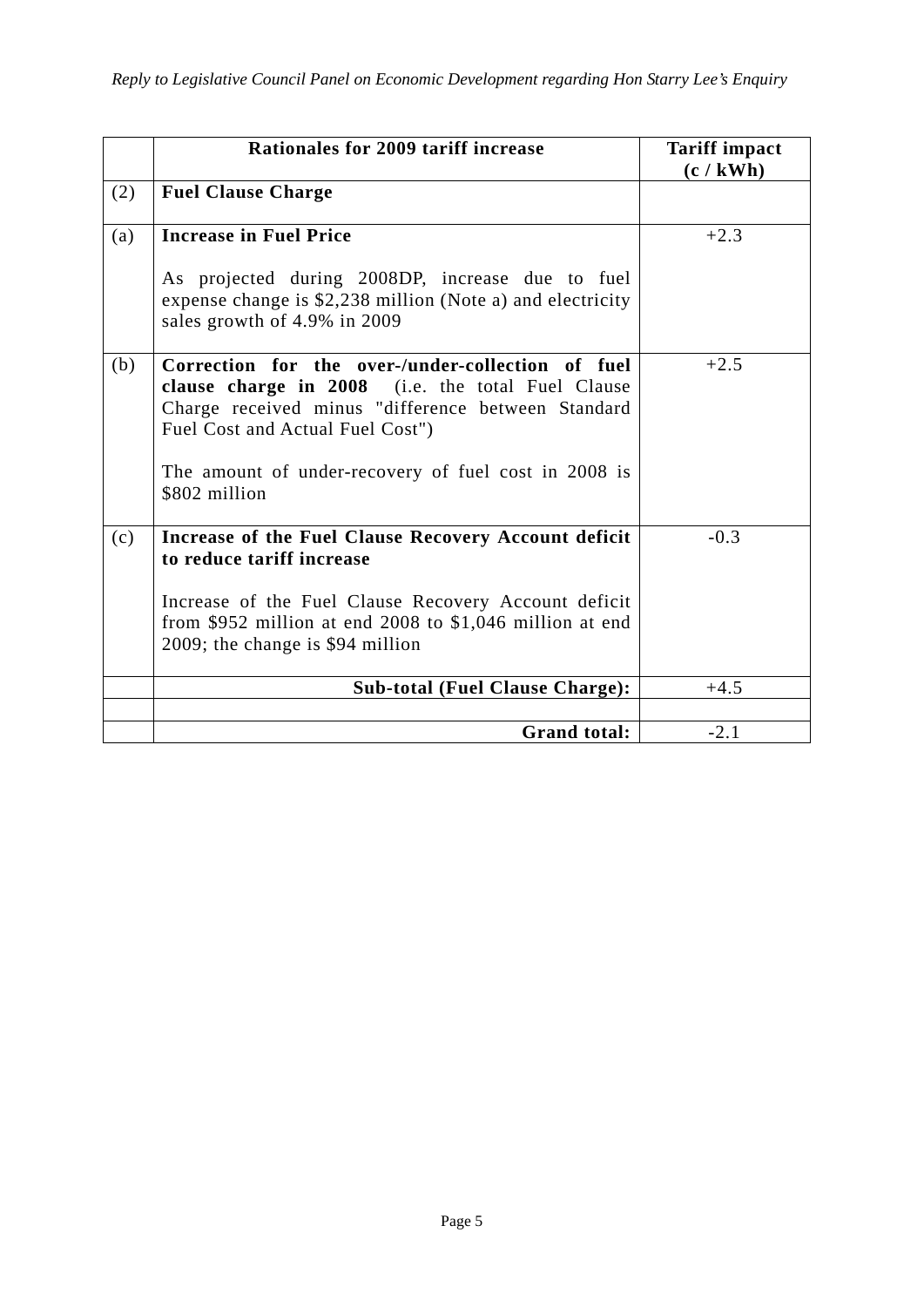*Reply to Legislative Council Panel on Economic Development regarding Hon Starry Lee's Enquiry* 

| <b>Note</b> |  |
|-------------|--|
|-------------|--|

| <b>Fuel consumed</b>                                    | 2008 Outlook* | 2009 Forecast# |
|---------------------------------------------------------|---------------|----------------|
| (terajoules)                                            |               |                |
| Coal                                                    | 121,700       | 144,100        |
| <b>Natural Gas</b>                                      | 77,400        | 73,100         |
| Oil                                                     | 1,600         | 3,100          |
| Total                                                   | 200,700       | 220,300        |
| <b>Average Fuel Price</b>                               | 2008 Outlook* | 2009 Forecast# |
| (HK\$ per gigajoule)                                    |               |                |
| Coal                                                    | 22.4          | 36.9           |
| <b>Natural Gas</b>                                      | 42.4          | 39.8           |
| Oil                                                     | 131.7         | 169.7          |
| Overall                                                 | 31.0          | 39.7           |
| <b>Fuel Cost (\$ million)</b>                           | 2008 Outlook* | 2009 Forecast# |
| Coal                                                    | 2,725         | 5,317          |
| <b>Natural Gas</b>                                      | 3,284         | 2,911          |
| Oil                                                     | 209           | 521            |
| Overall                                                 | 6,218         | 8,749          |
|                                                         |               |                |
| <b>Standard Fuel Cost</b>                               | 3,187         | 3,480          |
| <b>Fuel Cost exceeding</b><br><b>Standard Fuel Cost</b> | 3,031         | 5,269          |

\* The year-end outlook of the year when the Development Plan was made

# The one-year ahead forecast of the year following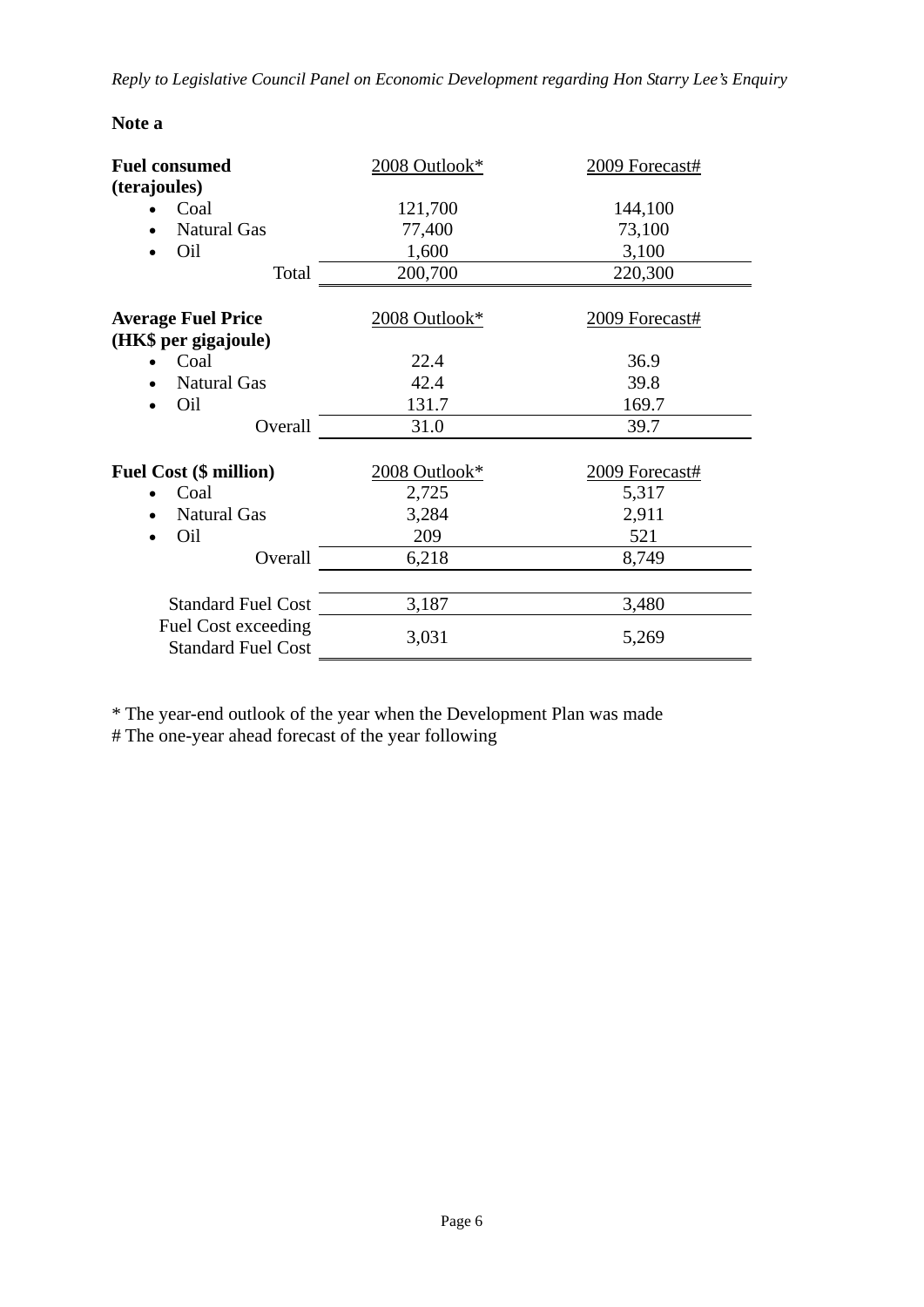### **2009 Tariff Adjustment**

| <b>Items for Non-Fuel Operating</b>                | <b>2008 DP Forecast Expense</b> |                   |                 |
|----------------------------------------------------|---------------------------------|-------------------|-----------------|
| <b>Expenses (\$ million)</b>                       | 2008 Outlook *                  | $2009$ Forecast # | % Change        |
| <b>Operating Costs</b>                             |                                 |                   |                 |
| Payroll                                            | 1,126                           | 1,176             | 4.4%            |
| Material & Services                                | 1,093                           | 996               | $-8.9\%$        |
| Loan charges                                       | 13                              | 27                | 107.7%          |
| Government Rent & Rates                            | 775                             | 775               | 0.0%            |
| <b>Fixed Asset Disposal</b>                        | 221                             | 344               | $55.7\%^{(1)}$  |
| Exchange Gain /Loss                                | 1                               | $\overline{0}$    | $-100.0\%$      |
| Pumped Storage Service Fee                         | 384                             | 407               | 6.0%            |
| <b>Sub-total for Operating Costs:</b>              | 3,613                           | 3,725             | 3.1%            |
| Nuclear power purchase                             | 5,355                           | 5,439             | 1.6%            |
| Provision for asset decommissioning                | 61                              | 256               | $319.7\%^{(2)}$ |
| Depreciation                                       | 3,037                           | 3,174             | 4.5%            |
| Sub-total for Operating Costs and<br>Depreciation: | 12,066                          | 12,594            | 4.4%            |
|                                                    |                                 |                   |                 |
| <b>Operating Interest</b>                          | 639                             | 865               | $35.4\%^{(3)}$  |
| Taxation                                           | 1,670                           | 1,322             | $-20.8%$        |
| <b>Total Non-fuel Operating Expenses:</b>          | 14,375                          | 14,781            | 2.8%            |

The detailed items of the operating expenses and the respective budget figures:

\* The year-end outlook of the year when the Development Plan was made

# The one-year ahead forecast of the year following

Notes to items with substantial changes

- (1) Partly due to gas-fired unit hot gas path replacement and 400kV cable diversion for ex-airport area
- (2) Provision for asset decommissioning is a new accounting arrangement under the current Scheme of Control Agreement. Hence, the provision for 2008 only covered the last quarter whereas that for 2009 covered the full year
- (3) Increase in Operating Interests was due to higher interest rate and higher loan amount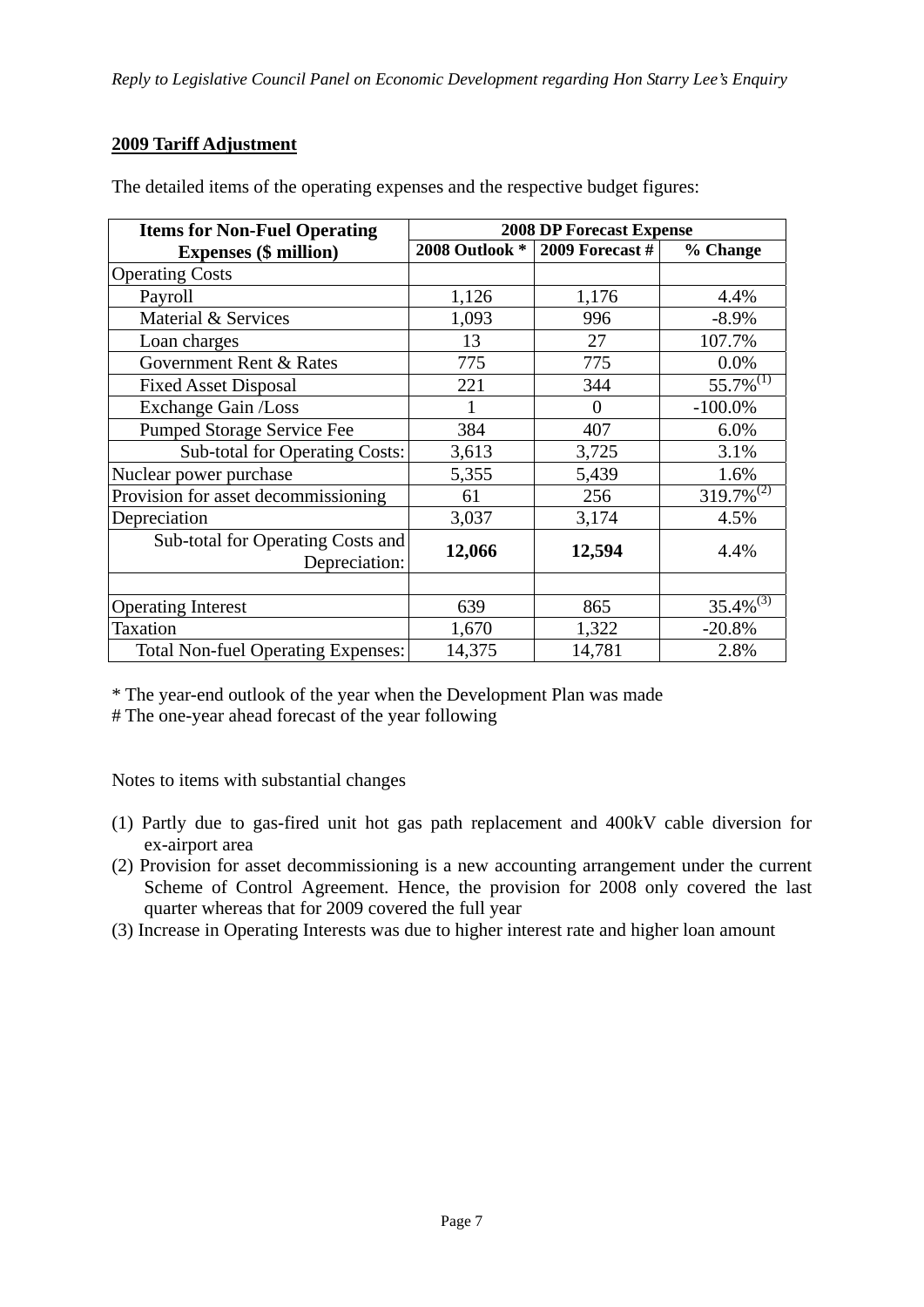### **2010 Tariff Adjustment**

The tariff increases proposed to Government by CLP Power in December 2009

|                                                              |                | 2010<br>Tariff            |            |
|--------------------------------------------------------------|----------------|---------------------------|------------|
|                                                              | 2009<br>Tariff | (Proposal in<br>Dec 2009) | Adjustment |
|                                                              | c/kWh          | c/kWh                     | $\%$       |
| Basic Tariff                                                 | 77.4           | 80.0                      | 3.4%       |
| Fuel Clause Charge                                           | 11.8           | 11.5                      | $-2.5%$    |
|                                                              |                |                           |            |
| Net Tariff                                                   | 89.2           | 91.5                      | 2.6%       |
| Year end Balance (\$ million)<br>- Tariff Stabilisation Fund | 1,481          | 332                       |            |
|                                                              |                |                           |            |
| - Fuel Clause Recovery<br>Account                            | $-43$          | $-281$                    |            |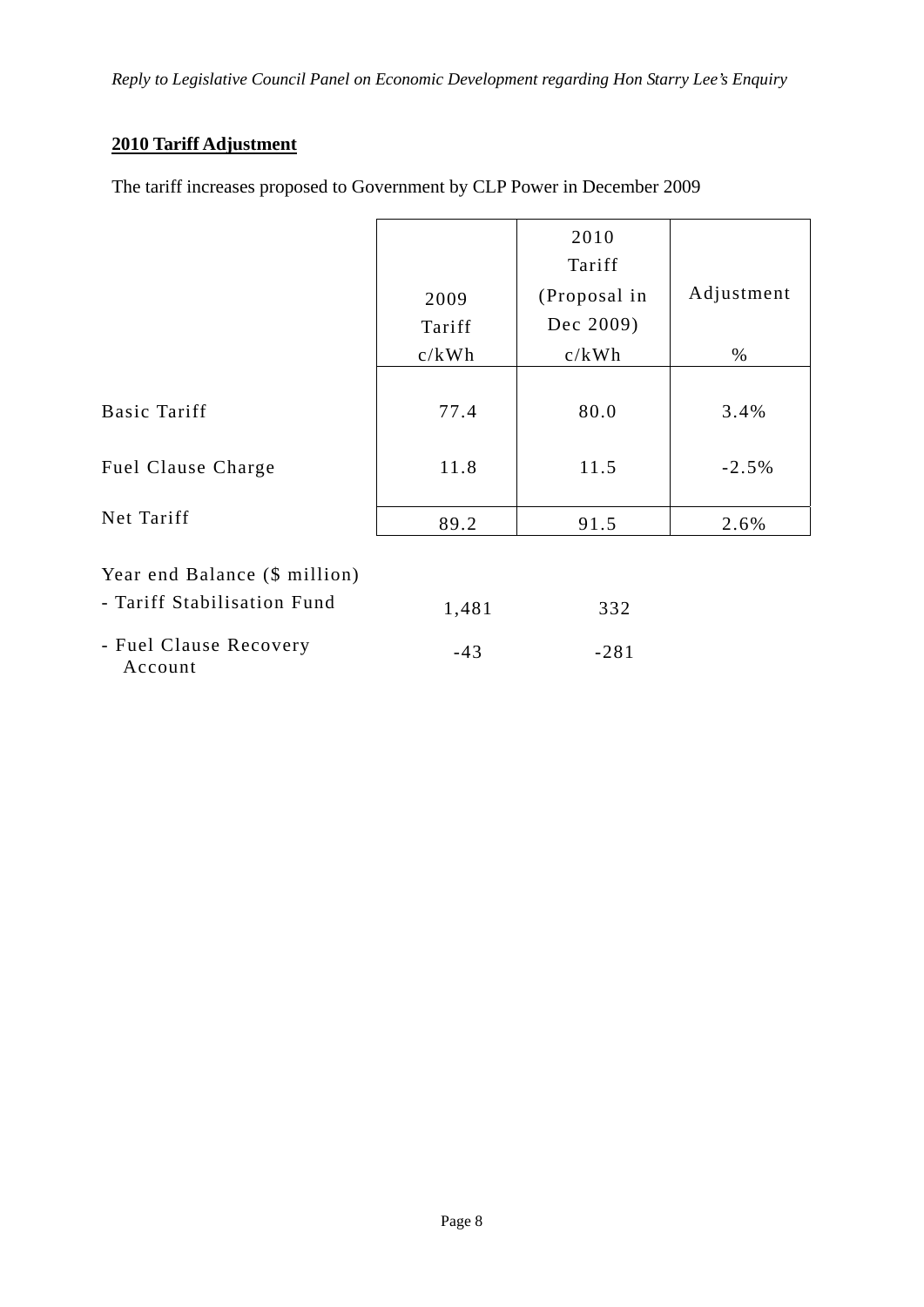The rationales and calculation methods of the proposal CLP Power submitted to the HKSAR Government

|     | Rationales for 2010 tariff increase                                                                                                                                                                                                                                                                                                                                                                                 | <b>Tariff impact</b><br>(c / kWh) |
|-----|---------------------------------------------------------------------------------------------------------------------------------------------------------------------------------------------------------------------------------------------------------------------------------------------------------------------------------------------------------------------------------------------------------------------|-----------------------------------|
| (1) | <b>Basic Tariff</b>                                                                                                                                                                                                                                                                                                                                                                                                 |                                   |
| (a) | <b>Increase in Average Net Fixed Asset</b>                                                                                                                                                                                                                                                                                                                                                                          | $+1.7$                            |
|     | Increase from \$81.5 billion in 2009 to \$85.9 billion in<br>2010, the majority of which is from investment in our<br>transmission and distribution network.<br>(Tariff impact)<br>includes interest payments borne by the companies,<br>Government taxes as well as net return)                                                                                                                                    |                                   |
| (b) | Increase in operating expenses                                                                                                                                                                                                                                                                                                                                                                                      | $+3.9$                            |
|     | Increase from \$11.8 billion in 2009 to \$13.0 billion in 2010.<br>Operating expenses mainly include Nuclear Power Purchase,<br>Depreciation, Government Rent & Rates and Pumped Storage<br>Service Fee, which are set through contracts or accounting<br>policies and are not controllable. Additional depreciation<br>and O&M costs of emissions reduction facilities<br>commissioned in 2010 were also included. |                                   |
| (c) | Decrease in local electricity sales                                                                                                                                                                                                                                                                                                                                                                                 | $+0.2$                            |
|     | Decrease from 30,515GWh in 2009 to 30,450GWh in<br>2010                                                                                                                                                                                                                                                                                                                                                             |                                   |
| (d) | Decrease in sales to Mainland                                                                                                                                                                                                                                                                                                                                                                                       | $+0.6$                            |
|     | Decrease from 3,350GWh in 2009 to 2,280GWh in 2010                                                                                                                                                                                                                                                                                                                                                                  |                                   |
| (e) | <b>Decrease in Tariff Stabilisation Fund Balance</b>                                                                                                                                                                                                                                                                                                                                                                | $-3.4$                            |
|     | Projected TSF balance was reduced by \$275 million from<br>\$1,756 million at the beginning of 2009 to $$1,481$<br>million at the end of 2009. Projected TSF balance was<br>reduced by \$1,149 million in 2010 to \$332 million at the<br>end of 2010.<br>Projected reduction in TSF balance in 2010 was \$874<br>million more than that in 2009.                                                                   |                                   |
| (f) | <b>Others (Change in Interest and Taxation)</b>                                                                                                                                                                                                                                                                                                                                                                     | $-0.4$                            |
|     | Change in taxation (apart from that included in (a) and<br>(e)) and interest                                                                                                                                                                                                                                                                                                                                        |                                   |
|     | <b>Sub-total (Basic Tariff):</b>                                                                                                                                                                                                                                                                                                                                                                                    | $+2.6$                            |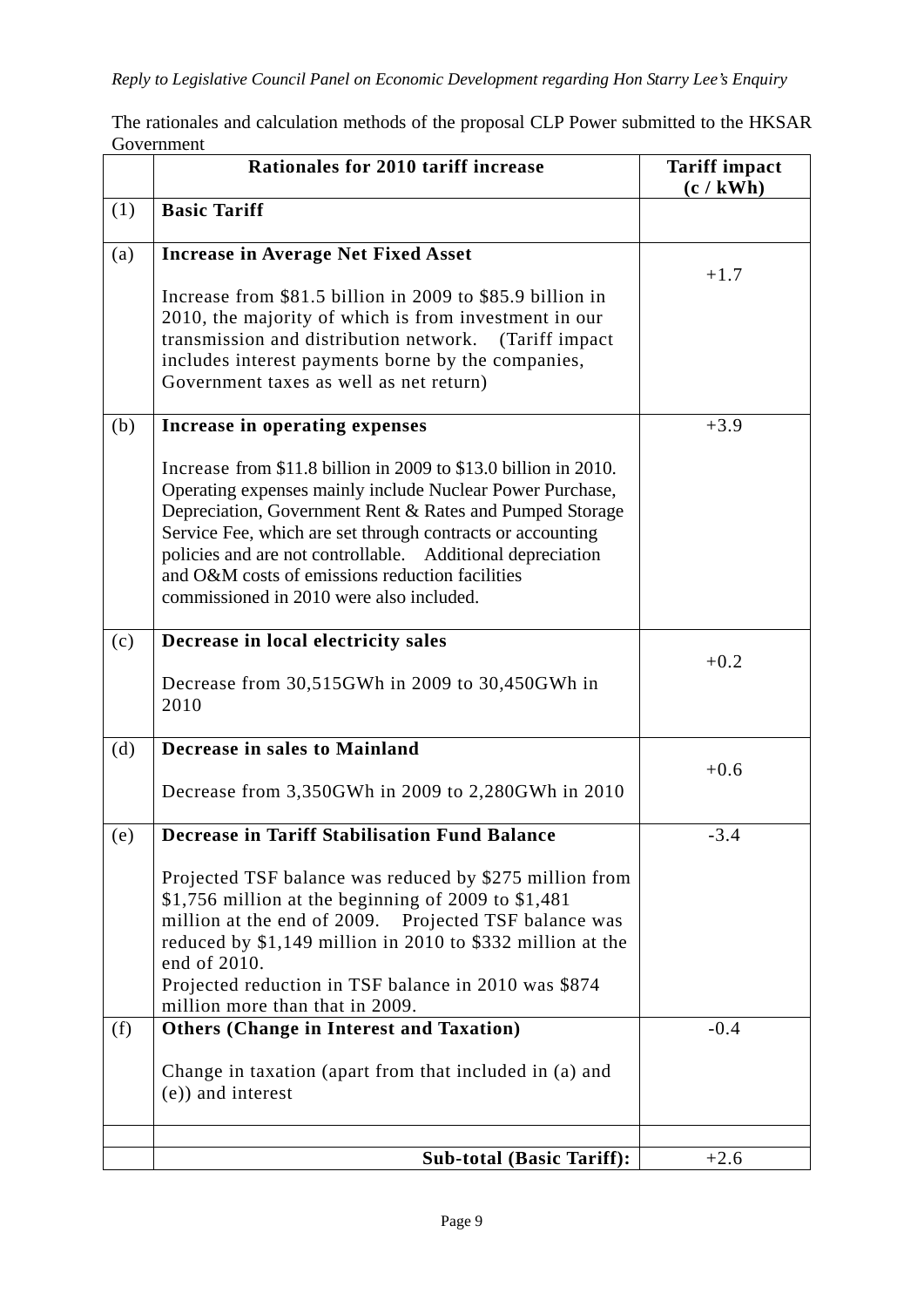|     | Rationales for 2010 tariff increase                                                                                                                                                              | <b>Tariff impact</b><br>(c / kWh) |
|-----|--------------------------------------------------------------------------------------------------------------------------------------------------------------------------------------------------|-----------------------------------|
| (2) | <b>Fuel Clause Charge</b>                                                                                                                                                                        |                                   |
| (a) | <b>Increase in Fuel Price</b>                                                                                                                                                                    | $+3.0$                            |
|     | Increase due to fuel expense change is \$906 million<br>(Note b) and electricity sales growth of -0.2% in 2010                                                                                   |                                   |
| (b) | Correction for the over-/under-collection of fuel<br>clause charge in 2009 (i.e. the total Fuel Clause<br>Charge received minus "difference between Standard<br>Fuel Cost and Actual Fuel Cost") | $-2.5$                            |
|     | The amount of over-recovery of fuel cost in 2009 is \$768<br>million                                                                                                                             |                                   |
| (c) | Increase of the Fuel Clause Recovery Account deficit<br>to reduce tariff increase                                                                                                                | $-0.8$                            |
|     | Increase of the Fuel Clause Recovery Account deficit<br>from \$43 million at end 2009 to \$281 million at end<br>2010; the change is \$238 million                                               |                                   |
|     | <b>Sub-total (Fuel Clause Charge):</b>                                                                                                                                                           | $-0.3$                            |
|     | <b>Grand total:</b>                                                                                                                                                                              | $+2.3$                            |
|     |                                                                                                                                                                                                  |                                   |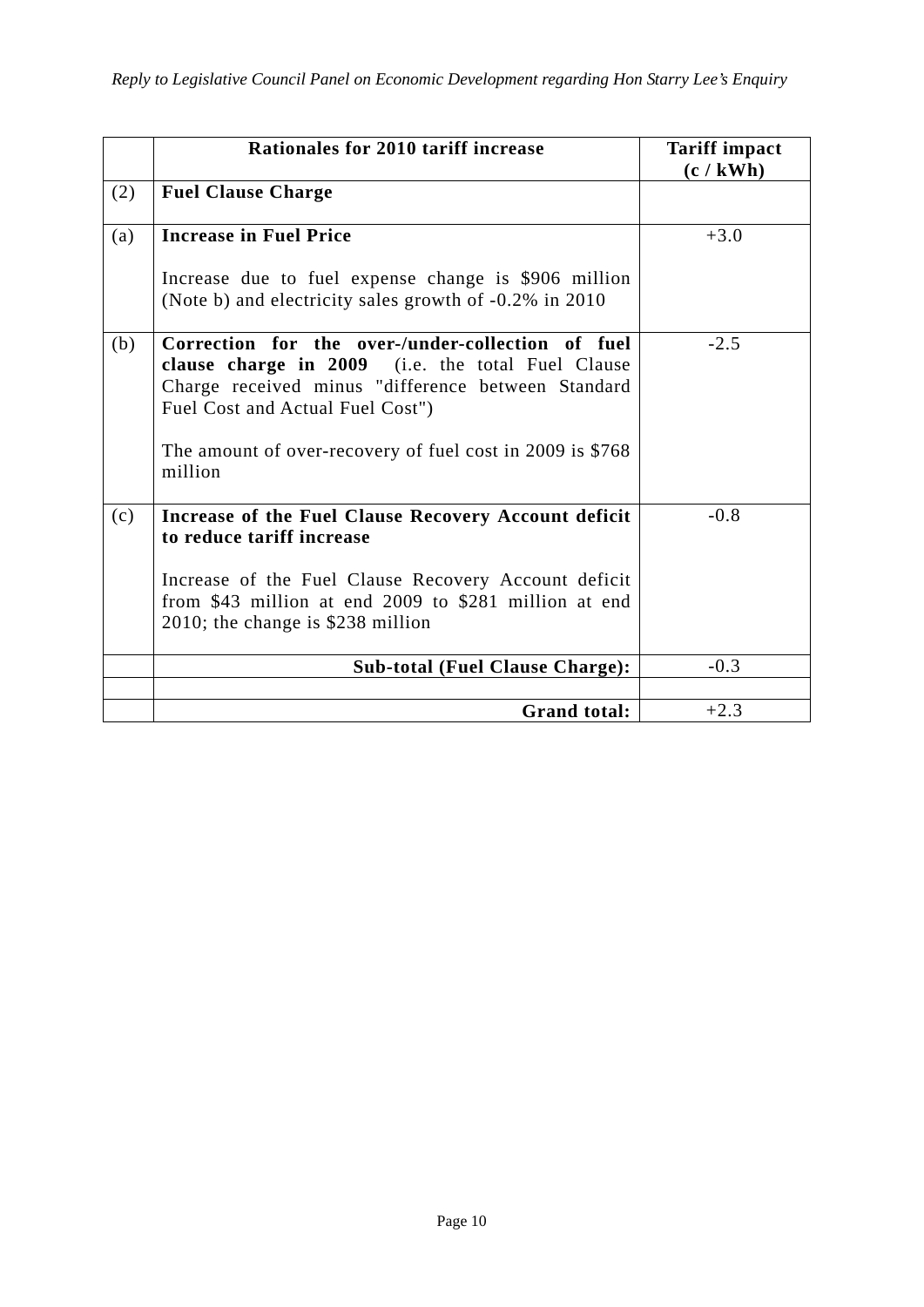### **Note b**

| <b>Fuel consumed</b>                             | 2009 Outlook*               | 2010 Forecast# |
|--------------------------------------------------|-----------------------------|----------------|
| (terajoules)                                     |                             |                |
| Coal                                             | 142,000                     | 125,800        |
| <b>Natural Gas</b>                               | 67,400                      | 84,900         |
| Oil                                              | 1,700                       | 1,800          |
| Total                                            | 211,100                     | 212,500        |
| <b>Average Fuel Price</b>                        | $2009$ Outlook <sup>*</sup> | 2010 Forecast# |
| (HK\$ per gigajoule)                             |                             |                |
| Coal                                             | 24.9                        | 25.5           |
| <b>Natural Gas</b>                               | 39.2                        | 45.3           |
| Oil                                              | 59.6                        | 81.7           |
| Overall                                          | 29.7                        | 33.9           |
| <b>Fuel Cost (\$ million)</b>                    | 2009 Outlook*               | 2010 Forecast# |
| Coal                                             | 3,536                       | 3,210          |
| <b>Natural Gas</b>                               | 2,642                       | 3,851          |
| Oil                                              | 101                         | 147            |
| Overall                                          | 6,279                       | 7,208          |
| <b>Standard Fuel Cost</b>                        | 3,358                       | 3,381          |
| Fuel Cost exceeding<br><b>Standard Fuel Cost</b> | 2,921                       | 3,827          |

\* The year-end outlook of the year when the Tariff Review was made

# The one-year ahead forecast of the year following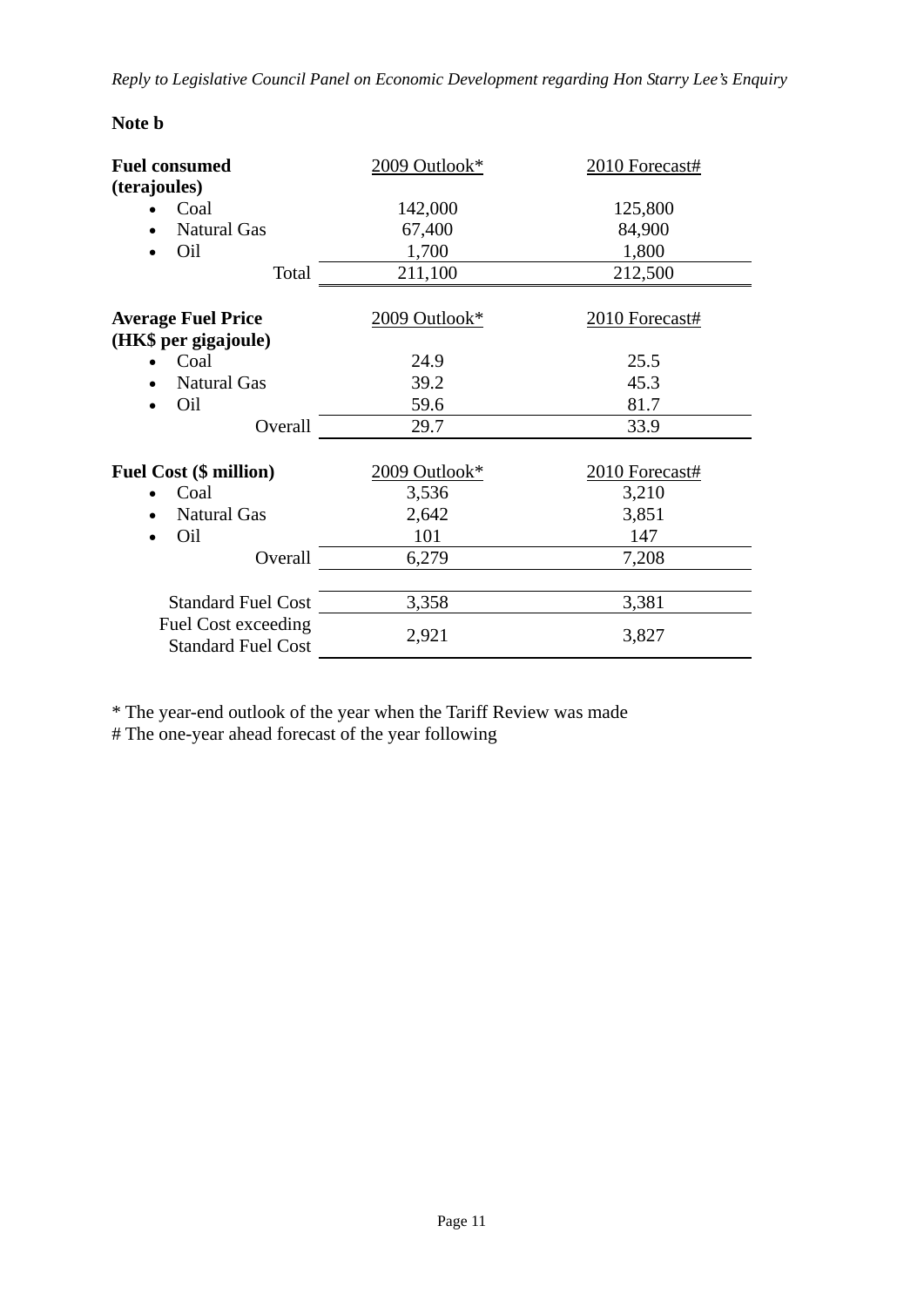### **2010 Tariff Adjustment**

| <b>Items for Non-Fuel Operating</b>                | <b>2010 TR Forecast Expense</b> |                   |                           |
|----------------------------------------------------|---------------------------------|-------------------|---------------------------|
| <b>Expenses (\$ million)</b>                       | 2009 Outlook *                  | 2010 Forecast $#$ | % Change                  |
| <b>Operating Costs</b>                             |                                 |                   |                           |
| Payroll                                            | 1,067                           | 1,102             | 3.3%                      |
| Material & Services                                | 916                             | 1,238             | $35.2\%^{(1)}$            |
| Loan charges                                       | 17                              | 26                | 52.9%                     |
| Government Rent & Rates                            | 643                             | 738               | $\overline{14.8\%}^{(2)}$ |
| <b>Fixed Asset Disposal</b>                        | 173                             | 282               | $63.0\%^{(3)}$            |
| Exchange Gain /Loss                                | (6)                             | 3                 | $-150.0\%$                |
| Pumped Storage Service Fee                         | 393                             | 505               | $28.5\%$ <sup>(4)</sup>   |
| Sub-total for Operating Costs:                     | 3,203                           | 3,894             | 21.6%                     |
| Nuclear power purchase                             | 5,225                           | 5,323             | 1.9%                      |
| Provision for asset decommissioning                | 236                             | 247               | 4.7%                      |
| Depreciation                                       | 3,185                           | 3,561             | 11.8%                     |
| Sub-total for Operating Costs and<br>Depreciation: | 11,849                          | 13,025            | 9.9%                      |
|                                                    |                                 |                   |                           |
| <b>Operating Interest</b>                          | 567                             | 1,019             | $79.7\%^{(5)}$            |
| Taxation                                           | 1,498                           | 1,325             | $-11.5%$                  |
| <b>Total Non-fuel Operating Expenses:</b>          | 13,914                          | 15,369            | 10.5%                     |

The detailed items of the operating expenses and the respective budget figures:

\* The year-end outlook of the year when the Tariff Review was made

# The one-year ahead forecast of the year following

Notes to items with substantial changes

- (1) Additional requirement mainly due to Emission Reduction Project and more generation plant inspection scheduled based on number of service hours and OEM recommendations.
- (2) Lower actual rateable amount for 2009 whereas 2010 forecast still based on 2007/08 rateable value (2010 initial assessment only available after the Tariff Review)
- (3) Partly due to cable disposal to meet railway development requirement
- (4) Additional annual payment for use starting Dec 2009 according to pumped storage service contract
- (5) Low actual interest rate in 2009; higher interest rate and higher loan amount forecast for 2010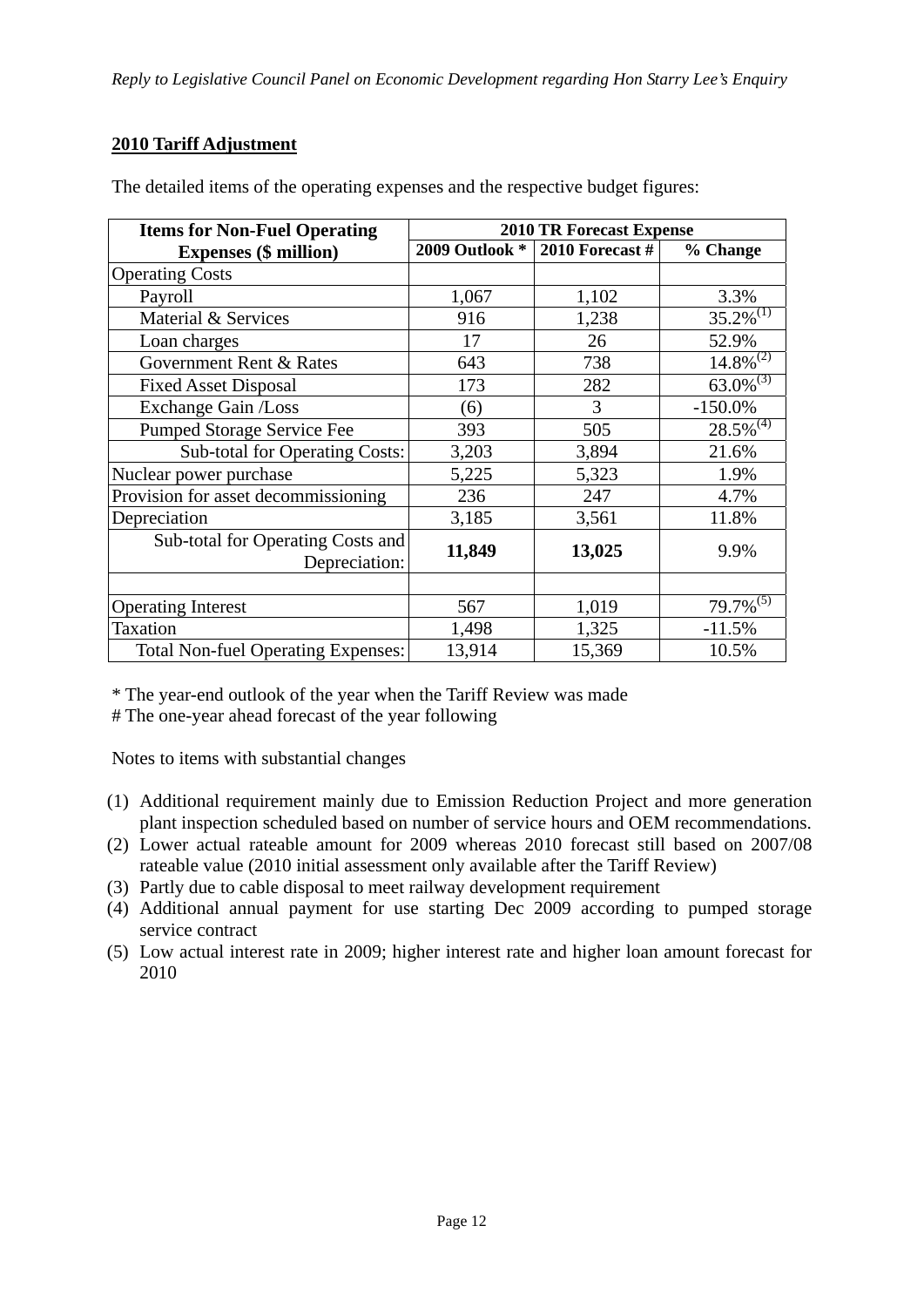### **2011 Tariff Adjustment**

The tariff increases proposed to Government by CLP Power in December 2010

|                                      |        | 2011<br>Tariff |            |
|--------------------------------------|--------|----------------|------------|
|                                      | 2010   | (Proposal in   | Adjustment |
|                                      | Tariff | Dec 2010)      |            |
|                                      | c/kWh  | c/kWh          | $\%$       |
| Basic Tariff                         | 80.0   | 80.0           |            |
| Fuel Clause Charge                   | 11.5   | 14.1           | 22.6%      |
| Net Tariff                           | 91.5   | 94.1           | 2.8%       |
| Year end Balance (\$ million)        |        |                |            |
| - Tariff Stabilisation Fund<br>(TSF) | 1,894  | 281            |            |
| - Fuel Clause Recovery<br>Account    | $-348$ | $-74$          |            |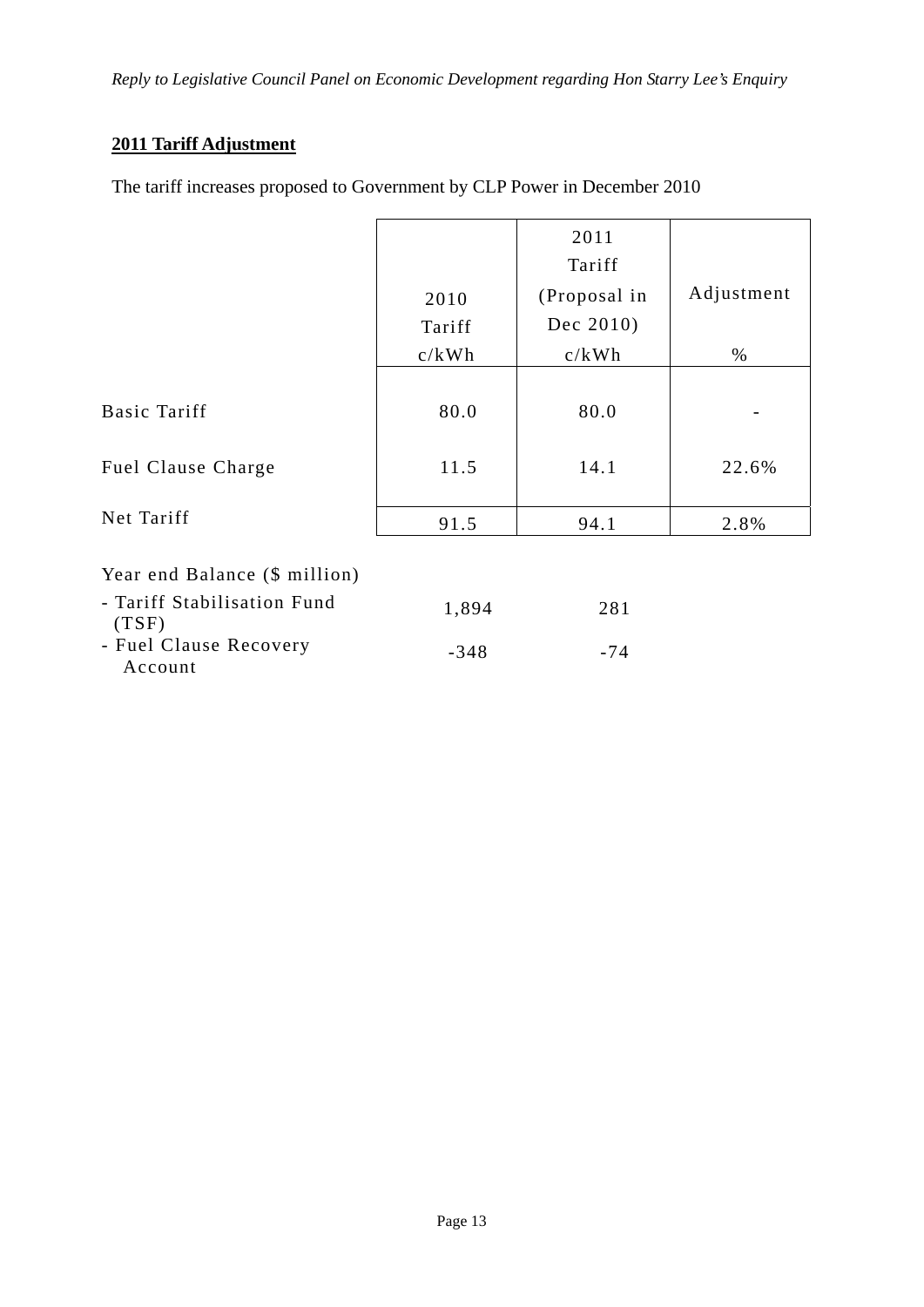The rationales and calculation methods of the proposal CLP Power submitted to the HKSAR Government

|     | Rationales for 2011 tariff increase                                                                                                                                                                                                                                                                                                                                                                                 | <b>Tariff impact</b><br>(c / kWh) |
|-----|---------------------------------------------------------------------------------------------------------------------------------------------------------------------------------------------------------------------------------------------------------------------------------------------------------------------------------------------------------------------------------------------------------------------|-----------------------------------|
| (1) | <b>Basic Tariff</b>                                                                                                                                                                                                                                                                                                                                                                                                 |                                   |
| (a) | <b>Increase in Average Net Fixed Asset</b>                                                                                                                                                                                                                                                                                                                                                                          | $+2.0$                            |
|     | Increase from \$85.9 billion in 2010 to \$91.1 billion in<br>2011, the majority of which is from investment in our<br>transmission and distribution network.<br>(Tariff impact)<br>includes interest payments borne by the companies,<br>Government taxes as well as net return)                                                                                                                                    |                                   |
| (b) | Increase in operating expenses                                                                                                                                                                                                                                                                                                                                                                                      | $+5.2$                            |
|     | Increase from \$11.6 billion in 2010 to \$13.3 billion in 2011.<br>Operating expenses mainly include Nuclear Power Purchase,<br>Depreciation, Government Rent & Rates and Pumped Storage<br>Service Fee, which are set through contracts or accounting<br>policies and are not controllable. Additional depreciation and<br>O&M costs of emissions reduction facilities commissioned in<br>2011 were also included. |                                   |
| (c) | Increase in local electricity sales                                                                                                                                                                                                                                                                                                                                                                                 | $-0.6$                            |
|     | Increase from 30,945GWh in 2010 to 31,390GWh in 2011                                                                                                                                                                                                                                                                                                                                                                |                                   |
| (d) | Decrease in sales to Mainland                                                                                                                                                                                                                                                                                                                                                                                       |                                   |
|     | Decrease from 2,610GWh in 2010 to 830GWh in 2011                                                                                                                                                                                                                                                                                                                                                                    | $+0.7$                            |
| (e) | <b>Decrease in Tariff Stabilisation Fund Balance</b>                                                                                                                                                                                                                                                                                                                                                                | $-7.1$                            |
|     | Projected TSF balance was increased by \$241 million from<br>\$1,653 million at the beginning of 2010 to \$1,894 million<br>at the end of 2010. Projected TSF balance was reduced by<br>$$1,613$ million in 2011 to \$281 million at the end of 2011.<br>Projected reduction in TSF balance in 2011 was \$1,854<br>million more than that in 2010.                                                                  |                                   |
| (f) | <b>Others (Change in Interest and Taxation)</b>                                                                                                                                                                                                                                                                                                                                                                     | $-0.2$                            |
|     | Change in taxation (apart from that included in $(a)$ and $(e)$ )<br>and interest                                                                                                                                                                                                                                                                                                                                   |                                   |
|     | <b>Sub-total (Basic Tariff):</b>                                                                                                                                                                                                                                                                                                                                                                                    | $+0.0$                            |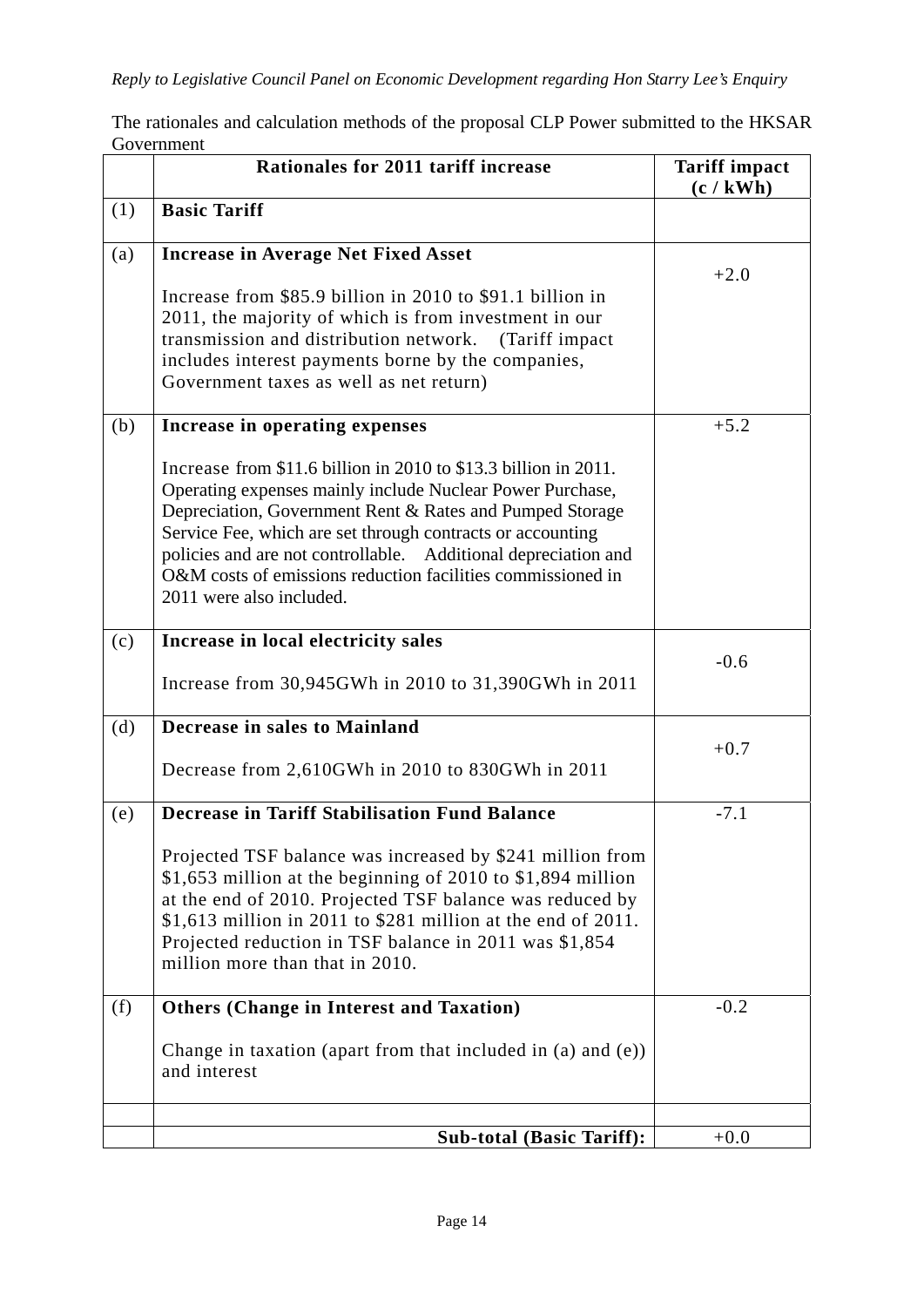|     | Rationales for 2011 tariff increase                                                                                                                                                              | <b>Tariff impact</b><br>(c / kWh) |
|-----|--------------------------------------------------------------------------------------------------------------------------------------------------------------------------------------------------|-----------------------------------|
| (2) | <b>Fuel Clause Charge</b>                                                                                                                                                                        |                                   |
| (a) | <b>Increase in Fuel Price</b>                                                                                                                                                                    | $+0.7$                            |
|     | Increase due to fuel expense change is \$278 million<br>(Note c) and electricity sales growth of 1.4% in 2011                                                                                    |                                   |
| (b) | Correction for the over-/under-collection of fuel<br>clause charge in 2010 (i.e. the total Fuel Clause<br>Charge received minus "difference between Standard<br>Fuel Cost and Actual Fuel Cost") | $+1.0$                            |
|     | The amount of under-recovery of fuel cost in 2010 is<br>\$336 million                                                                                                                            |                                   |
| (c) | <b>Change in the Fuel Clause Recovery Account deficit</b>                                                                                                                                        | $+0.9$                            |
|     | Decrease of the Fuel Clause Recovery Account deficit<br>from \$348 million at end 2010 to \$74 million at end<br>2011; the change is \$274 million                                               |                                   |
|     | <b>Sub-total (Fuel Clause Charge):</b>                                                                                                                                                           | $+2.6$                            |
|     |                                                                                                                                                                                                  |                                   |
|     | <b>Grand total:</b>                                                                                                                                                                              | $+2.6$                            |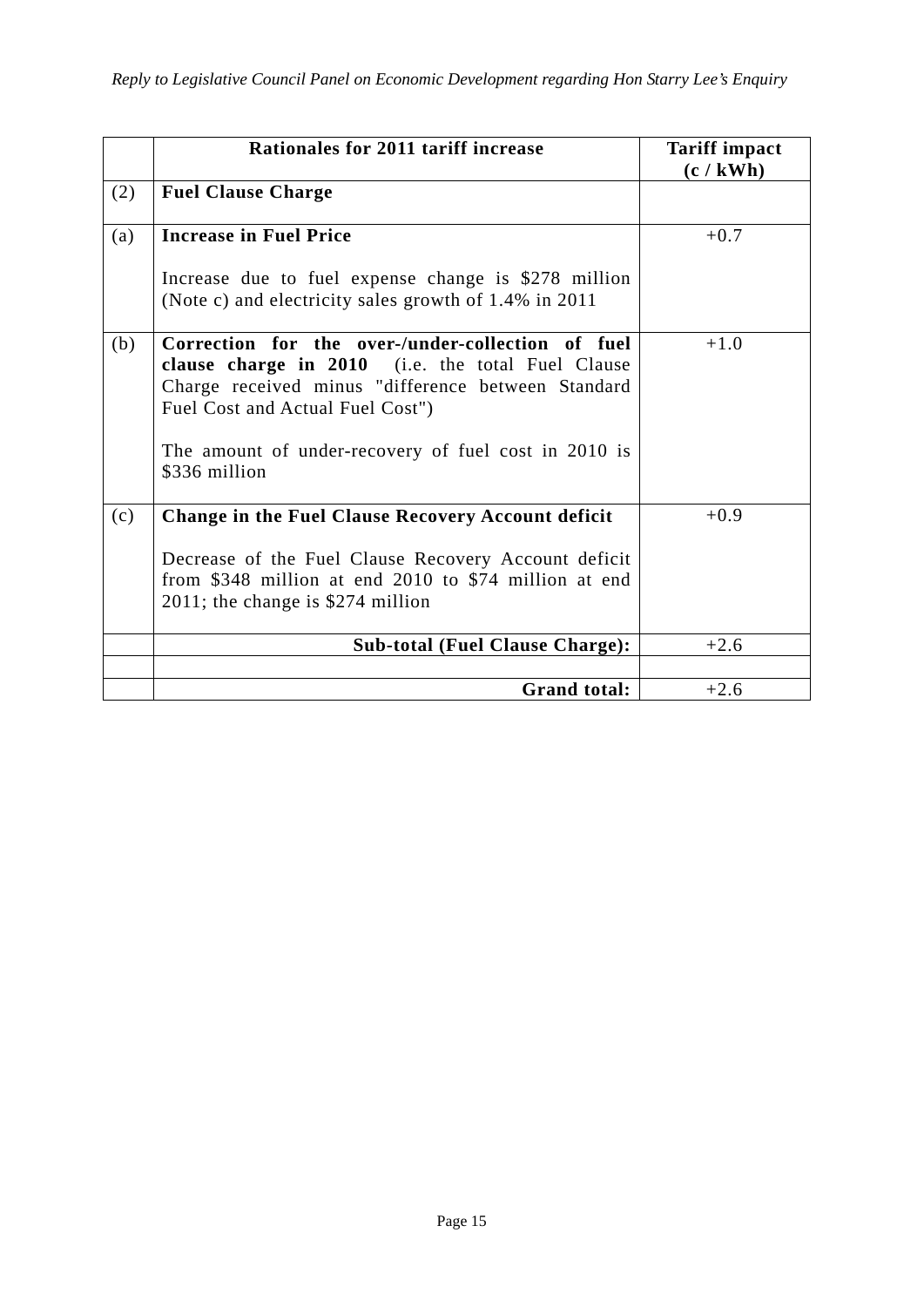| <b>Note</b> |  |
|-------------|--|
|-------------|--|

| <b>Fuel consumed</b>                             | 2010 Outlook* | 2011 Forecast# |  |
|--------------------------------------------------|---------------|----------------|--|
| (terajoules)                                     |               |                |  |
| Coal                                             | 133,400       | 165,000        |  |
| <b>Natural Gas</b>                               | 83,200        | 57,800         |  |
| Oil                                              | 1,300         | 6,300          |  |
| Total                                            | 217,900       | 229,100        |  |
| <b>Average Fuel Price</b>                        | 2010 Outlook* | 2011 Forecast# |  |
| (HK\$ per gigajoule)                             |               |                |  |
| Coal                                             | 26.9          | 28.4           |  |
| <b>Natural Gas</b>                               | 44.9          | 42.3           |  |
| Oil                                              | 99.1          | 122.7          |  |
| Overall                                          | 34.2          | 34.5           |  |
| <b>Fuel Cost (\$ million)</b>                    | 2010 Outlook* | 2011 Forecast# |  |
| Coal                                             | 3,593         | 4,692          |  |
| <b>Natural Gas</b>                               | 3,731         | 2,443          |  |
| Oil                                              | 129           | 773            |  |
| Overall                                          | 7,453         | 7,908          |  |
| <b>Standard Fuel Cost</b>                        | 3,466         | 3,643          |  |
| Fuel Cost exceeding<br><b>Standard Fuel Cost</b> | 3,987         | 4,265          |  |

\* The year-end outlook of the year when the Tariff Review was made

# The one-year ahead forecast of the year following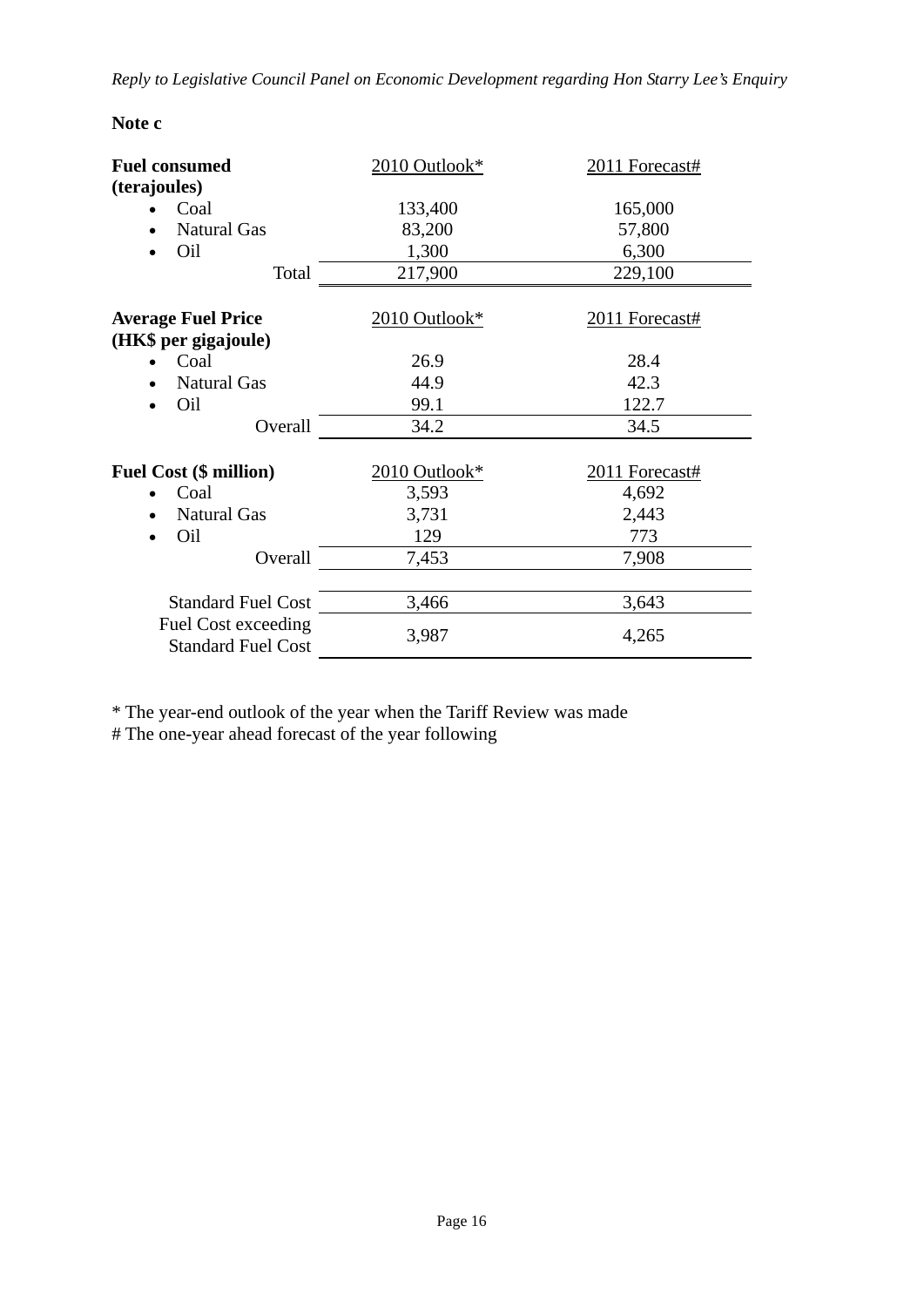### **2011 Tariff Adjustment**

| <b>Items for Non-Fuel Operating</b>                | <b>2011 TR Forecast Expense</b> |                   |                         |  |
|----------------------------------------------------|---------------------------------|-------------------|-------------------------|--|
| <b>Expenses (\$ million)</b>                       | 2010 Outlook *                  | $2011$ Forecast # | % Change                |  |
| <b>Operating Costs</b>                             |                                 |                   |                         |  |
| Payroll                                            | 1,032                           | 1,106             | 7.2%                    |  |
| Material & Services                                | 1,144                           | 1,444             | $26.2\%^{(1)}$          |  |
| Loan charges                                       | 29                              | 34                | 17.2%                   |  |
| Government Rent & Rates                            | 528                             | 534               | 1.1%                    |  |
| <b>Fixed Asset Disposal</b>                        | 206                             | 125               | $-39.3\%^{(2)}$         |  |
| Exchange Gain /Loss                                | (6)                             | 6                 | $-200.0\%$              |  |
| Pumped Storage Service Fee                         | 501                             | 519               | 3.6%                    |  |
| <b>Sub-total for Operating Costs:</b>              | 3,434                           | 3,768             | 9.7%                    |  |
| Nuclear power purchase                             | 4,488                           | 5,155             | $14.9\%^{(3)}$          |  |
| Provision for asset decommissioning                | 223                             | 259               | 16.1%                   |  |
| Depreciation                                       | 3,490                           | 4,082             | $17.0\%$ <sup>(4)</sup> |  |
| Sub-total for Operating Costs and<br>Depreciation: | 11,635                          | 13,264            | 14.0%                   |  |
|                                                    |                                 |                   |                         |  |
| <b>Operating Interest</b>                          | 706                             | 951               | $34.7\%^{(5)}$          |  |
| <b>Taxation</b>                                    | 1,664                           | 1,344             | $-19.2%$                |  |
| <b>Total Non-fuel Operating Expenses:</b>          | 14,005                          | 15,559            | 11.1%                   |  |

The detailed items of the operating expenses and the respective budget figures:

\* The year-end outlook of the year when the Tariff Review was made

# The one-year ahead forecast of the year following

Notes to items with substantial changes

- (1) Additional requirement mainly due to Emission Reduction Project
- (2) Large proceeds were expected in 2011 from insurance claims to offset part of the costs
- (3) Adjustment to the spent fuel disposal provision based on State regulation on spent fuel levy enacted in 2010
- (4) Additional depreciation requirement of Emission Reduction facilities
- (5) Low actual interest rate in 2010; higher interest rate and higher loan amount forecast for 2011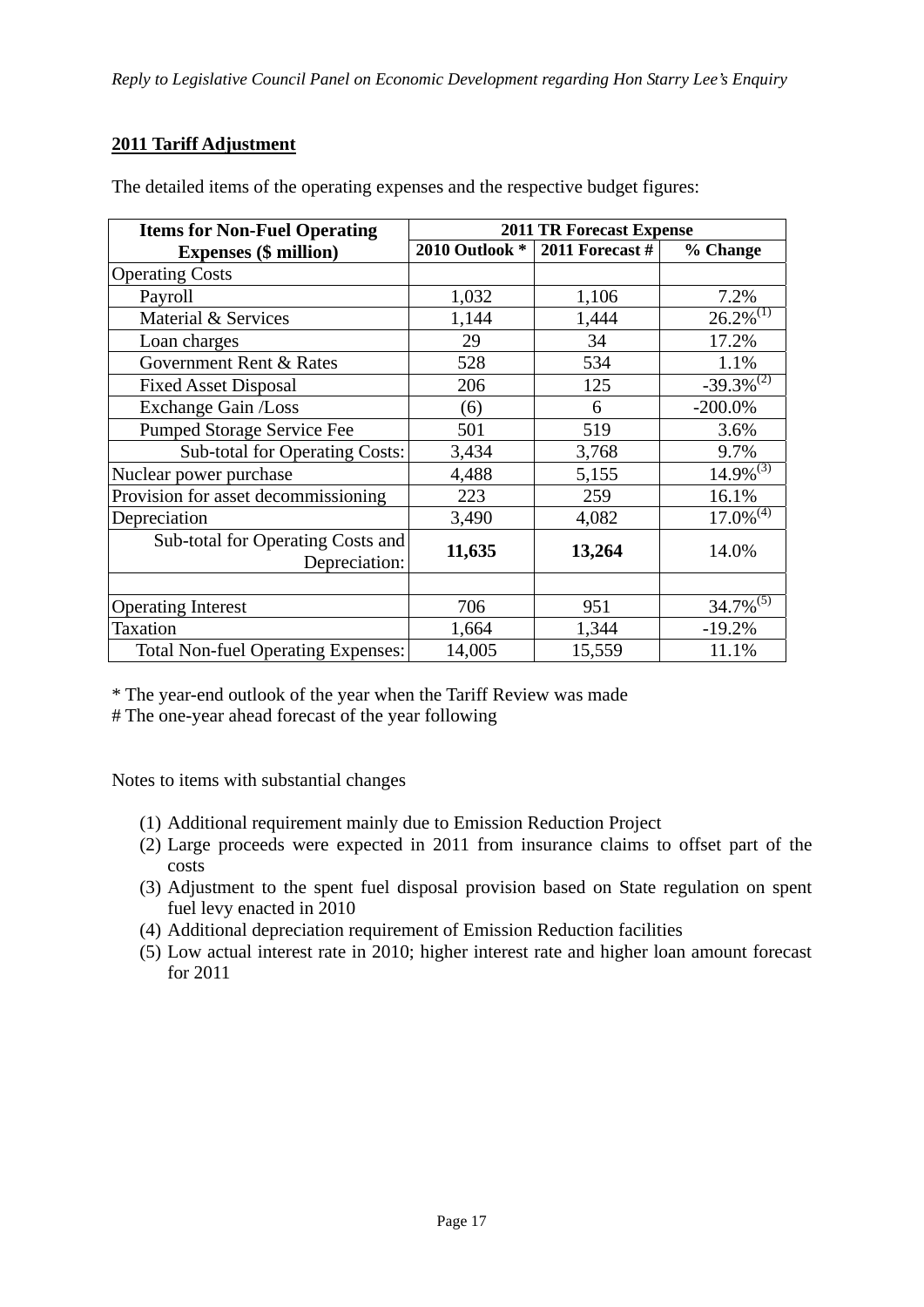**Q5. While the Reserve Margin of both power companies stands at 30-50%, the investment in "Generation system – Other related generation projects" during 2009 – 2011 still remained at as much as 15-16% of total investment each year: the power companies please explain why resources were still put in to upgrade/enhance the generation system** 

CLP's reserve margin had dropped from 39.1% in 2009 to 32.6% in 2011.

Over the years, CLP has taken diversified generation strategies in various aspects such as technology, fuel and mixture of generating units (size, type & number) etc, to minimize power supply risk. Among CLP's total generating capacity of 6,908MW in Hong Kong, majority of the units are coal-fired plants and were commissioned in the 1980s; others are gas-fired and distillate-fired plant. Most of these generating plants have been in service for over 10 years and many for more than 20 years. They require carefully planned maintenance, refurbishment, upgrade and improvement in order to ensure safe, adequate and reliable electricity supply and minimise emissions in an efficient manner.

The capital expenditure for "Generation system – Other related generation projects" is mainly for the replacement and refurbishment of equipment of the existing generation facilities to maintain safe operation and secure supply as mentioned above. The projects in the 2008 Development Plan under this category include hundreds of work items including:

- Black Point Plant Modification to accommodate the use of a wider specification of gas from more diverse sources.
- Replacement and refurbishment of obsolete/aged/worn equipment for various systems such as boilers, turbines, electrical  $\&$  control systems, coal and ash handling systems for CLP's 19 generating units & association facilities at Black Point, Castle Peak and Penny's Bay Power Stations.
- Scheduled overhaul of generating units to meet statutory requirement and to meet recommendation of Original Equipment Manufacturers (OEM) to assure efficiency and integrity of plant by replacement/refurbishment of components of limited life. Works include replacement/refurbishment of shroud plates, combustion liners, fuel nozzles, buckets & blades for the gas turbines in Black Point. Other works required in turbo generator scheduled overhaul include generator stator winding connections, boiler burners improvement and turbine rotor repair at Castle Peak.
- Safety, health and environmental improvement works including improvement to waste water treatment facilities in power station, cladding replacement to stabilize the turbine roof, ventilation system replacement to improve the health conditions inside plant areas and refurbishment of de-dusting system.